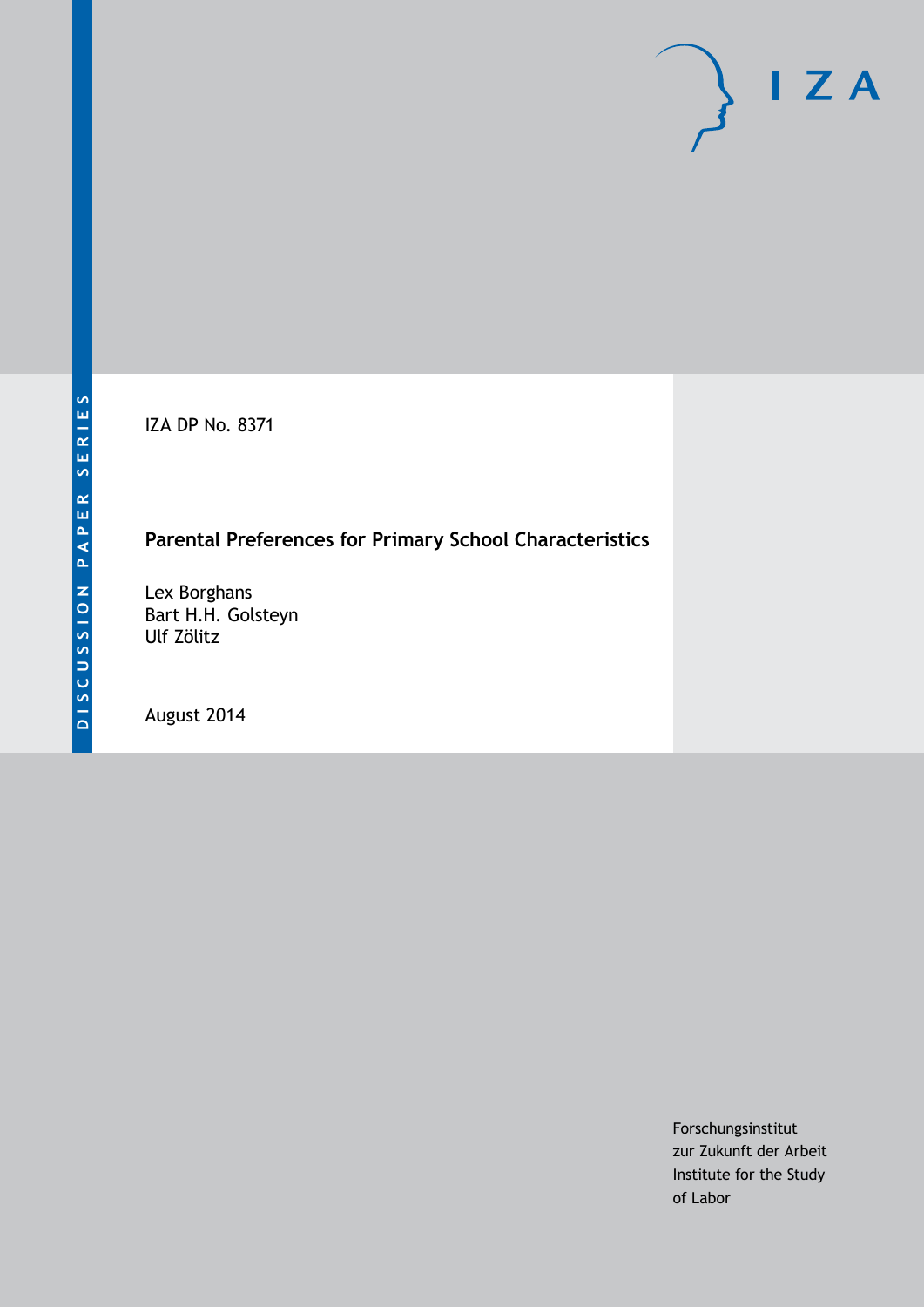# **Parental Preferences for Primary School Characteristics**

# **Lex Borghans**

*ROA, Maastricht University and IZA*

### **Bart H.H. Golsteyn**

*Maastricht University, SOFI, Stockholm University and IZA*

### **Ulf Zölitz**

*Maastricht University*

Discussion Paper No. 8371 August 2014

IZA

P.O. Box 7240 53072 Bonn Germany

Phone: +49-228-3894-0 Fax: +49-228-3894-180 E-mail: [iza@iza.org](mailto:iza@iza.org)

Any opinions expressed here are those of the author(s) and not those of IZA. Research published in this series may include views on policy, but the institute itself takes no institutional policy positions. The IZA research network is committed to the IZA Guiding Principles of Research Integrity.

The Institute for the Study of Labor (IZA) in Bonn is a local and virtual international research center and a place of communication between science, politics and business. IZA is an independent nonprofit organization supported by Deutsche Post Foundation. The center is associated with the University of Bonn and offers a stimulating research environment through its international network, workshops and conferences, data service, project support, research visits and doctoral program. IZA engages in (i) original and internationally competitive research in all fields of labor economics, (ii) development of policy concepts, and (iii) dissemination of research results and concepts to the interested public.

<span id="page-1-0"></span>IZA Discussion Papers often represent preliminary work and are circulated to encourage discussion. Citation of such a paper should account for its provisional character. A revised version may be available directly from the author.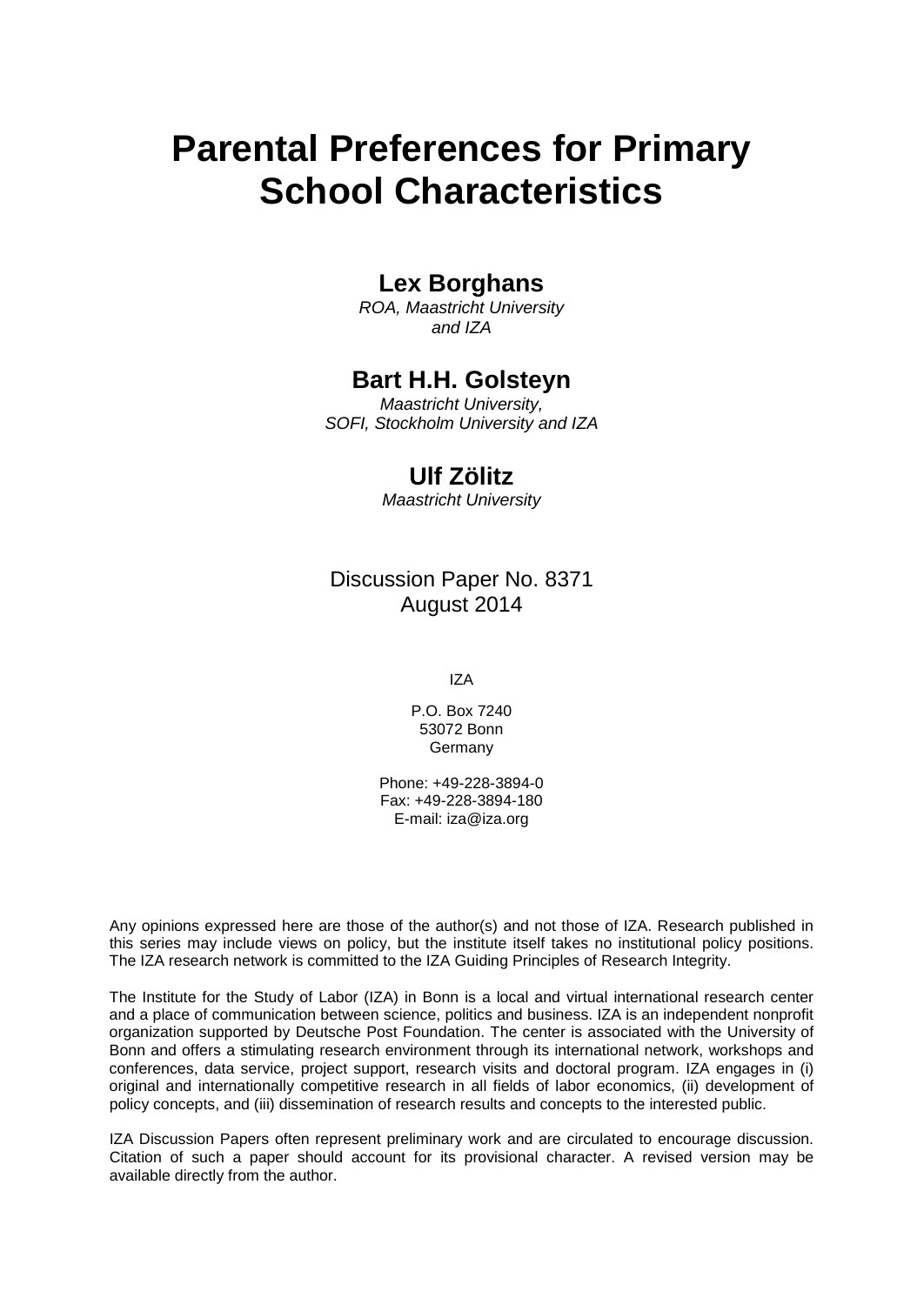IZA Discussion Paper No. 8371 August 2014

# **ABSTRACT**

# **Parental Preferences for Primary School Characteristics[\\*](#page-1-0)**

Free school choice has often been argued to be a tide that lifts school quality through increased competition. This paper analyzes the underlying assumption that school quality is an important choice criterion for parents. Using a large and representative data set of over 15,000 Dutch primary school starters we estimate models of school demand that incorporate heterogeneity in school preferences. Our results show that traditional measures for school quality matter, but other characteristics, such as school denomination and educational philosophy, are more important predictors of choice. Preferences for these school characteristics are strongly heterogeneous across parents.

JEL Classification: I2, I24, J24

Keywords: school choice, school quality, school competition

Corresponding author:

Ulf Zölitz Department of Economics Maastricht University P.O. Box 616 6200 MD, Maastricht The Netherlands E-mail: [u.zoelitz@maastrichtuniversity.nl](mailto:u.zoelitz@maastrichtuniversity.nl)

We thank Andries de Grip, Pierre Koning, Tyas Prevoo, Margriet van der Sluis, Benedikt Vogt, two anonymous referees, and conference participants at the ESPE (2013), IWAEE (2013) and ORD (2013) for valuable comments. We further thank Paul Jungbluth for generously sharing data and for providing valuable background information.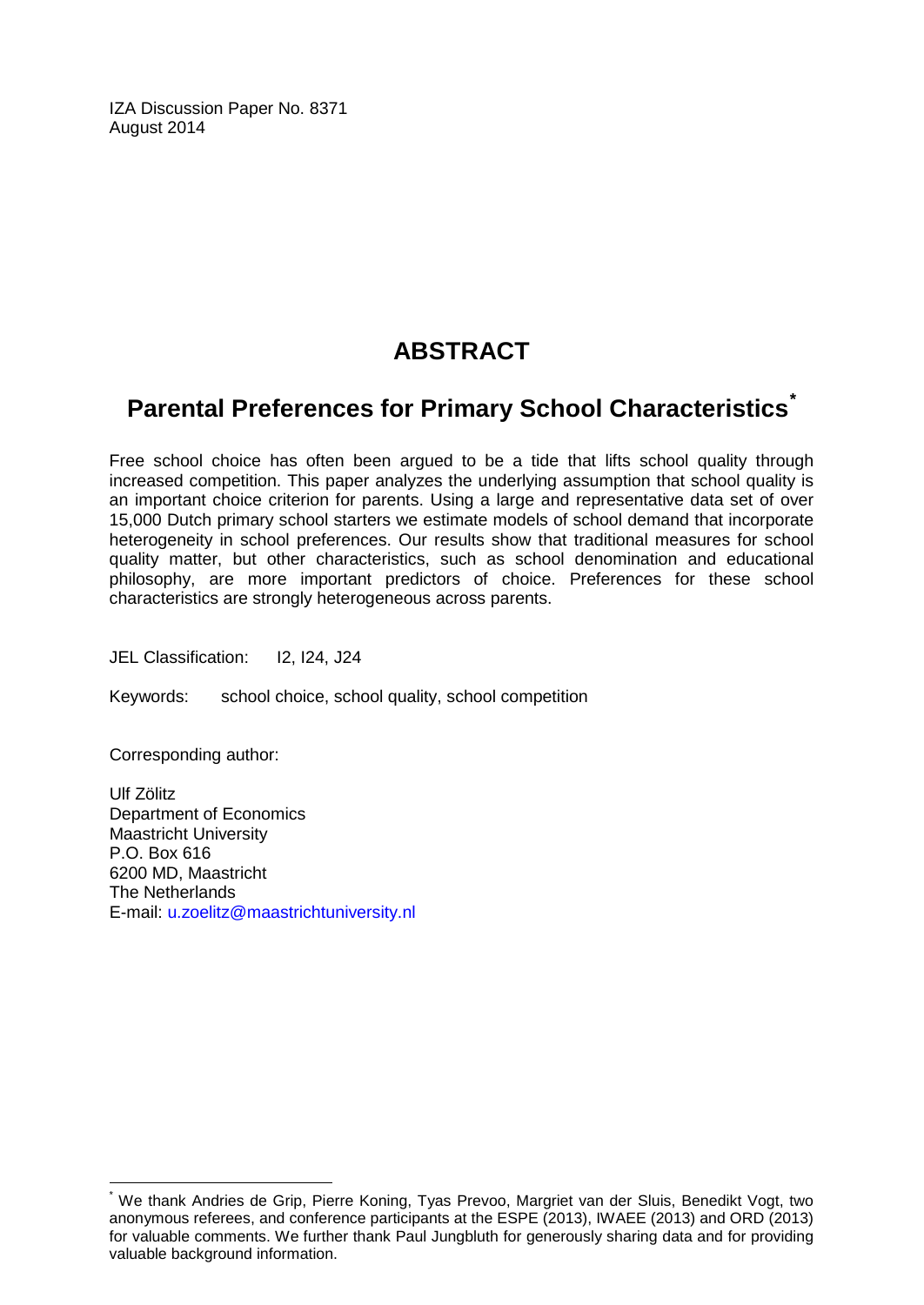#### **1. Introduction**

Policies that aim to raise school quality, like the no child left behind act in the US, focus on increasing the freedom of school choice. The idea behind these policies is that schools will have to provide higher quality education if they have to compete for students with other schools.

One key underlying assumption for school competition to raise the quality of education is that the quality of a school is an important choice criterion for parents. Parental preferences however are unlikely to be one-dimensional. Parents may also value other characteristics of schools such as the teaching philosophy, religious affiliation or geographical proximity. If parents have weak preferences for school quality relative to other school characteristics, quality competition between schools is likely to remain low, even when parents are given more opportunities to choose. In this case, free choice may stimulate schools to specialize by offering specific features instead of improving the quality of their program. Estimates of parental preferences for primary school quality (measured by test scores) are scarce<sup>1</sup> and the relative importance of other school characteristics has mostly been neglected.

This article provides an elaborate picture of parental primary school preferences by investigating heterogeneous preferences for school quality and a variety of additional school characteristics such as school denomination and teaching philosophy. The measures for school quality that we use are the assessment outcome of the Dutch Inspectorate of Education and school average test scores (CITO scores). Our study complements previous research by investigating to which extent school quality and these additional characteristics form preferences for schools and by studying how these preferences vary across parents.<sup>[2](#page-3-0)</sup>

<span id="page-3-1"></span>1 Important estimates of parental preferences for school quality are provided by among others Burgess *et al.* (2014), Koning and van der Wiel (2013) Hastings, Kane, and Staiger (2010) and Jacob and Lefgren (2007).

<span id="page-3-0"></span><sup>&</sup>lt;sup>2</sup> The effects we identify are not necessarily caused by the quality indicators that we investigate, but could also be driven other unobserved quality attributes that strongly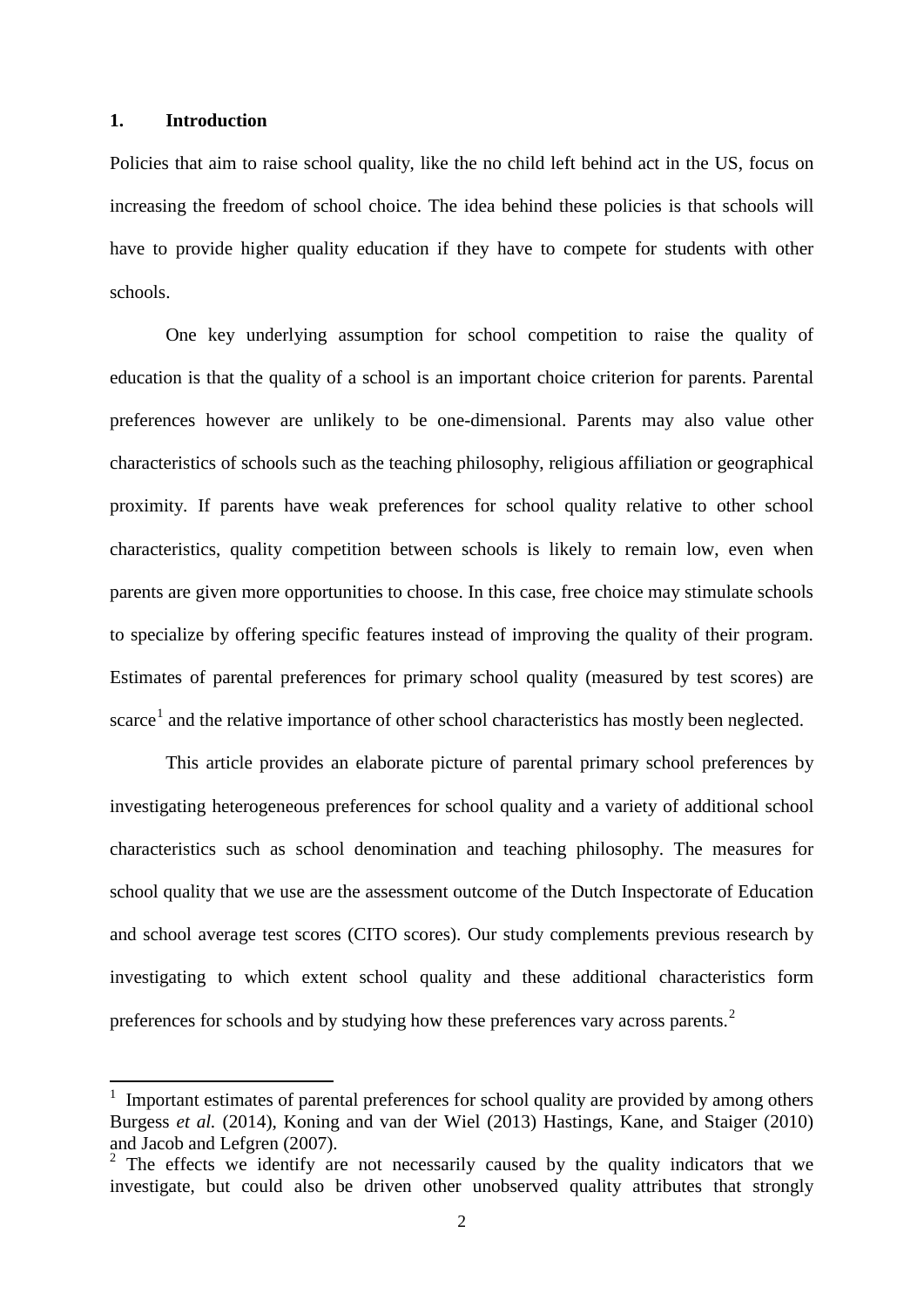We use a combination of administrative and survey data on over 15,000 Dutch parents of primary school students to estimate conditional and mixed logit models of school choice. The latter model allows estimates to vary across the population of choosers which is central to the identification of heterogeneity in preferences for school characteristics.

The Dutch context is of particular interest since, in contrast to other countries that have introduced free school choice more recently, it provides a case where school choice has traditionally been unrestricted. The observed patterns in school choice can be assumed to represent a general equilibrium and behavior will not be driven by recent policy changes or other interventions.

Our results firstly show that school quality matters: parents prefer schools with higher average student test scores and schools with a positive quality assessment of the Dutch Inspectorate of Education. We find heterogeneity in the response to the outcome of the Inspectorate's assessment. Parents with higher education levels are more sensitive to the Inspectorate's assessment than lower educated families. Similarly, schools with higher student achievements are on average more popular, but there is substantial variation in this preference among the group of lower educated people. About 32 percent of the lower educated families prefer schools with lower average achievement test scores over higher achieving schools. There are two potential explanations for these findings: (1) parents are unaware of quality differences at the school level or (2) they put a low weight on characteristics related to school quality when choosing a school. $3$ 

**.** 

correlate. We therefore aim to investigate whether they are consistent with observable quality indicators.

<span id="page-4-0"></span> $3$  It is important to keep in mind that the results are subject to reverse causality. The school average test scores and the Inspectorates assessment themselves could also be affected by the type of socio-economic subgroups that select into specific schools. In addition to this, the difference in preferences between higher and lower educated families may also be caused by the correlation of academic characteristics with school attributes that are unobservable. Another potential problem may be geographical (or neighborhood) segregation. Higher educated parents may be more likely to move into neighborhoods with higher quality schools.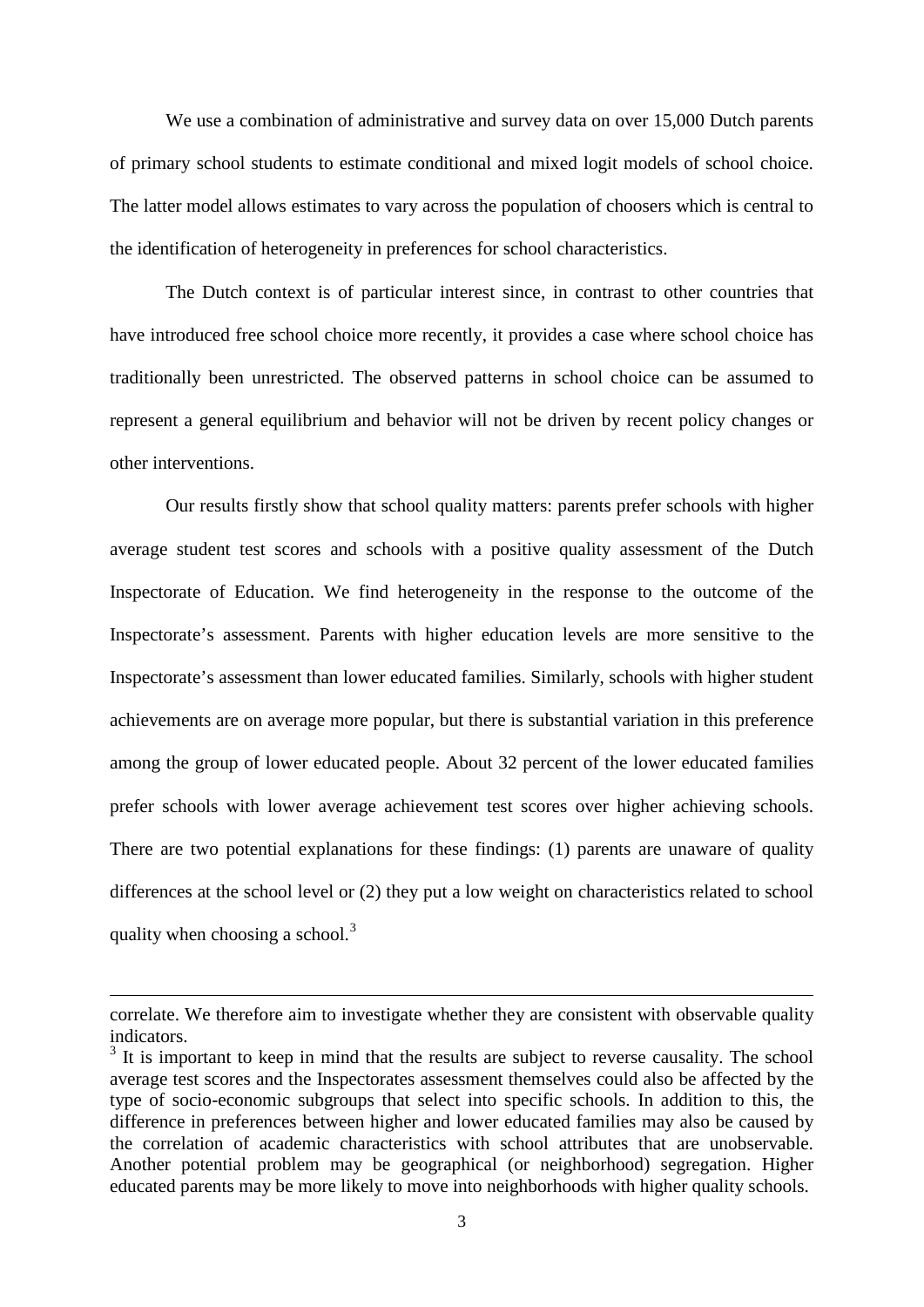Secondly, our results show that the schools' denomination and the practice of an alternative teaching philosophy are important school characteristics that matter for choice. Parental preferences are also heterogeneous with regard to these other school characteristics such as whether a school is public, Catholic, Islamic, is dedicated to Montessori education or follows the educational philosophy of Rudolph Steiner. Even within specified socio-economic subgroups of the population, parents have varying preferences for particular school attributes. While some parents are willing to accept long daily travel distances to a school with a particular specialized profile, other parents avoid this school although it is in their immediate vicinity. Examples of these specialized schools are Islamic schools, which are very unpopular for the largest part of the population but very attractive to about 10 percent of the population. We further show that parents prefer schools that match their own religious beliefs. This effect is particularly strong for Islamic parents.

When looking at preferences for school instruction styles we find that non-mainstream schools with an alternative teaching philosophy are on average less popular, but some higher educated parents strongly prefer these schools. Our estimates show that 26 percent of the higher educated parents prefer schools with alternative teaching concepts over mainstream education and are willing to accept a three to four times longer daily traveling distance to attend such a school.

Our findings with respect to the preferences for school quality are in line with previous research that has shown that parents with a lower socio-economic background put lower weights on observable school quality indicators. Hastings *et al.* (2010) use data from Charlotte, North Carolina to show that black and lower income families have weaker preferences for primary and secondary schools with higher student achievements. The authors conclude that lower quality schools have weak incentives to improve because they attract parents that care less about quality. The authors further argue that high quality schools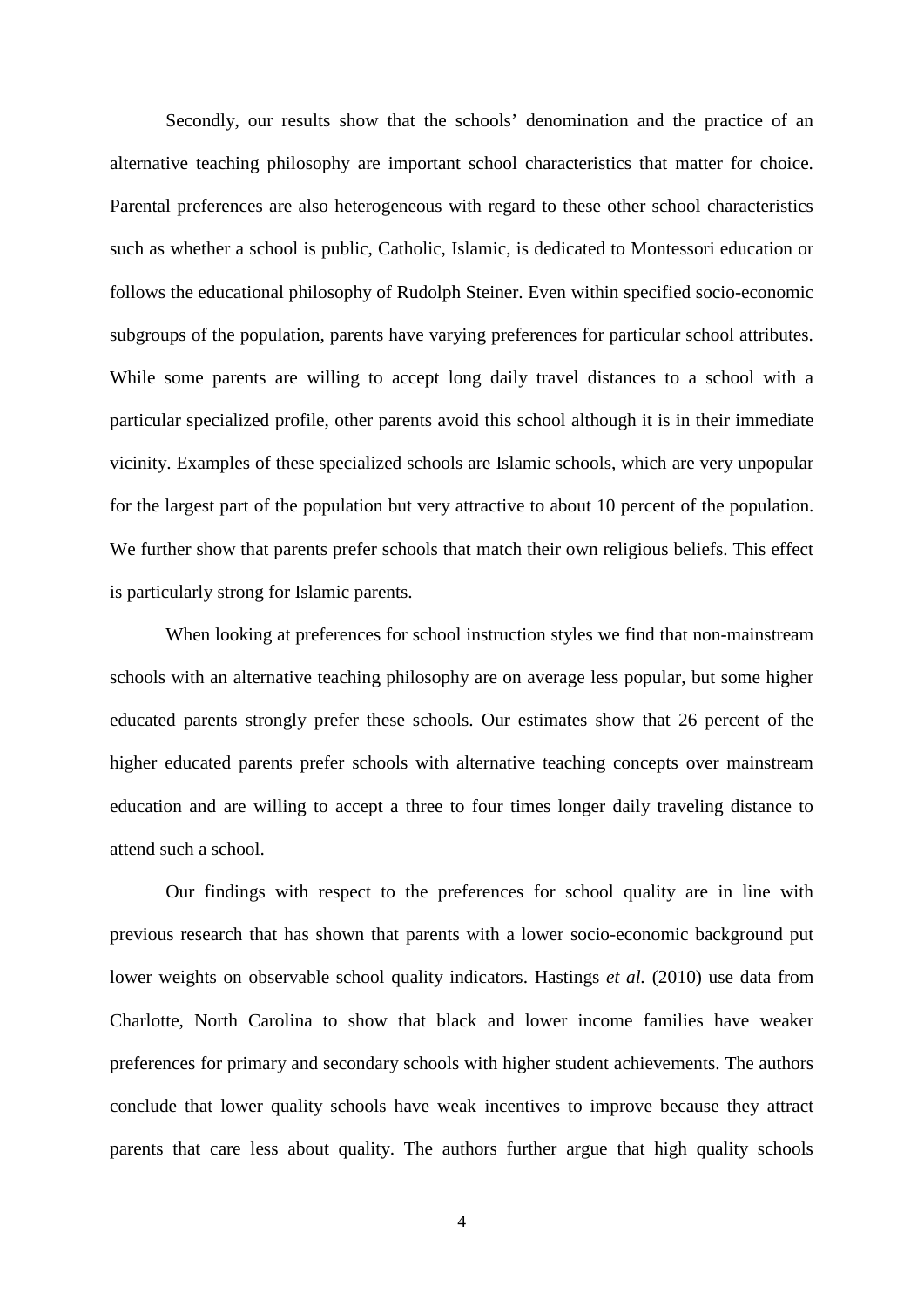perceive more competitive pressure, because the higher SES parents that choose these schools are more sensitive to differences in average student achievements.

Our findings are consistent with the recent work of Burgess *et al.* (2014) who show that parents in England value academic performance and proximity. Our results confirm their finding that socio-economically advantaged parents have stronger preferences for academic performance measured by test scores.

This article is also related to research that has focused on estimating parental preferences for secondary schools. Koning and van der Wiel (2013) investigate how parents in the Netherlands react to publicly available quality information about secondary schools.<sup>[4](#page-4-0)</sup> They show that newspaper published school rankings significantly predict future student enrolment: negative school quality scores decrease the number of enrolments and positive scores increase the number of students choosing that school. The largest effect was found in response to scores about the highest secondary school track (*VWO*). However, the size of the estimates suggests that even if parents are well informed, the effect of published quality indicators is generally small compared to the impact of other characteristics such as the overall reputation of a school track or the distance from home to school.

We show that quality indicators such as school average achievement test scores and the online published assessment outcome of the Inspectorate of Education matter for primary school choice. Besides school quality, the school's denomination, teaching concept and proximity are important determinants for primary school choice. Preferences are strongly heterogeneous across parents.

<span id="page-6-0"></span> $4$  Ruijs and Oosterbeek (2012) also investigate secondary school choice behavior in the city of Amsterdam and conclude that proximity to schools and peers are more important determinants of school choice than quality.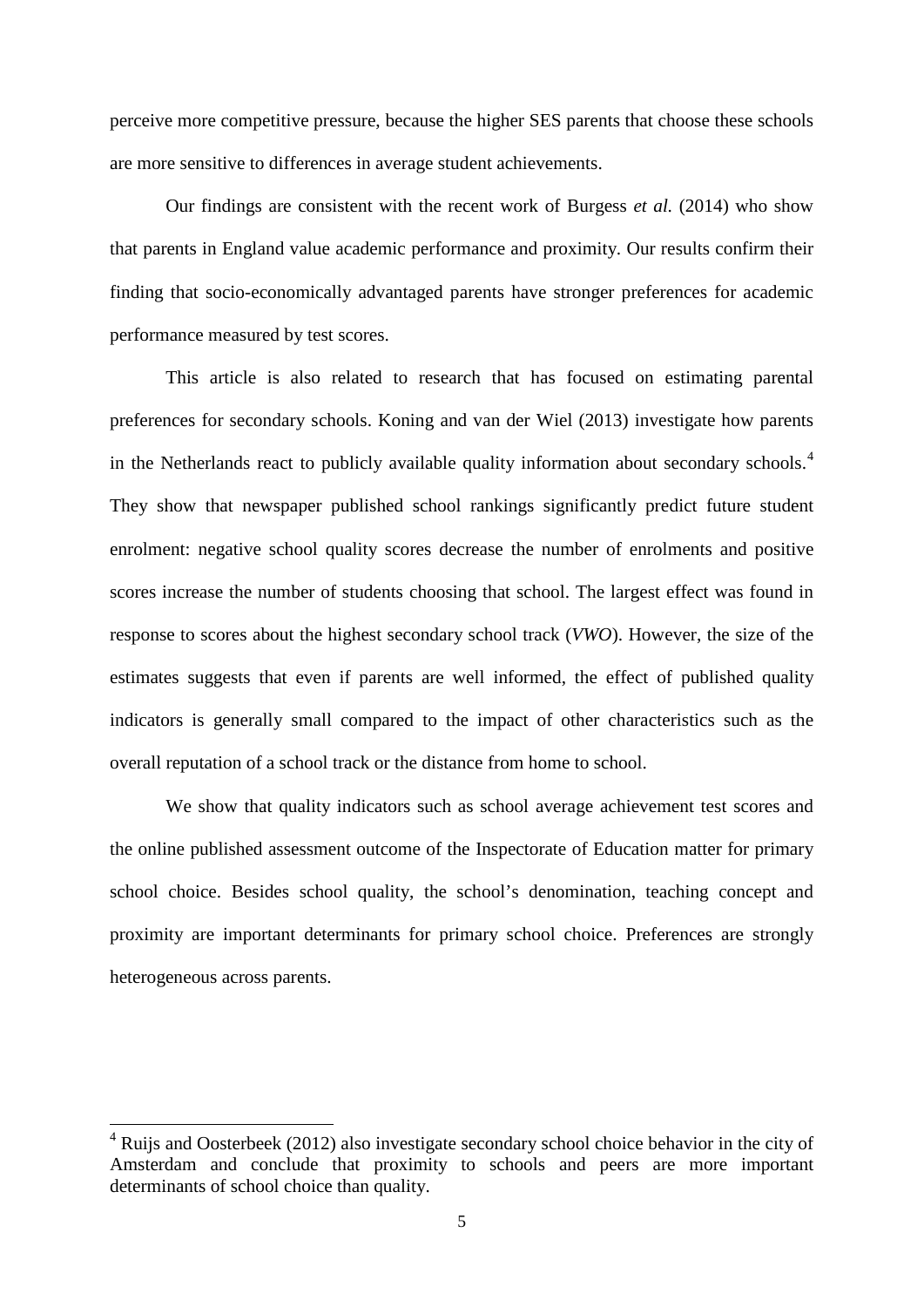The remainder of this article is structured as follows. Section 2 provides background information on the Dutch education system. Section 3 discusses the data. Section 4 describes our empirical strategy. Section 5 shows the estimation results. Section 6 concludes.

#### **2. The Dutch education system**

 $\overline{a}$ 

The Netherlands have a longstanding tradition in free school choice. Since 1917, parents can freely choose between state funded private and public schools. In contrast to other countries where free school choice policies are introduced more recently, the Netherlands provide a case to study school choice behavior that can be assumed to be closer to a "steady-state". The results presented in this article can therefore be interpreted as evidence about how parental school choice preferences are shaped in a stable system without major policy discontinuities. This can be of particular interest for policy makers who are interested in the persistence of observed short run effects of free choice.

Dutch parents can in theory choose among all schools in the Netherlands. There are no school catchment areas or choice restricting school districts. School tuition fees are small or non-existent and therefore do not restrict school choice. The most obvious costs that parents face when choosing a more distant school are the opportunity costs of time. Both parents and their children will spend more time on traveling if they choose a more distant school since the school and the classmates of their children will be located farther away. Due to the high population density in the Netherlands, a number of schools is usually within walking or cycling distance.<sup>[5](#page-6-0)</sup>

Dutch parents can choose among schools with a variety of different religious affiliations and diverse educational concepts that fit their personal values best. Besides public schools ("openbare scholen") there are schools with denominations like Catholic, Hindu,

<span id="page-7-0"></span><sup>&</sup>lt;sup>5</sup> The population density is about 487 people per square kilometer (if only the land area is being counted).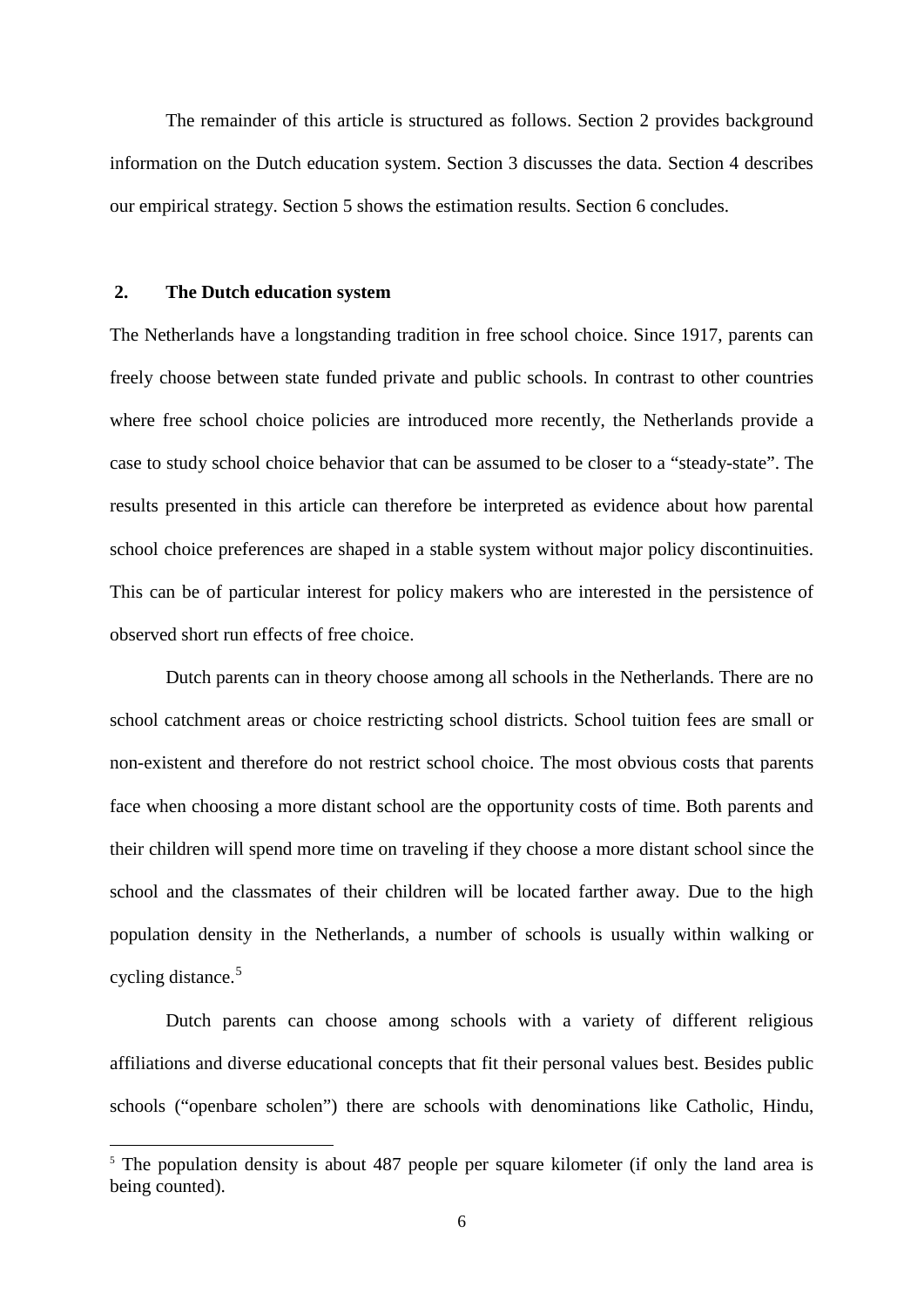Islamic, and Protestant schools. Schools which focus on a specific pedagogical concept are the "Brede school", "Dalton school", "Freinetonderwijs", "Iederwijs", "Jenaplan", "Montessori" and "Vrije scholen". The three most prevalent schools types that are usually within reach are Catholic, Protestant and public schools.

All school types are publicly funded, proportional to their student numbers. Schools that serve students from a more disadvantaged parental background receive some additional funding.

Oversubscriptions are sometimes a problem in larger cities in the western part of the country and are usually solved with admission lotteries. In some urban areas of the Netherlands, especially Amsterdam and Utrecht, student numbers are rapidly growing and white parents with a higher socio-economics background seem to prefer schools with a high fraction of parents with a similar background. Therefore a number of "white" schools in these areas are heavily oversubscribed. In the most southern province Limburg, where the data for this article were collected, there is little segregation. The area faced a decline in the number of children in recent years. Therefore, oversubscriptions and capacity constraints do not play a role for choice considerations.

#### **2.1 Primary education**

Primary education in the Netherlands starts at the age of four and is compulsory from the age of 5. Parents in the region South Limburg apply directly at the schools where they would like to enroll their child. According to Dutch law, all schools (with a few exceptions) are obliged to accept all children that wish to enroll unless applications exceed capacity constraints. In the region that we analyze most children are accepted at the first school they apply.<sup>[6](#page-7-0)</sup> A large share

<span id="page-8-0"></span> $6$  In the latest survey which was sent out to the parents, the following question was included in a section about the school which the child is attending: "Was this school your first choice?".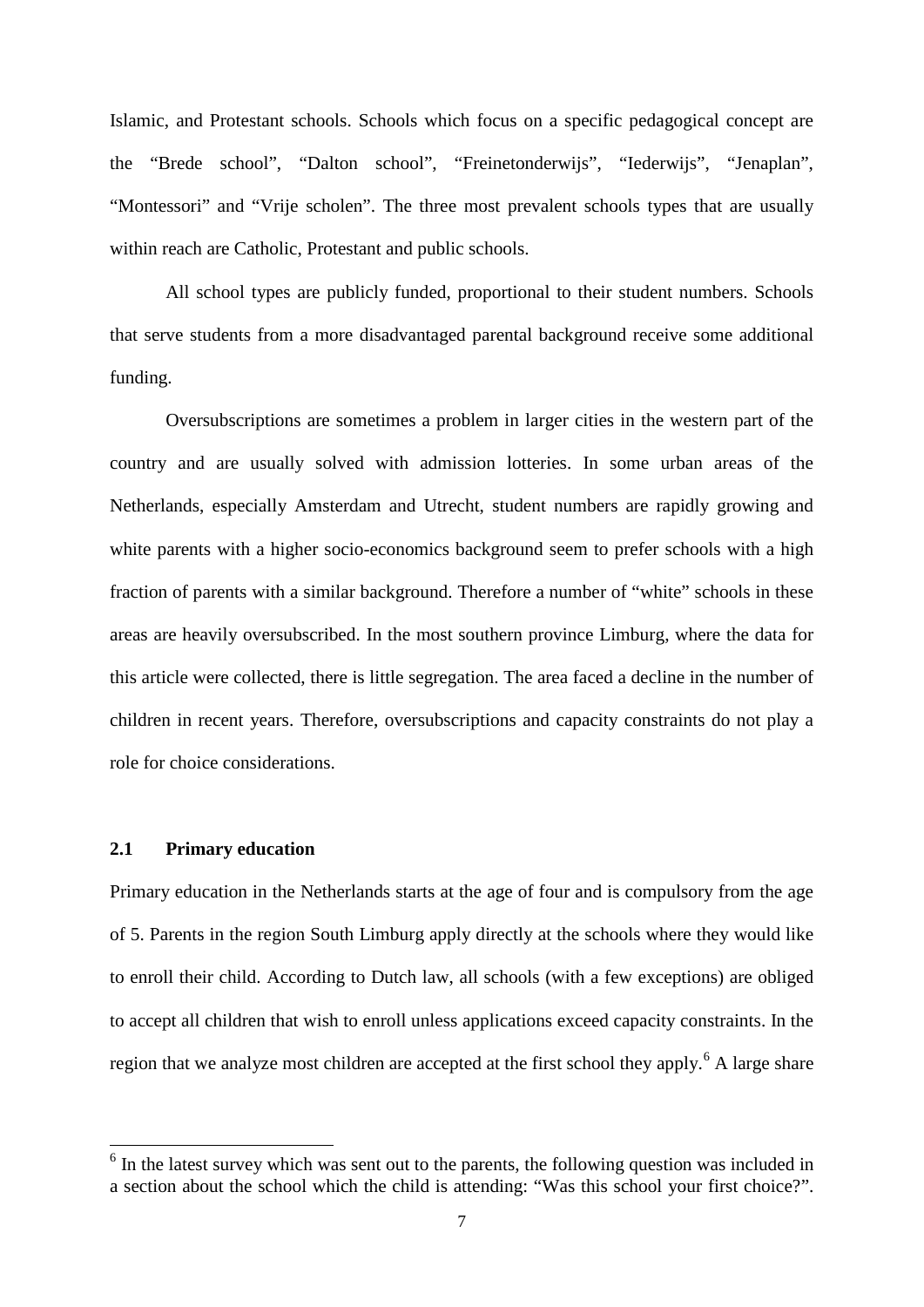of the schools in the Netherlands has a religious affiliation. For these schools, the same public finding rules apply as for public schools. In principle these schools could refuse children that do not practice their religious principles, but schools are required to behave consistently in this respect. That means that once one child is accepted that does not meet these norms, the norm cannot be applied anymore. There are schools in other regions in the Netherlands that have access restrictions for these reasons, but in the region we analyze there are no schools that apply these specific norms.

Primary education in the Netherlands lasts for eight years, where the first two grades consist mostly of preparatory activities and can be compared to kindergarten in the US. At the end of grade eight, a nationwide standardized central exam is taken – the so-called CITO test. This test is externally developed and objectively marked by the CITO institute, a non-profit organization, which is independent from the schools. So the test is not assessed by teachers of a particular school themselves. The conduction of the test takes place at the same time for all schools and lasts for several school days. The CITO test covers three main subjects: language, math and science. The outcome of the CITO test together with the teacher's recommendation determines the secondary school track. There are three different types of secondary education tracks that vary in their degree of difficulty and educational focus. Only the highest track (VWO) permits access to studies at the University level. For the purpose of this paper use the school average performance of students in grade 8 to predict the choice outcomes of children that just entered in grade 1. Therefore CITO scores are likely to contain latent lagged measures of school quality of the past eight years.

Figure 1 shows the distribution of the end of primary school student achievement tests and the recommended thresholds for secondary school tracking. The figure shows that the

<sup>93.8</sup> percent of the parents state that this is the case. This provides evidence that oversubscriptions are not a serious problem in this part of the Netherlands.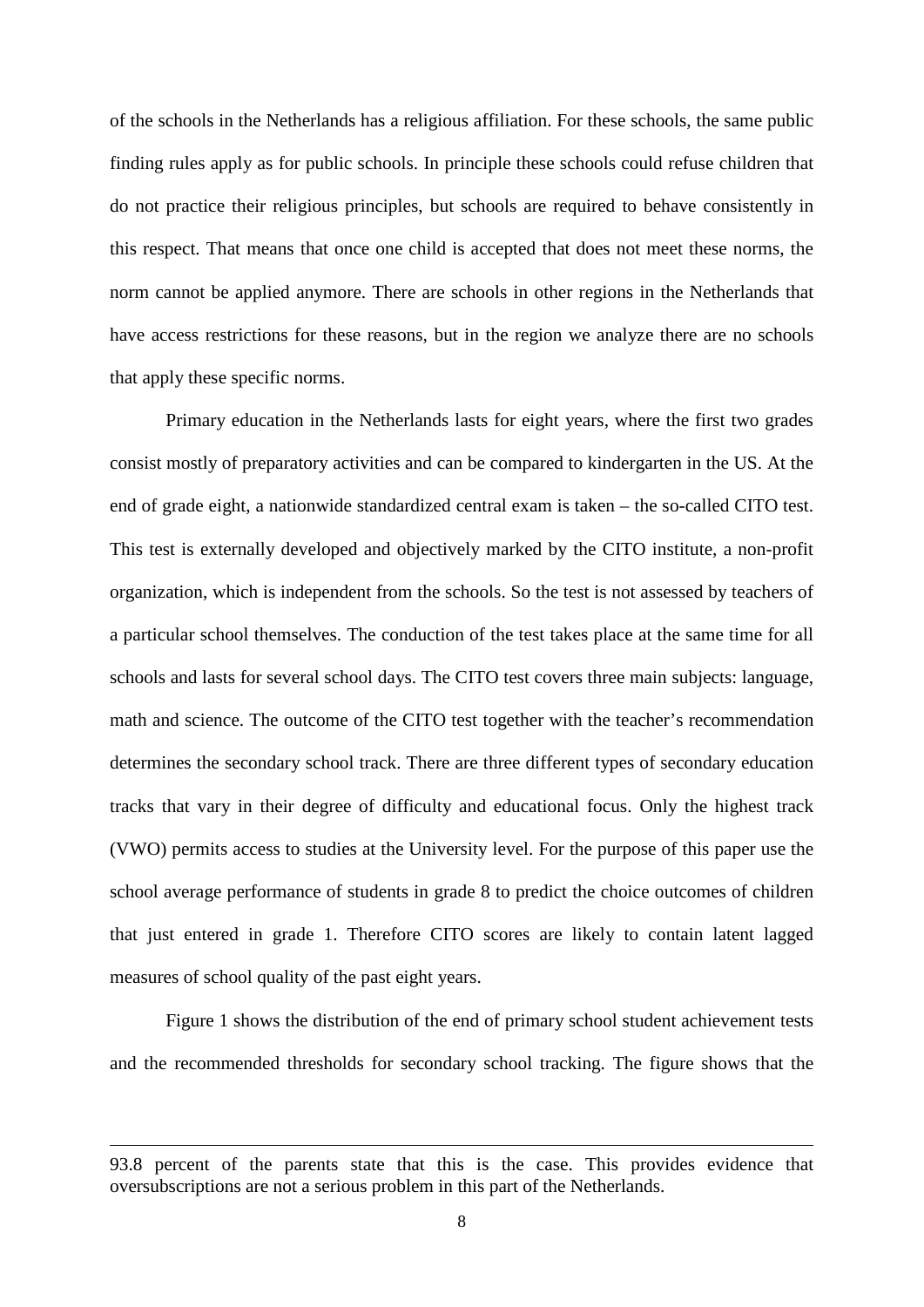variation in the average achievement test scores across schools is substantial.<sup>[7](#page-8-0)</sup> If a school is to the right of the solid vertical line, the average student at this school goes to the highest secondary school track. The average achievement test score of a school is generally not publicly known, but some schools publish their score on their websites for marketing reasons.

#### **2.2 Inspectorate of Education**

In order to maintain certain standards at the school level, the educational quality is monitored by the Dutch Inspectorate of Education which assesses schools through regular visitations and by evaluating student achievements. The Inspectorate's assessment consists of class observations, and meetings with pupils, parents, teachers and the school management team. In addition, the Inspectorate investigates whether the school is able to perform a reliable selfevaluation and whether the school complies with statutory rules and regulations. One additional factor in the process of evaluation is the schools' average achievement test score (CITO score).[8](#page-10-0) There are three final outcomes of these quality assessments: "trusted", "weak" or "unsatisfactory". About five percent of the primary schools receive the label "weak" and less than 1 percent are "unsatisfactory". The quality assessment of the Inspectorate is published online and parents can look up the rating of a specific school or compare the schools in the neighborhood. If schools continue to provide unsatisfactory quality or do not comply with the Inspectorate, they can be sanctioned by the Minister of Education. The most extreme measure is cutting off a school's funding.

#### **3. Data**

 $<sup>7</sup>$  One interesting question from an economic perspective is why these differences in school</sup> quality maintain in a system of free choice. Market forces should lead to an equilibrium where all schools converge to a certain quality level. A potential answer could lie in the heterogeneity of preferences.

<span id="page-10-1"></span><span id="page-10-0"></span><sup>&</sup>lt;sup>8</sup> About 90 percent of all schools use the "CITO" test for student assessment.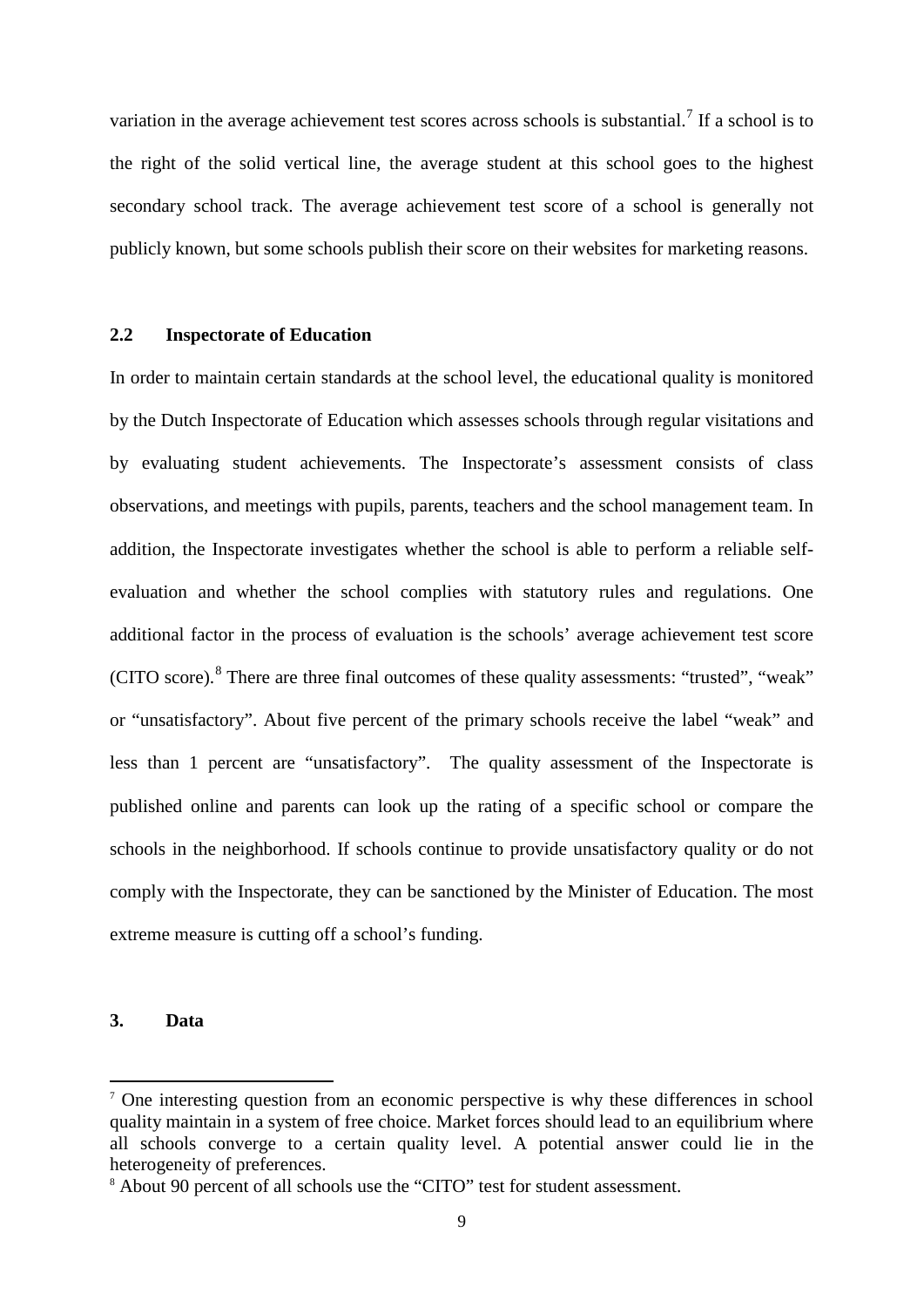The school choice data analyzed in this article were collected by the Maastricht University research project *Moelejaan* in the southern part of the Dutch province Limburg. South Limburg is an urbanized area of 661 square kilometers and a population of about 620,000. It is surrounded by Belgium and Germany and only the north is connected to the rest of the Netherlands.

The data we use are a combination of administrative student data from schools and survey data from a questionnaire among the parents at these schools. 200 primary schools in this area participated in the study and provided student level data. This is about 97 percent of the primary schools in the region South Limburg. The data consist of 16,852 children from three different cohorts that started school in 2007, 2008 and 2009. For the analysis, 1,065 children are dropped from the sample due to missing or non-existent home addresses. 13 schools are excluded because of missing end of primary school achievement test scores (CITO scores).<sup>[9](#page-10-1)</sup> The final sample consists of  $15,000$  students from 183 schools. For about 64 percent of these children we have information about the education level of the parents from survey data, which we use for some parts of our analysis.

Table 1 shows descriptive statistics for five different school types. The table gives a first impression of how parents at various schools differ in terms of observables. Column (5) shows that schools with an alternative teaching concept attract particular students. Students at these schools travel a substantially longer distance from home to school and have on average higher educated parents. The performance of these schools is relatively weak in terms of student achievement and the schools are also more likely to be assessed as "weak" by the Inspectorate.

<span id="page-11-0"></span>The table also shows the average distance rank of the students that attend a particular school type. The average distance rank of all schools is 2.66, which means that students on

<sup>&</sup>lt;sup>9</sup> These schools did not participate in the CITO test. They conducted a non-comparable end of primary education achievement tests.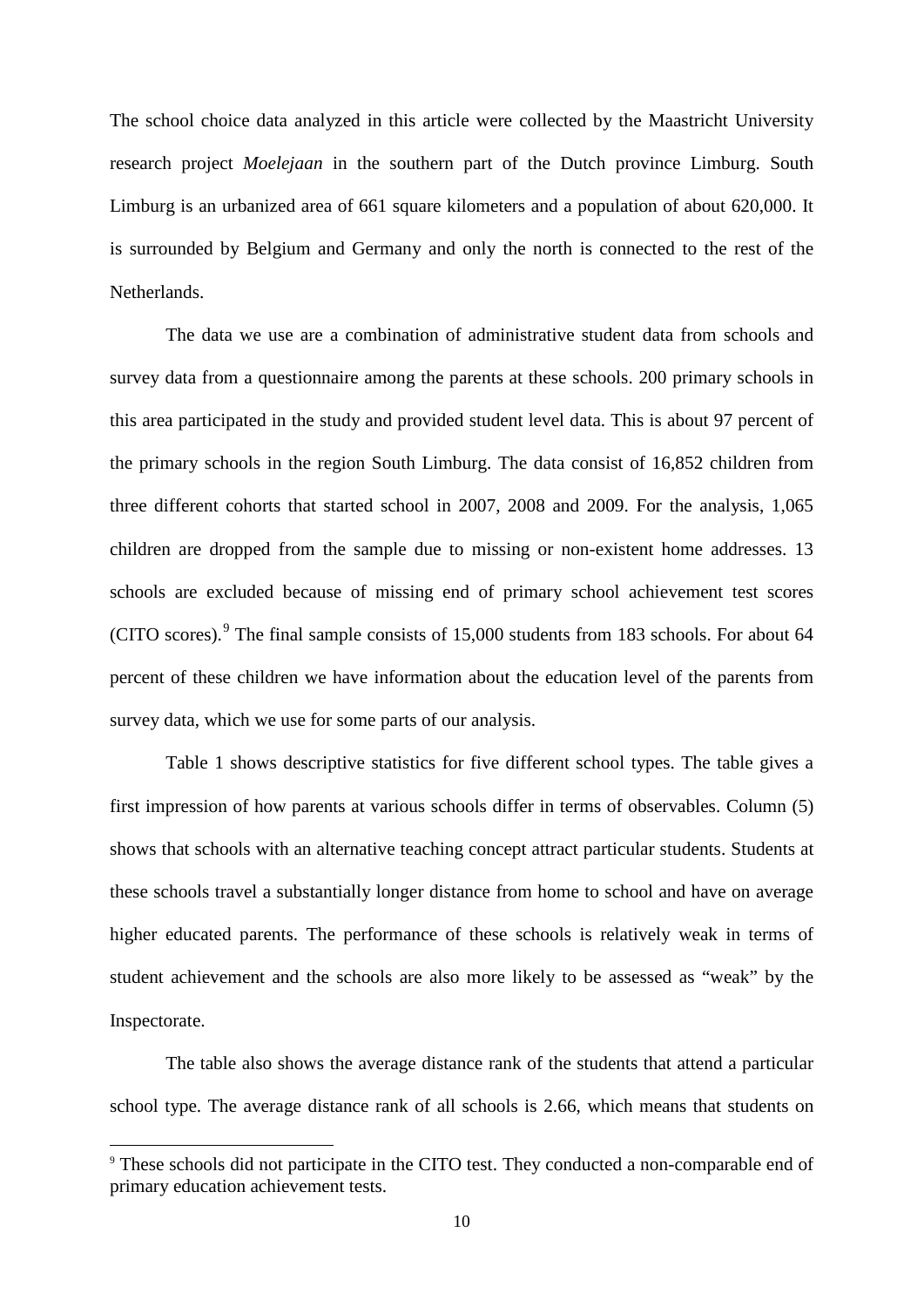average have 1.66 school options that are closer to their home location, but which they do not choose to attend. For schools with an alternative teaching concept, the average student-school distance rank is 5.78. The table shows that more specialized schools attract students which live farther away (i.e. that have more other schools closer to their homes).

Table 2 shows that there are many schools in the direct vicinity of the students' homes. Figure 2 shows the distribution of the Euclidian distance to the chosen school. The median distance to the chosen school is .525 kilometers. 90 percent of the parents choose a school that is within a 1.785 kilometer radius from home, and few parents choose schools located far away from their home.

#### **4. Empirical strategy**

In order to investigate how parents choose between different primary schools we apply two different discrete choice models: the conditional logit and the mixed logit model. In the following we will briefly discuss the intuition and limitations of both estimation techniques.

We use both the conditional and mixed logit models to allow a direct comparison between the different methods. Our benchmark model in the analysis is the mixed logit model. This model is less restrictive than the conditional logit model regarding the independence of irrelevant alternatives (IIA) assumption and crucial to identify heterogeneity in preferences without using one specific variable that represents the dimension of heterogeneity. The downside of the mixed logit model is that its lack of a closed form solution creates computational limitations. The mixed logit further requires making an appropriate assumption about the mixing distribution of the random variables. In the following we discuss the functional form of both models in more detail.

#### **4.1 The conditional logit model**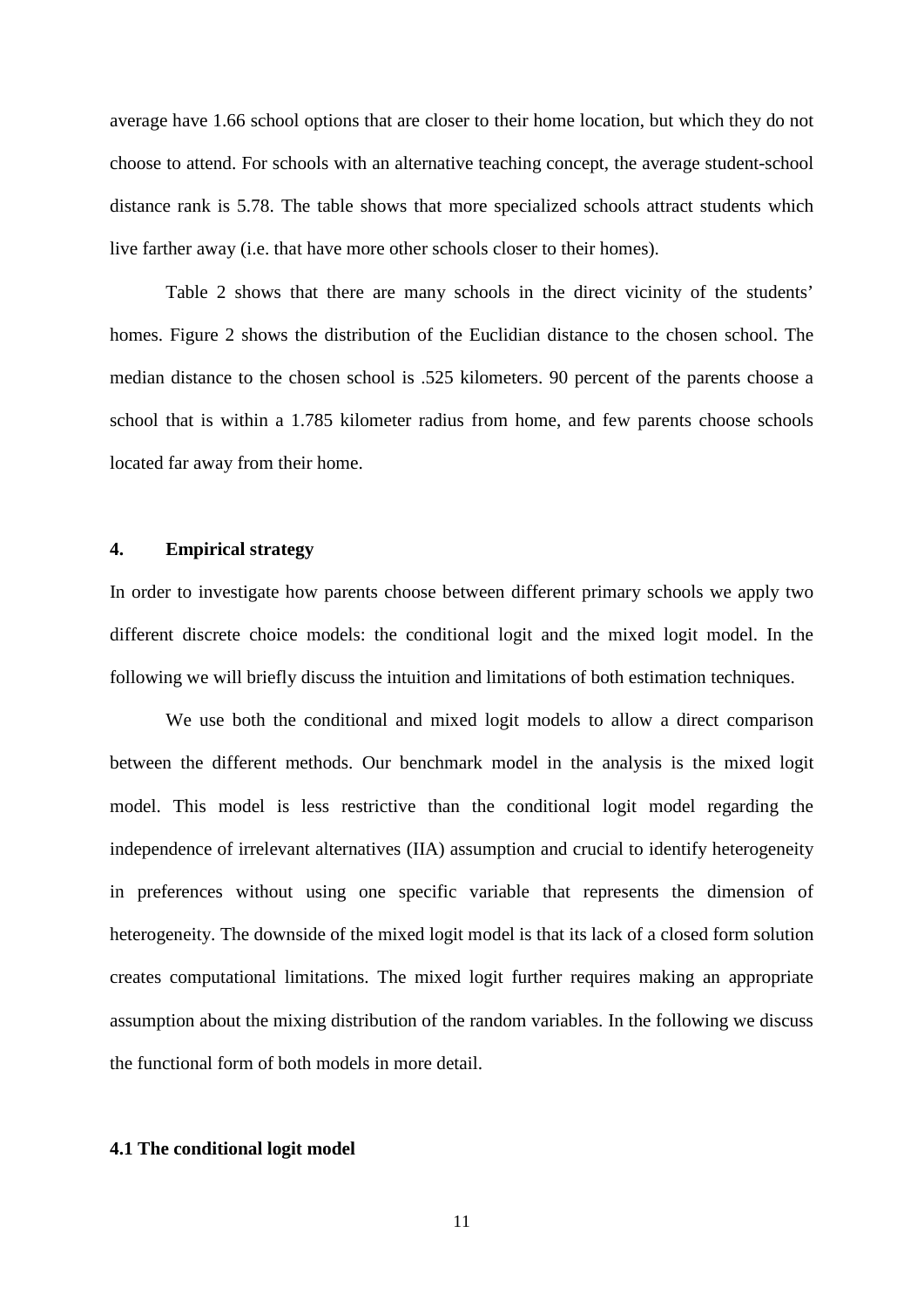The conditional choice model was developed by McFadden (1973) and first applied to the context of school choice by Glazerman (1998). Intuitively, the conditional logit model compares the characteristics of the chosen school with the characteristics of all schools which are not chosen, using student fixed effects.

In this model, the parents of each child  $i$  face the decision to choose between  $j$ different schools. Every school is associated with a certain amount of individual specific utility  $U_{ij}$ . The model assumes that utility  $U_{ij}$  can be described as a linear function of a child specific component, a school specific component  $X_j$ , a school-child specific component  $Z_{ij}$ and a non-systematic random component  $\varepsilon_{ii}$ 

$$
U_{ij} = W_i + X_j + Z_{ij} + \varepsilon_{ij} \,. \tag{1}
$$

Examples of  $W_i$  are individual specific characteristics like gender, age or ability.  $X_i$ are school characteristics that are common to the population of school choosers. Examples of  $X_i$  are the average test results of a school, the assessment of the Inspectorate or the denomination of a school. The characteristics  $Z_{ij}$  are school-student specific and represent an interaction between child and school attributes. An example of  $Z_{ij}$  that we include in our model is the distance between the parents' home and the school.

The utility that the parents of child  $\vec{i}$  obtain from choosing school alternative  $\vec{j}$  can be written in a linear form as:

$$
U_{ij}(X_j, Z_{ij}) = \beta_1 W_i + \beta_2 X_j + \beta_3 Z_{ij} + \varepsilon_{ij}
$$
 (2)

Since we estimate preferences for schools within individuals we cannot identify  $\beta_1$ . In our estimation, all individual characteristics that do not vary over school alternatives are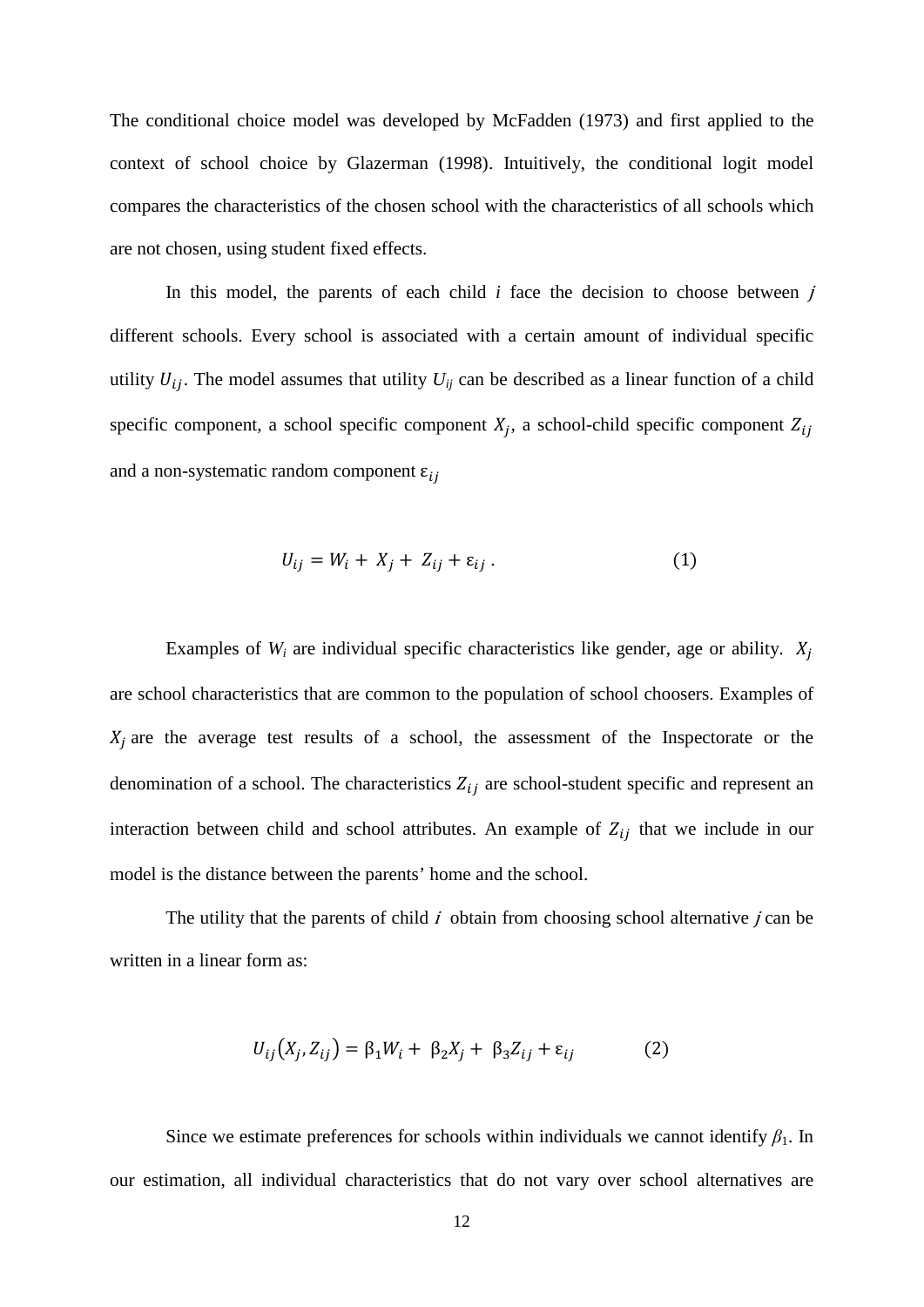collinear with the individual fixed effect and therefore excluded from the model. The parameters  $\beta_2$  and  $\beta_3$  are the focus of our interest, since they determine how differences in the attributes translate into utility differences. We assume that parents choose the school that provides them with the highest level of utility. The individual specific error terms are assumed to be random, independently-distributed variables with an extreme value distribution (the Gumbel distribution).

We do not directly observe the utility level  $U_{ij}$ , but use the observed outcomes of the choice process which are revealed to us in the data. If the parents of a child choose school *J*, it is revealed to us that  $U_{ij} > U_{ij-1}$ , i.e. that the utility level of the chosen school must have been larger than the utility of any other school in the choice set. The observed outcome variable  $Y_{ij}$  is binary and takes on the value 1 if the school is chosen and zero otherwise. Using the observed outcomes of school choice we can estimate how differences in  $X_j$  and  $Z_{ij}$ , which vary over different school options, relate to the probability that one given school has the highest amount of utility of all schools in the choice set.

*Wi*, the individual specific characteristics do not vary over different choice alternatives. When estimating the model, all individual characteristics are invariant and fully collinear with the included individual fixed effects. Therefore  $W_i$  do not affect the choice probability. The resulting conditional logit model analyzes within person differences in preferences for schools. At first glance this appears unattractive since one of the main research questions of this article is how preferences for certain school characteristics vary across different socio-economic subgroups. In the conditional logit framework, estimating heterogeneity with respect to individual characteristics can be elicited by (1) estimating the model for subsamples of the population separately, or (2) including interaction terms between individual characteristics and school specific attributes.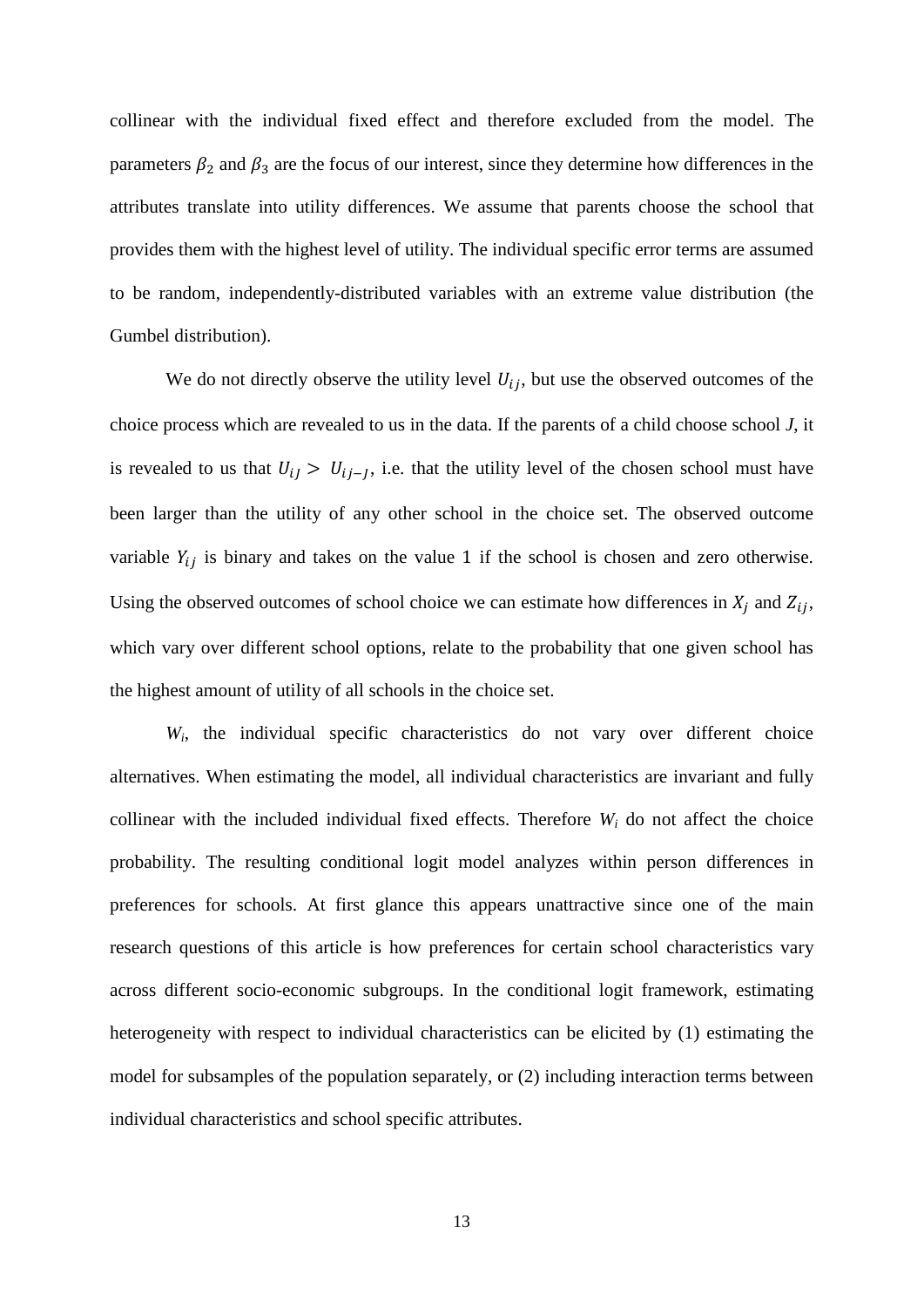One practical problem with the conditional logit estimation is the assumption of independence of irrelevant alternative  $(IIA)$ .<sup>[10](#page-11-0)</sup> The IIA property assumes that the probability of choosing a particular alternative does not depend on the characteristics of other alternatives. Mixed logit models do not rely on this assumption.

#### **4.2 The mixed logit model**

 $\overline{a}$ 

The mixed logit model allows estimating the mean preference for a school attribute and the standard deviation of the mean preference coefficient. This appears particularly attractive for our research question since it allows a more direct estimation of heterogeneous preferences for certain school characteristics. The main advantage relative to the conditional logit model is that we do not need to specify the dimension in which a preference is heterogeneous. Using the mean and standard deviation, we can directly infer which share of the population has particular preferences for a specific school characteristic.

The mixed logit is also a convenient solution for avoiding the IIA property of the conditional logit. The mixed logit or random parameter logit that we apply was developed by Train (2009) and allows for random taste variation, unrestricted substitution patterns, and correlation in unobserved factors. The mixed logit model works very similarly to the conditional logit model, but does not only estimate one point estimator that represents the mean preference of the population. Instead, the model assumes that coefficients  $\beta_i$  vary over the population and are drawn from a normal or lognormal distribution. The mixed logit model can be represented in the following way in a random utility framework:

<span id="page-15-0"></span> $10$  To illustrate the importance of this, suppose parents have the choice between Catholic school A, Catholic school B and Protestant school C. The IIA assumption is that parents who have initially chosen school A would be equally likely to switch to school B and C if their chosen school A is closed and everything else including all school characteristics is held constant. One can expect that the IIA assumption does not hold in this school choice context since we would think that parents who have initially chosen for a Catholic school will be more likely to choose a school that is also Catholic.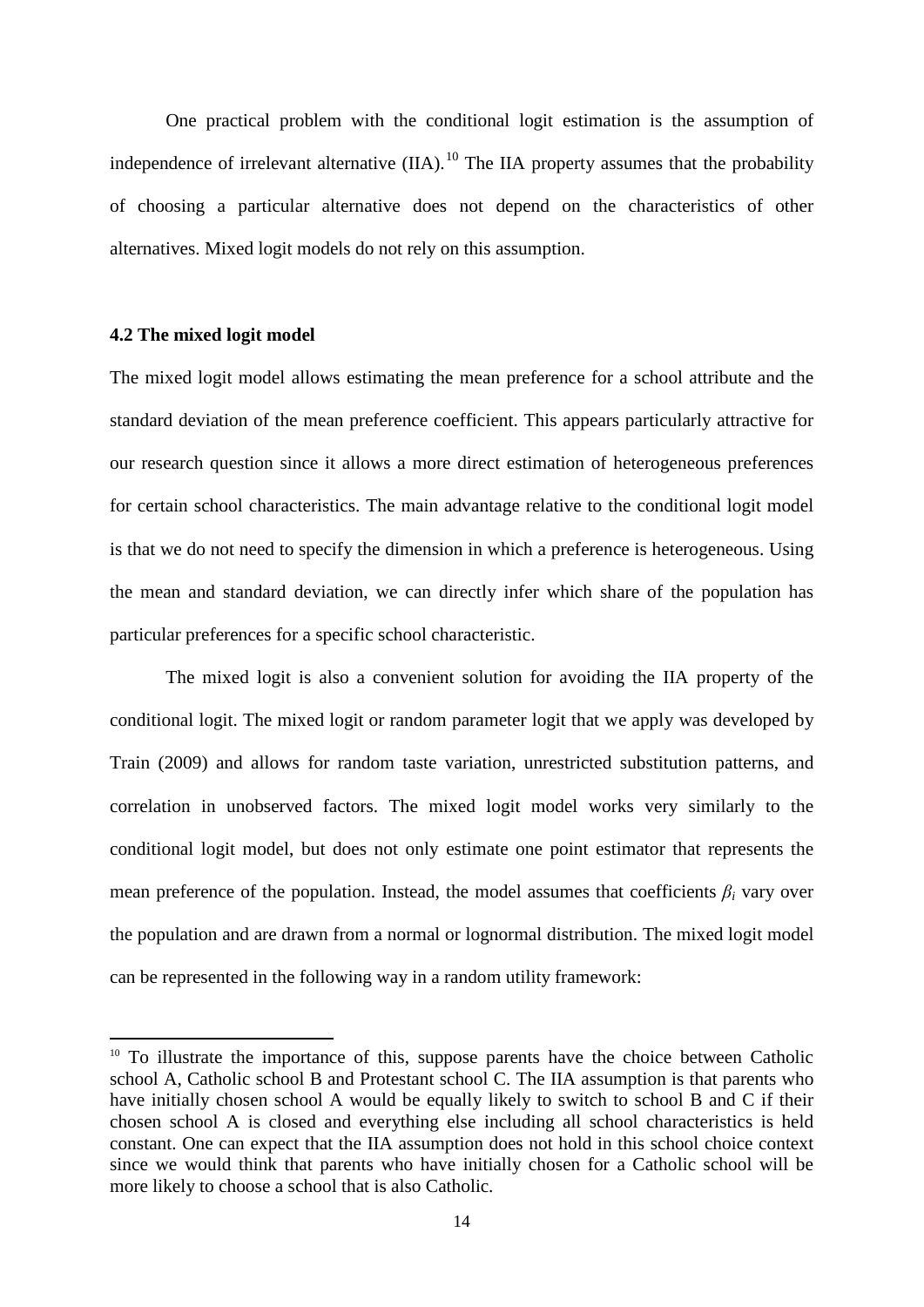$$
U_{ij} = \beta'_i X_{ij} + \eta_{ij} + \varepsilon_{ij} . \qquad (3)
$$

The utility level the individual *i* obtains from choosing school alternative *j* is described as a function of  $X_{ij}$  which is a vector of school and/or child specific characteristics, the random parameter  $\eta_{ij}$  and the "regular" error term  $\varepsilon_{ij}$ .  $\varepsilon_{ij}$  has a mean zero and is independent and identically distributed over alternatives.<sup>[11](#page-15-0)</sup> It is unrelated to  $\eta_{ij}$ , the parameters in the vector  $\beta_i$ . The density function of  $\eta$  is given as  $f(\eta | \beta)$  and depends on the parameters of the model. Following Train (2009), the estimated mixed logit probability is a weighted average of the logit equation, but evaluated at different values of  $\beta$ , with the weights given by the density *f(η)*  $β$ ). For a given fixed  $β$  the probability of choosing alternative k, which inherits the highest utility out of *J* different options is:

$$
L_{ik}(\beta_i) = \frac{\exp(x\beta_i'X_{ik})}{\exp(\Sigma_j \beta_i'X_{ij})} \qquad . \tag{4}
$$

<span id="page-16-0"></span>Since  $\beta$  is not fixed we have to integrate  $L_{ik}(\beta_i)$  over all possible variables of  $\beta_i$ . For this, we need the mixing distribution  $f(\beta)$ . The mixed logit probability is then given as:

$$
P_{ik} = \int \left( \frac{\exp(x\beta_i' x_{ik})}{\exp(\Sigma_j \beta_i' x_{ij})} \right) f(\beta) d\beta \tag{5}
$$

 $11$  Further, it is assumed to be not (auto) correlated and to have the same mean and same variance (homoskedastic).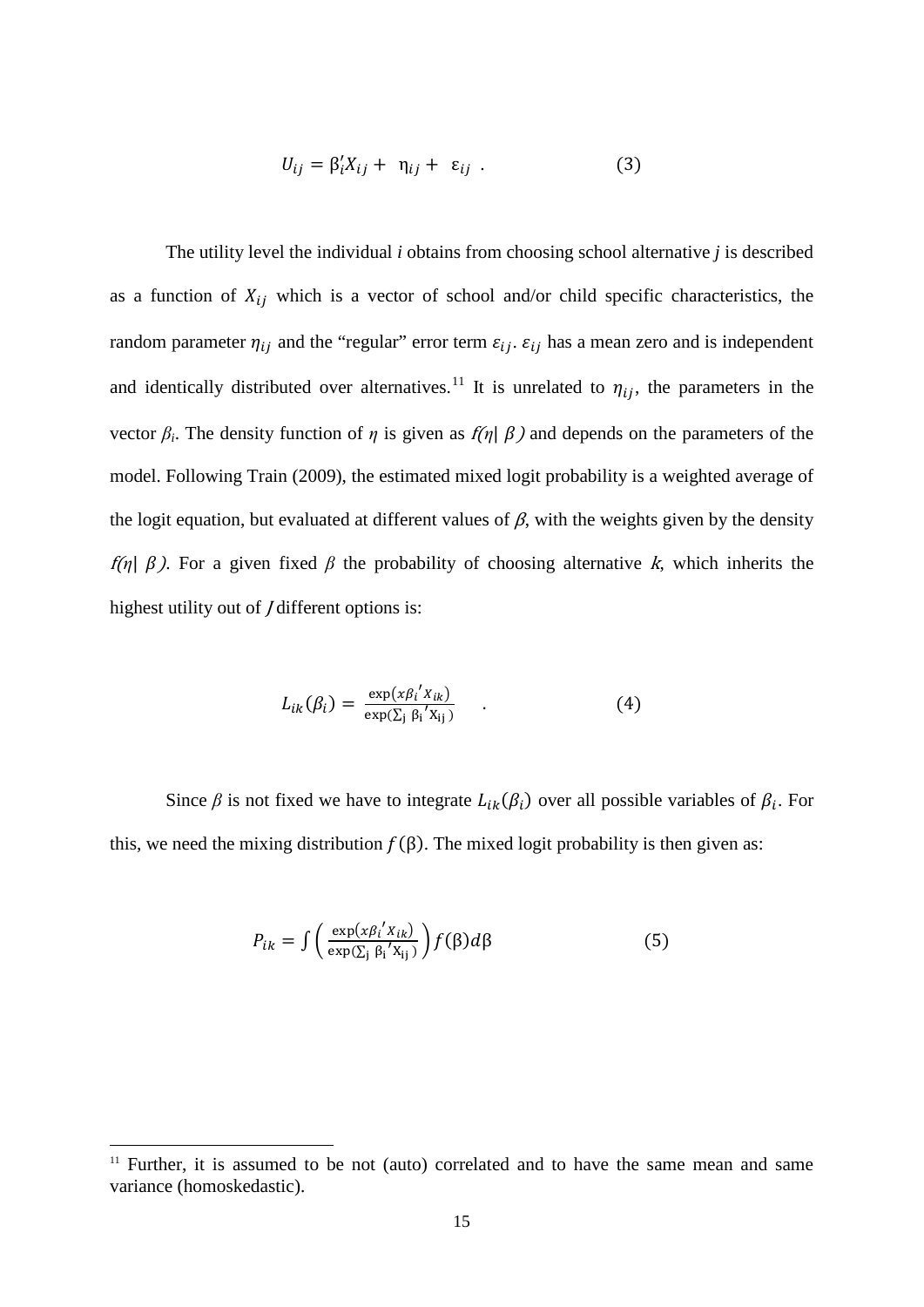Equation (5) does not have a closed form solution and the probability  $P_{ik}$  can be estimated using simulated maximum likelihood.<sup>[12](#page-16-0)</sup>

#### **4.3 Accounting for school composition**

For the identification of parental preferences for school characteristics it is important to keep in mind that other school characteristics that correlate with our measures of school quality might be confounding factors. One obvious candidate for such a characteristic could be the fraction of peers with a similar socio-economic background at a given school. However, including the percentage of peers at a given school as an additional school characteristic introduces potentially severe endogeneity problems that prohibit a direct interpretation of peer preference estimates.<sup>[13](#page-17-0)</sup> One additional empirical challenge for the identification is that achievement tests are likely to reflect school quality but might also be based on *a priori* differences between children. For instance, children might sort into schools based on their socio-economic background.<sup>[14](#page-17-1)</sup>

#### **5. Results**

 $12$  For the simulated maximum likelihood estimation one needs to generate random draws from  $f(\beta)$ . For every individual we use 50 draws of  $\beta$ . Our obtained results were not sensitive to an increase in the number of draws that we use.

<span id="page-17-0"></span> $13$  In a robustness analysis, we include the lagged fraction of peers with a similar education level (that have chosen the same school) as an additional school attribute to test to which degree peer preferences matter. These analyses show that the results remain robust to the inclusion of lagged peer characteristics. Due to the inherent endogeneity of this approach that complicates the interpretation of the obtained estimates we do not report these models in this article.

<span id="page-17-2"></span><span id="page-17-1"></span> $14$  We have also tested the robustness of our estimates using important parental background characteristics available in the data (education level and household income). We run regressions of the raw CITO score on parental characteristics and used the predicted scores of these regressions as a measure of socio-economic background adjusted CITO scores. The adjusted measure of school quality takes into account school level differences in the education level of the parents and the household income of parents. The point estimates of the adjusted CITO are marginally smaller, but this difference is not statistically significant.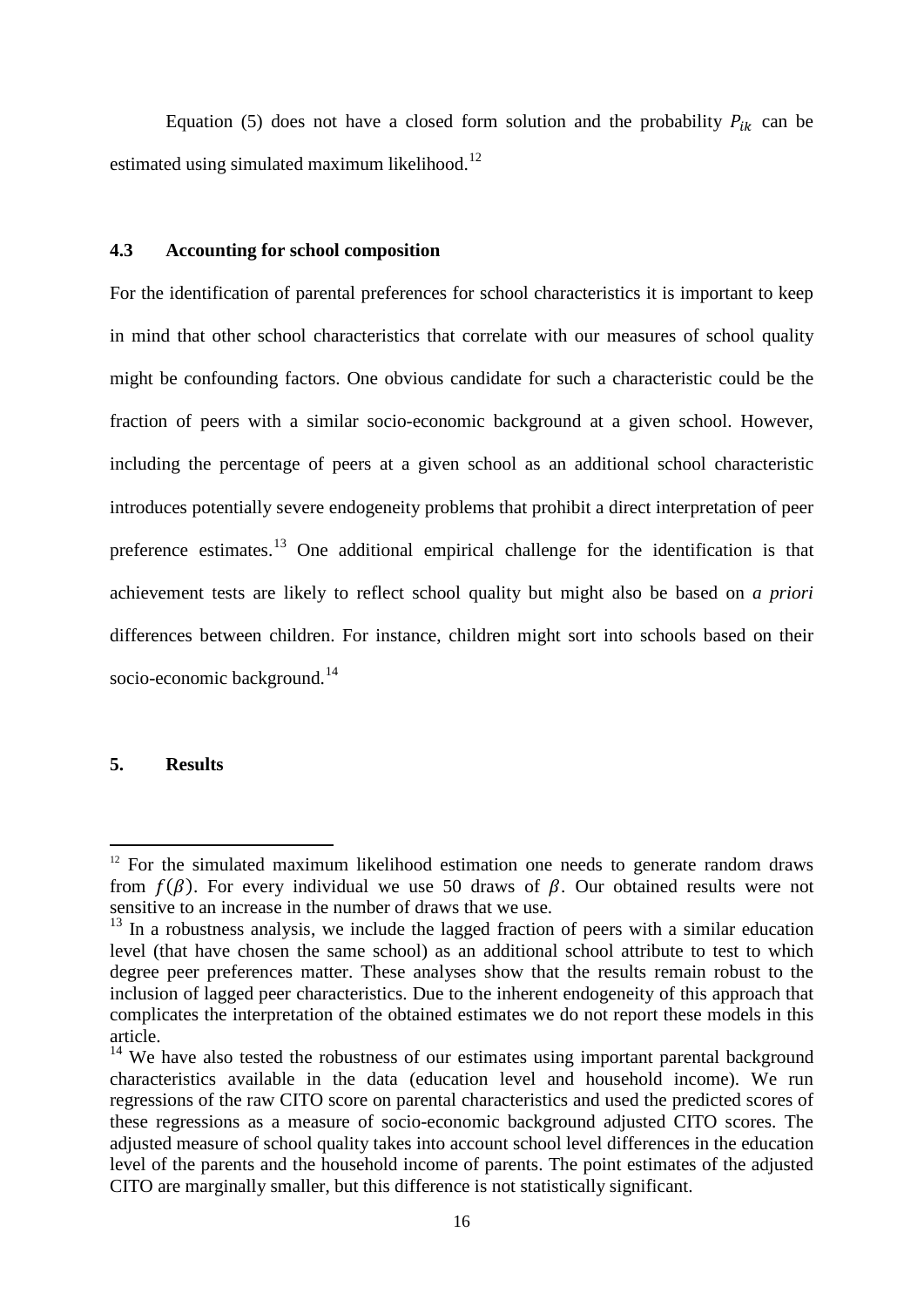We analyze the preference for distance in section 5.1 and the preference for school quality in section 5.2. Section 5.3 analyzes the heterogeneity of preferences with respect to these indicators and section 5.4 investigates to what extent school popularity varies between socioeconomic groups. Section 5.5 and section 5.6 respectively analyze the importance of school denomination and alternative educational concepts.

#### **5.1 Preferences for distance**

Table 3 shows the estimates we obtain from the conditional logit estimation. The displayed coefficients represent the raw coefficients. Coefficients significantly larger than zero represent a characteristic that is related to an increase in the probability of choice and coefficients significantly lower than zero mean that this school characteristic is unpopular or unattractive among the population of choosers. The table shows that increased distance to a school option is negatively related to the probability of choice. Parents appear to have a strong preference for choosing a school close to their home location.

Figure 3 shows how the probability of choosing a school relates to the distance of a school option and investigates whether this effect is linear. The graph is based on a conditional logit estimation that includes one dummy variable for every 100 meter unit of distance between home and school. The omitted category is having a school option within 100 meters from home. The vertical axis displays the size of the coefficients and their 95 percent confidence intervals. As the distance between the home address and the school increases, the likelihood of choice decreases in a slightly convex trend. The difference between 0 and 1 kilometer reduces the probability of choice more than the difference between 3 and 4 kilometers. The marginal costs of traveling distance decrease slightly with increased distance.

#### **5.2 Preferences for school quality**

17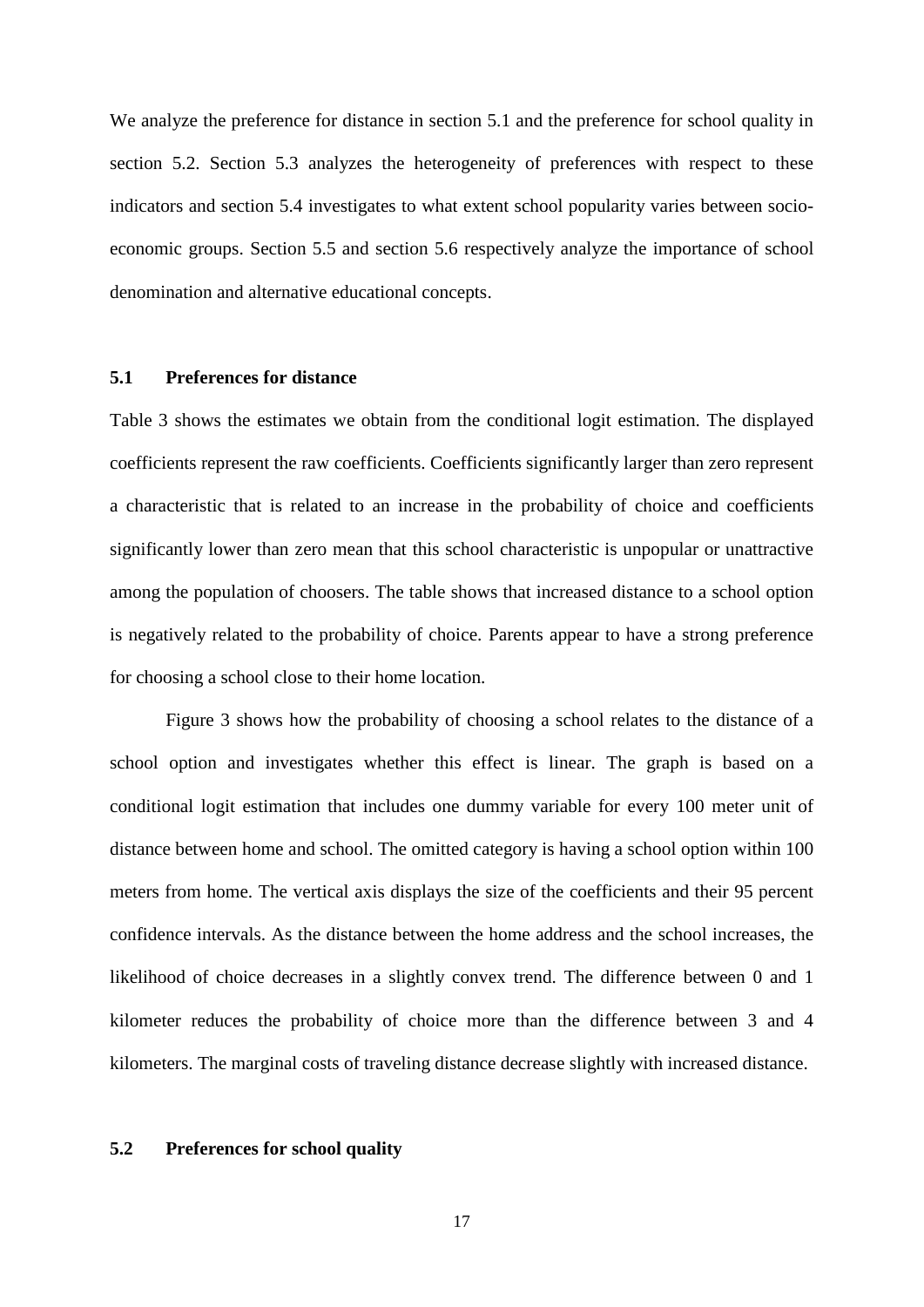The regressions in table 3 also include two measures for school quality: the outcome of the assessment of the Inspectorate, which is published online and the three year school average achievement test score (CITO score), which is not available for all schools. A negative assessment by the Inspectorate of Education is negatively related to the choice probability. Higher average student achievement test scores relate positively to the choice probabilities. These findings support the hypothesis that parents value these two measures of school quality when choosing among the different schools. In relation to the strong effect of distance, the preference for school quality seems to be rather weak. According to the estimated model, a school with a "trusted" rather than "weak" assessment outcome increases the willingness to travel farther by 190 meters.<sup>[15](#page-17-2)</sup> The inclusion of quality indicators does not attenuate the point estimates for distance. This shows that parents' preferences for distance appear to be uncorrelated with academic quality (as measured by the CITO score or Inspection outcome).

The estimates that we obtain from estimating the mixed logit models in table 4 show similar results. In table 4 we report the mean of the logit estimator and the standard deviation of the respective random parameter. The model shows that there is significant variation in the distance parameter, which suggests that some subgroups of the population are more sensitive to an increase in traveling distance than others.

In both types of models, the size of the "weak assessment" coefficient is smaller when the standardized achievement test score is included. This collinearity between the two quality indicators is due to the construction of the Inspectorate's assessment, which is partly built on the achievement test score (CITO).

We also investigate whether the results may to some extent be driven by selective response to the survey. Table A1 shows which variables are correlated to survey response.

<span id="page-19-0"></span><sup>&</sup>lt;sup>15</sup> The implied willingness to travel can be obtained by dividing the 'Weak' assessment coefficient by the distance coefficient in table 3. Differently framed example: Parents prefer school A with a CITO average of 530 over school B with a CITO average of 540 that is 100m farther away than school A.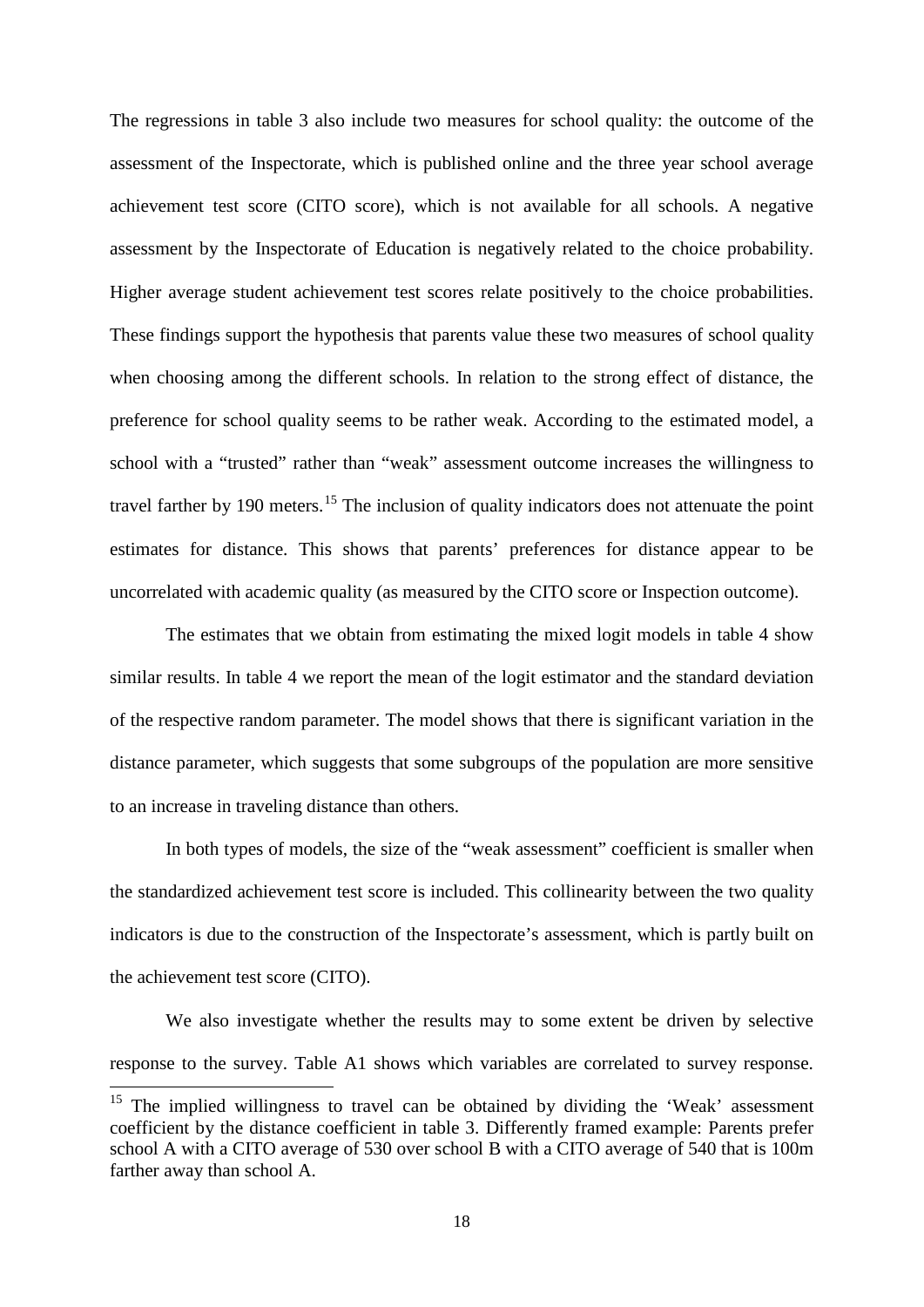Responders are on average more likely to live closer to the chosen school, less likely to attend a school with a "weak" inspectorate assessment and more likely be come from a school with a higher CITO score. Table A2 shows how our point estimates differ between the full and the questionnaire sample. The point estimates are somewhat larger in the questionnaire sample, but they do not differ in a qualitative sense. In order to look at how preferences differ between socio-economic subgroups we are restricted to use the questionnaire since we do not have information about the parental education level for the rest of the sample.

#### **5.3 Heterogeneity across socio-economic subgroups**

<span id="page-20-0"></span> $\overline{a}$ 

We now turn to the question whether preferences for school quality are heterogeneous among parents with a different educational background. In order to investigate heterogeneity, we split the sample based on the highest obtained educational degree of the father of the child.<sup>[16](#page-19-0)</sup> Table 5 shows estimates obtained from the conditional logit estimation for the three different subgroups. The estimates indicate that preferences for school quality vary substantially across groups. Higher educated families have stronger preferences for school average achievement test scores (CITO) when compared to middle and lower educated families. These last two groups do not significantly differ in their "taste" for high student achievements.

The interpretation of these coefficients requires some caution. What appears to be a difference in preferences could also be a result of asymmetric information about school quality. The achievement test (CITO) scores may not be known to the public as only some schools publish them on their websites. Lower educated families may in general have less information about school quality or face larger information costs. Besides that, schools with

<sup>&</sup>lt;sup>16</sup> The group "higher educated" refers to families where the father holds a degree from higher tertiary education: professional bachelor education (HBO) or university. The middle educated group refers to a degree from high secondary education (VWO) as the highest obtained degree of the father and the "lower educated group" represents families where the father holds a lower secondary or tertiary education level (HAVO/(V)MBO) or no educational degree.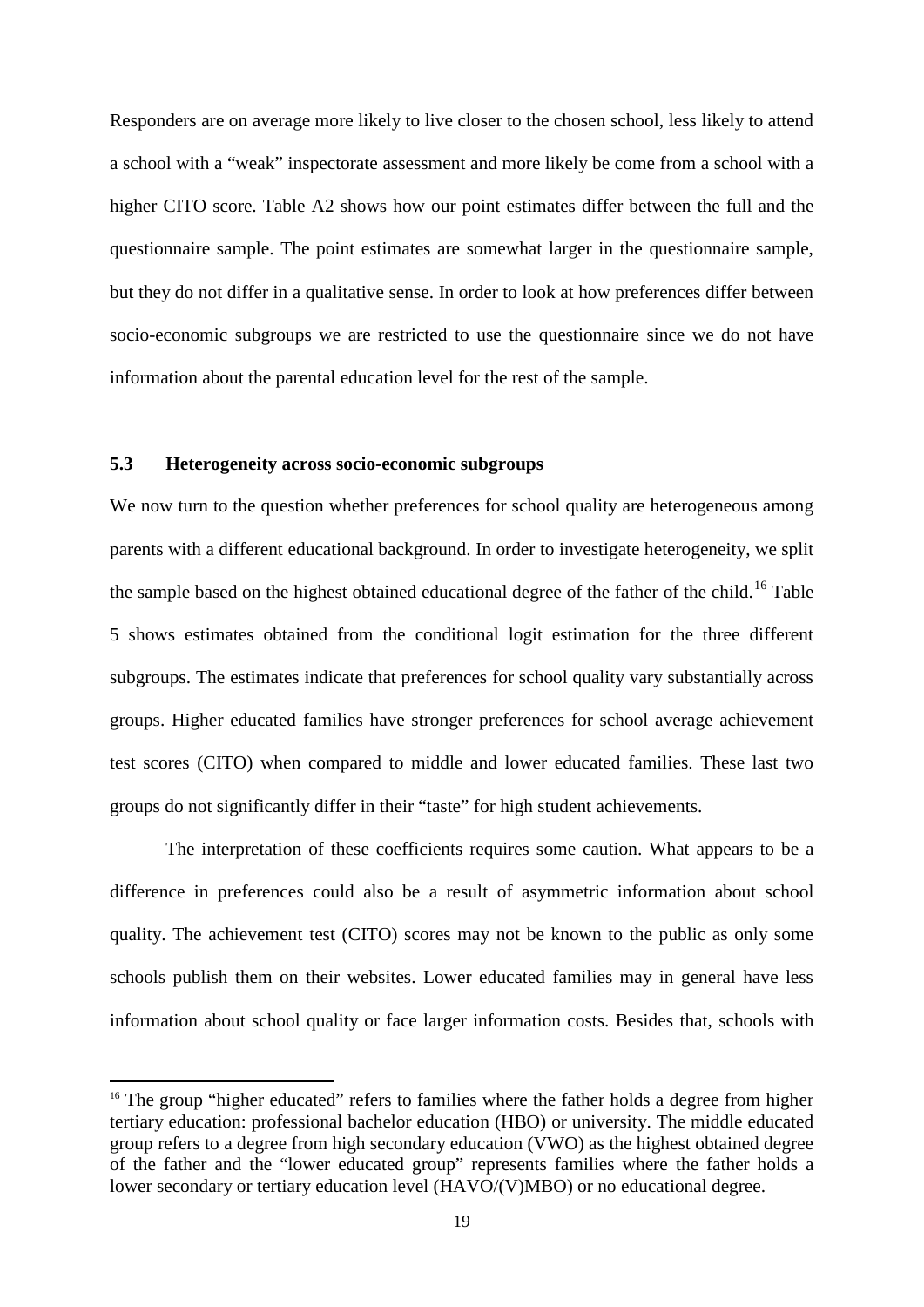lower average student achievements may be more likely to be located in neighborhoods with more people from a lower socio-economic background. Our findings therefore do not necessarily have a causal interpretation.

Table 5 further shows that a "weak" outcome of the Inspectorate's assessment is negatively related to the probability to choose the school. This effect varies across the three subgroups. Preferences for avoiding "weak" schools increase with the education level of the father. Holding everything else constant, higher educated parents would be willing to accept a 375 meters longer way to school if they thereby could avoid sending their child to a "weak" labeled school. For lower educated families the respective distance is only 127 meters.<sup>[17](#page-20-0)</sup>

The preferences for school distance appear to be homogeneous across subgroups. In the estimates that represent the preferences for school proximity (distance to school), we observe only minor differences.<sup>[18](#page-21-0)</sup>

The results we obtain from the mixed logit models in table 6 give similar results with respect to the heterogeneity of preferences for school quality across families with different education levels. The benefit of the mixed logit model is that it allows us to investigate whether preferences are homogeneous *within* the specified educational subgroups. Table 6 shows that there is substantial variation in the preference for "weak" schools among the group of lower educated. About 14 percent of the lower educated appear to prefer weak schools over non-weak schools.[19](#page-21-1)

This finding suggests that a substantial fraction of this subgroup either does not know about the online published Inspectorate's assessment or that they do not care about what the Inspectorate considers poor educational quality. Yet another explanation could be that this

<sup>&</sup>lt;sup>17</sup> The implied willingness to travel can be obtained by dividing the 'Weak' assessment coefficient by the distance coefficient in table 5.

<span id="page-21-0"></span><sup>&</sup>lt;sup>18</sup> These differences are small, but significantly different across the three socio-economic subgroups.

<span id="page-21-2"></span><span id="page-21-1"></span><sup>&</sup>lt;sup>19</sup> This percentage for a given variable X can be obtained by applying the formula:  $1 \Omega(\widehat{\beta}_x / \widehat{SD}_x)$ ; where  $\Omega$  describes the cumulative standard normal distribution.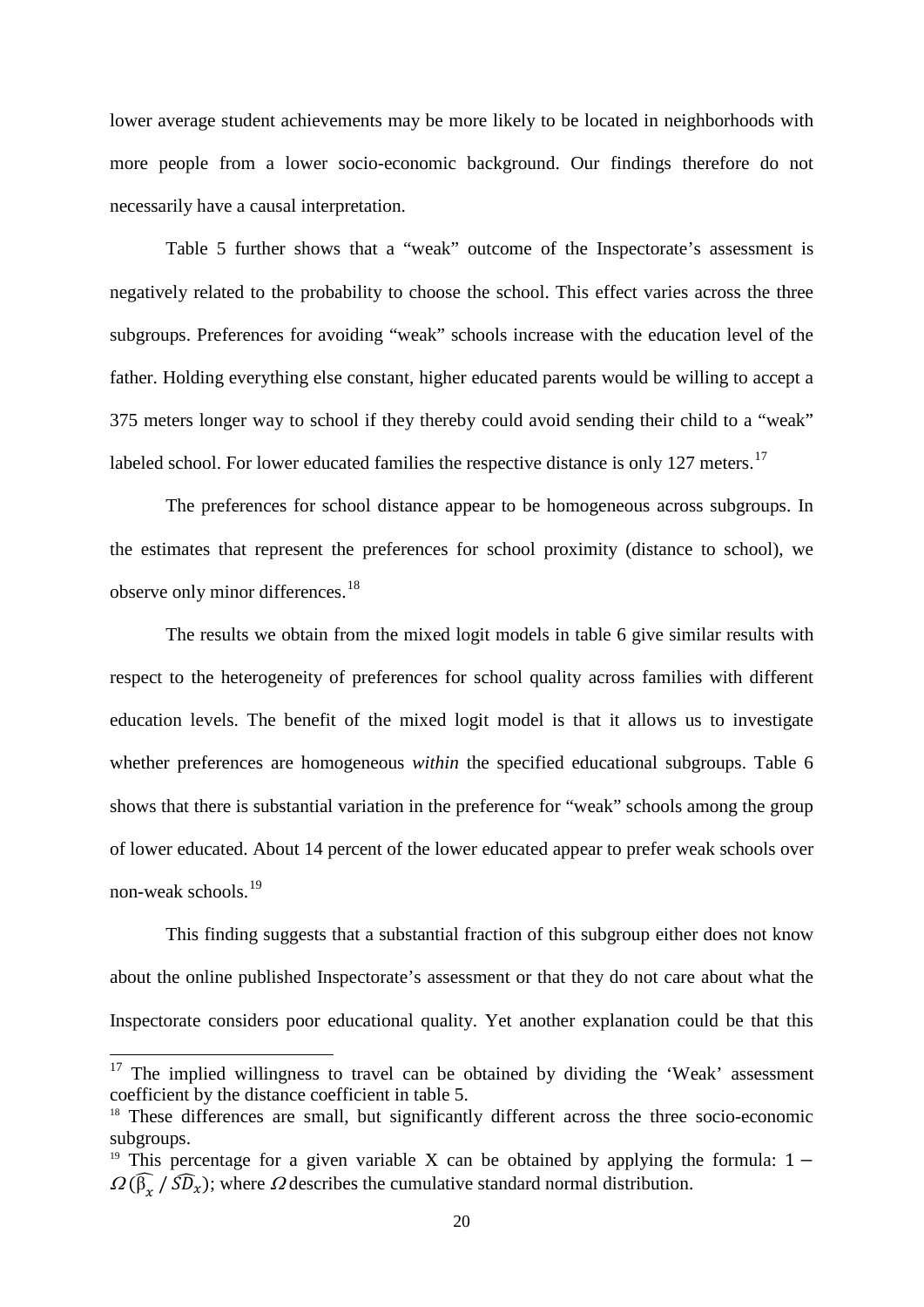subgroup puts more weight on other school characteristics that negatively correlate with the Inspectorate's assessment. One obvious candidate for such a characteristic would be the fraction of peers with a similar socio-economic background at a given school. Including the percentage of peers at a given school as an additional school characteristic introduces potentially severe endogeneity problems and the interpretation of peer preference estimates is not straightforward.

Figure 4 displays the relationship between school popularity and school average student achievements in a different way. Controlling for distance to the school, we estimate a conditional logit model with a specific dummy variable for each school. The size of the estimated dummy coefficients can be interpreted as its relative popularity relative to other schools given their geographical characteristics. Figure 4 plots the coefficient size of these school dummies against the achievement test (CITO) score of the respective school. The vertical axis represents the size of the school dummies from a conditional logit model. The horizontal axis displays the school average CITO score of the respective school. The slope of the fitted values line is positive and significantly different from zero, which means that the school's "attractiveness" relates positively to the average student achievements of the school. However, it is apparent from the graph that student achievements alone are rather weak or noisy predictors of school popularity.

#### **5.4 Consistency of school popularity across socioeconomic subgroups**

In the following we investigate whether different subgroups of the population consider a given school similarly attractive. We estimate a conditional logit model that includes distance to school and one dummy for each school in our data set. We estimate this model for three educational subgroups separately. These groups are constructed based on the highest obtained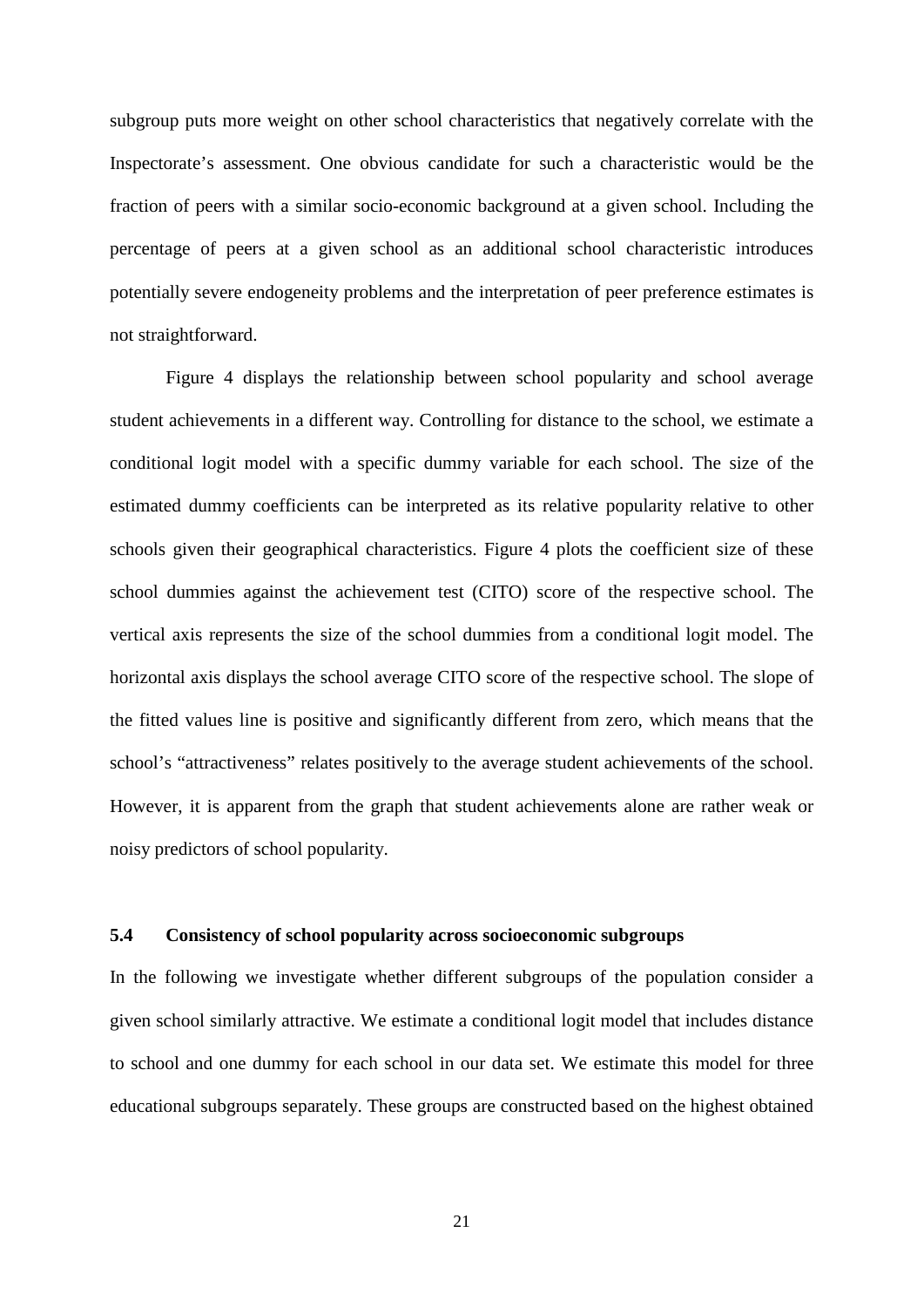degree of the father.<sup>[20](#page-21-2)</sup> The estimation output of this model produces 181 school fixed effects for each of the three educational subgroups. Each of these fixed effects yields a point estimate that represents the relative attractiveness in terms of revealed parental preferences.

The attractiveness of a given school in one socio-economic subgroup can now be compared to the revealed preference for this school in a different subgroup by looking at the correlation of the schools' fixed effects between two different groups. Figure 5 shows the consistency of school popularity across educational subgroups. Figure 5a displays the size of the school "attractiveness" dummy for the higher educated on the vertical axis and the size of the same school dummy for middle educated on the horizontal axis. With fully homogeneous preferences for schools the slope of fitted values should be identical to a 45 degree line. The slope of the fitted value line is .93 and not statistically different from one. This correlation suggests that high and middle educated parents find the same schools attractive and have very similar revealed preferences. In contrast to that, the correlation in preferences of higher and lower educated families is much less consistent (Figure 5b). The correlation of revealed school attractiveness dummies is only .41 and statistically different from one. In figure 5c, where we compare the revealed preferences of middle and lower educated parents, the slope of the fitted value line is only .36, and statistically significantly different from one. This comparison between middle and lower educated parents shows that preferences for schools are remarkably different between these two groups.

#### **5.5 Preferences for school's denomination**

We now investigate whether a school's religious affiliation and educational concept matter for parental choice behavior. The mixed logit models in table 7 shows our most complete model of school choice. As in the previous regressions we include distance and two indicators for

<span id="page-23-0"></span> $20$  We split the sample into higher, middle and lower educated families. Using the education level of the mother provides qualitatively very similar results.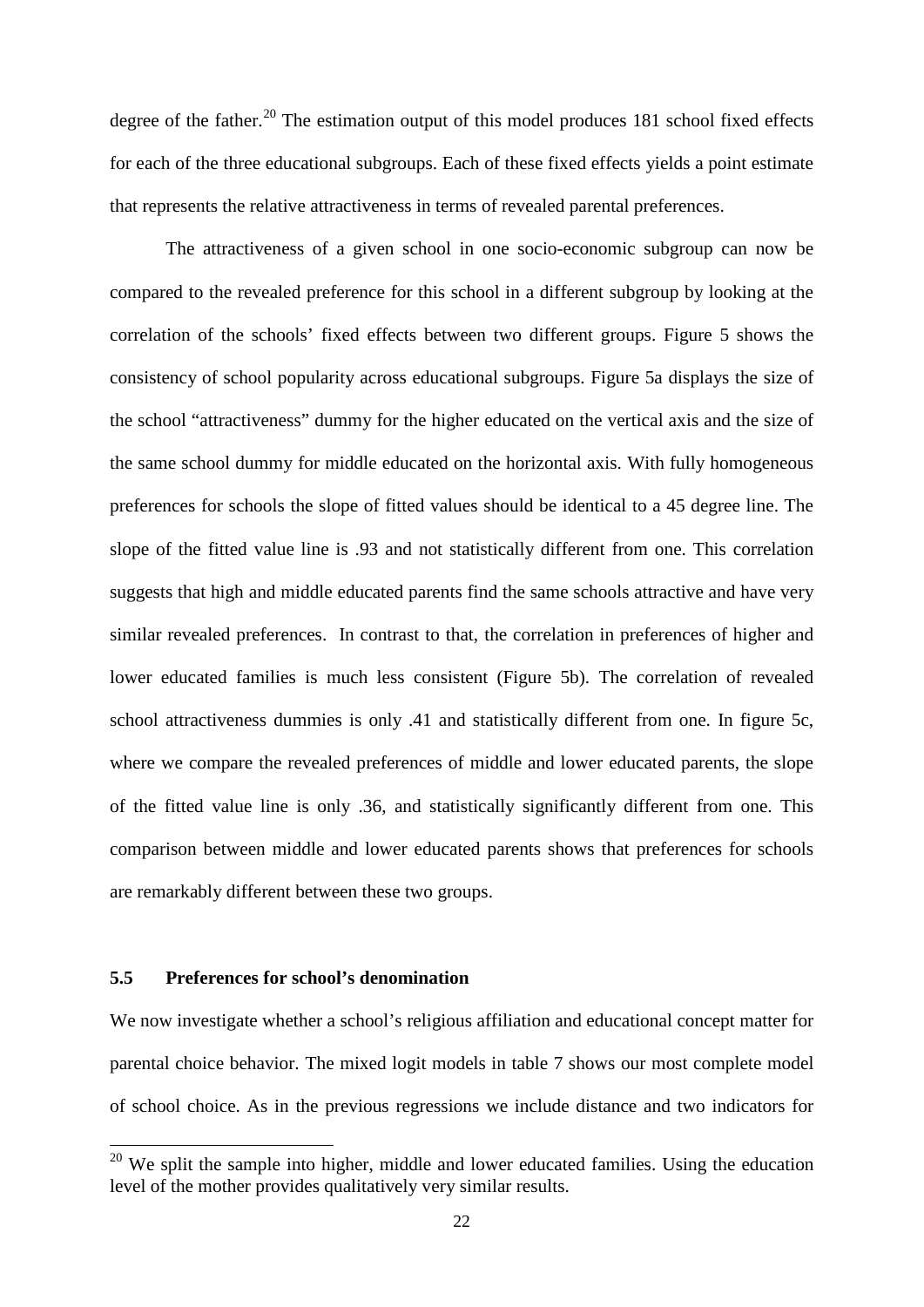school quality. In addition to that, we also include three dummies for Public, Protestant and Islamic schools. The omitted reference category is Catholic schools.

Column (1) in table 7 shows that public schools appear on average equally attractive as Catholic schools, but there is substantial variation in the preference parameter. About half of the population prefers one of the two types. Looking at the group of middle educated parents we see that about 40 percent prefer Catholic over public schools. Protestant schools have on average a lower probability of being chosen than Catholic schools for higher and middle educated parents. About 15 percent of the higher educated parents prefer Protestant schools over Catholic schools. About 20 percent of the middle educated prefer Protestant schools over Catholic schools.

The one Islamic school in our dataset is on average very unpopular for most parents, but this preference varies substantially over the population as revealed by the estimate of the standard deviation. About 10 percent of the parents have orthogonal preferences and find the Islamic school attractive.

Since the survey data we are using also contain a question on the religious affiliation of the parents, we can test whether preferences for the religious denomination of the school depend on the parents' own denomination. In table 8 we show how preferences for school denomination differ by the religion of parents. Column (1) shows that parents who indicated that they are not religious prefer public schools over Catholic and other religious schools. As expected, column (2) shows that Catholic parents prefer Catholic schools for their children. Column (3) shows that Islamic parents have particularly strong preferences for sending their children to an Islamic school. For this group, preferences are not only strong, but also quite heterogeneous. The majority of Islamic parents seem to strongly prefer Islamic schools while others want to avoid these schools. Taken together the evidence presented in table 8 shows that parents seem to prefer school that match their own religious beliefs.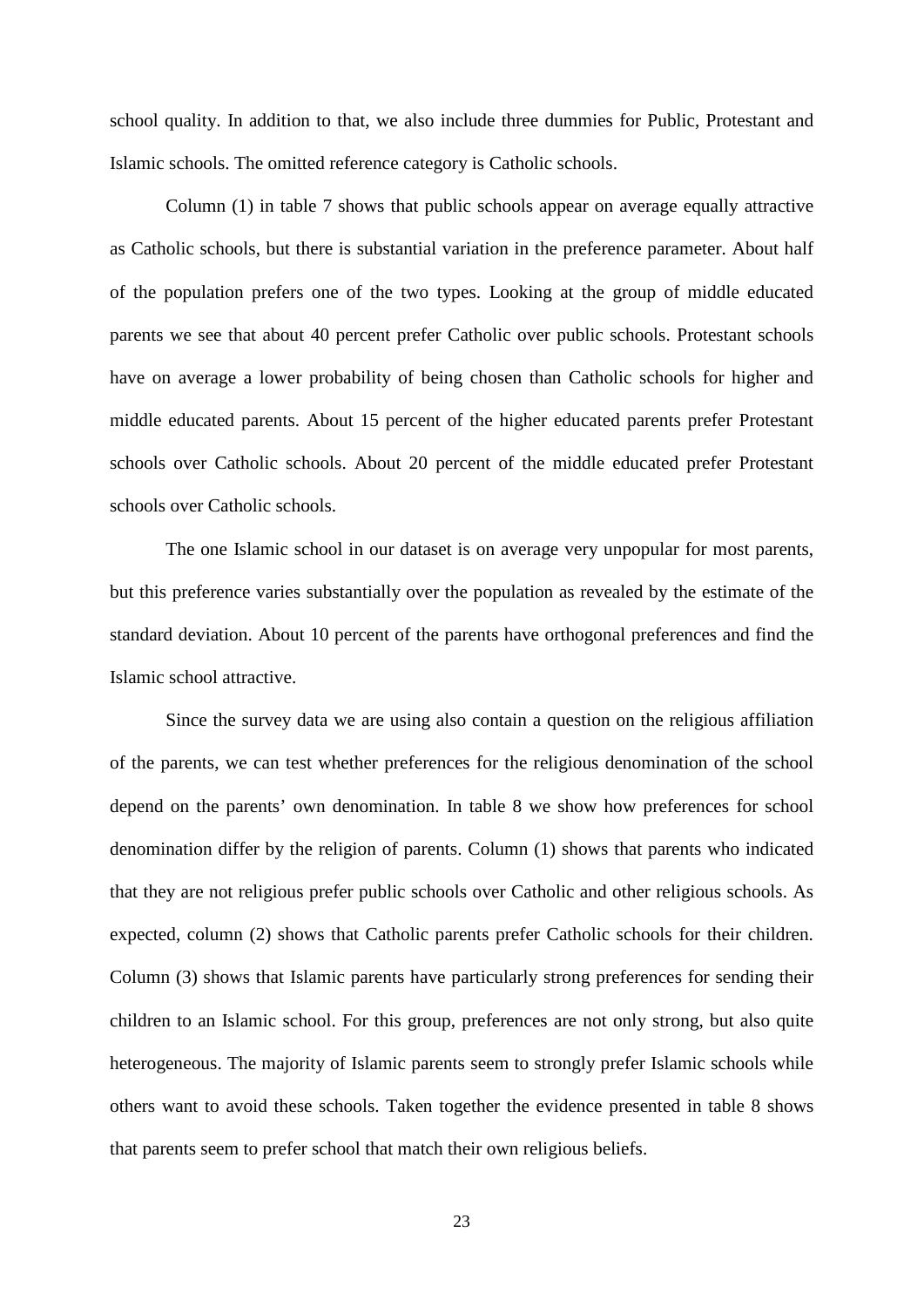#### **5.6 Preferences for alternative educational concepts**

The regressions in table 7 also include a dummy that specifies whether the school is devoted to an alternative teaching concept. Schools that belong to the "alternative teaching concept" category are Montessori, Jenaplan and Vrije schools. These schools usually grant their students a larger degree of individual freedom during the learning process and put more focus on fine arts, cultural, and artistic education. The reference group in the regressions is schools with a mainstream educational concept. The mean preference shows that schools with an alternative teaching philosophy are generally less popular. However, there is substantial variation in the preference for these schools. About 26 percent of the higher educated parents prefer these schools over mainstream schools. Middle and lower educated families seem to largely avoid these schools.

An important point is that the inclusion of variables for different denomination types and an alternative teaching concept does not systematically alter the preference estimates for achievement test scores and the Inspectorate's assessment. This supports that parental preferences for these special school characteristics are not captured by the available traditional measures of school quality.

Schools with higher average student attainments and better quality assessments have a higher probability of being chosen, but parental preferences for certain denomination types and an alternative teaching concept are heterogeneous and particularly strong in some subgroups of the population. $^{21}$  $^{21}$  $^{21}$ 

#### **6. Conclusion**

 $21$  For CITO scores there is substantial variation in the preference among the group of lower educated people. About 32 percent of the lower educated families prefer lower CITO score schools over higher CITO score schools.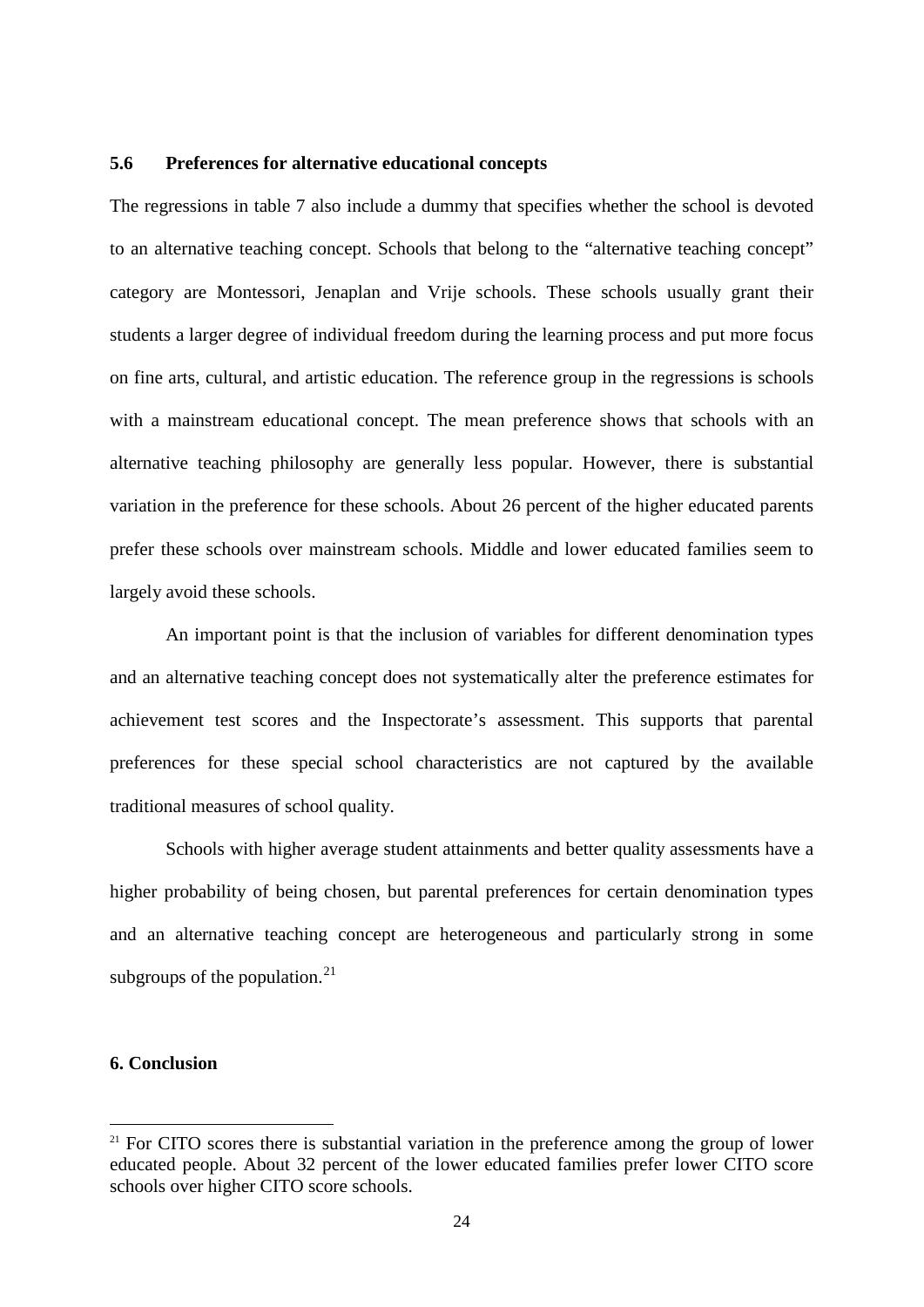This article investigates which school characteristics matter for parental primary school choice in the well-established system of free school choice in the Netherlands. We find that school quality (measured by school average test scores) predicts school choice. Publicly available information on school assessments seems to influence choice behavior, particularly of higher educated families. However this "taste for quality" is dominated by the strong preference for schools that are close to the homes of the parents. Our findings confirm evidence from the US, which shows that lower educated parents appear to have weaker preferences for school quality.

Moreover, our findings show that parents have strong preferences for a schools' religious affiliation and the educational philosophy that is being applied at a school. Specific subgroups of the population have orthogonal preferences for a given school attribute. Parental choice preferences regarding these specialized schools with particular educational concepts have previously not been investigated.

Our results have implications for the discussion about the long run effects of free school choice that currently takes place in the US, UK and many other countries. Some schools in the Netherlands seem to have specialized on particular socio-economic subgroups with specific norms and values. From a school perspective, specialization might be a rational response when being faced with more transparency about school quality and increased competition for students. Policies aiming to increase school competition may be the tide that lifts all boats, but they might also foster school specialization in the long run. The case of the Netherlands shows that specialized schools are able to offer something valuable to parents, that is different from traditionally measured academic quality.

#### **References**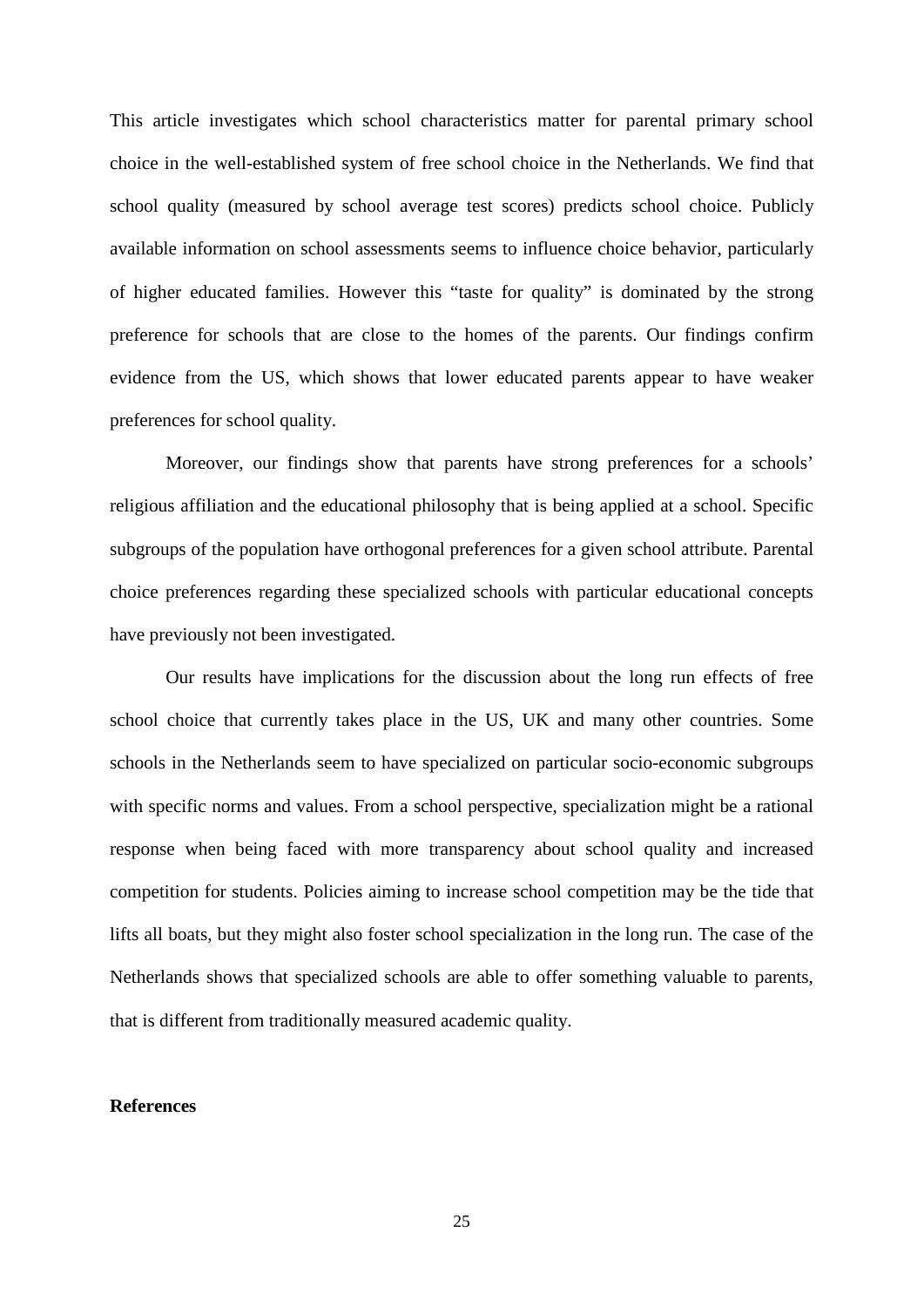- Burgess, S., Greaves, E., Vignoles, A., & Wilson, D. (2014). "What Parents Want: School Preferences and School Choice." forthcoming in: *The Economic Journal.*
- Glazerman, S. (1998). "School Quality and Social Stratification: The Determinants and Consequences of Parental School Choice." *Unpublished manuscript*.
- Hastings, J., Kane, T. and Staiger, D. (2010). "Heterogeneous Preferences and the Efficacy of Public School Choice." NBER Working Paper Series 2145.
- Hastings, J., and Weinstein, J. (2008). "Information, School Choice, and Academic Achievement: Evidence from Two Experiments." *Quarterly Journal of Economics,*  123, *1373–1414.*
- Hastings, J. S., Van Weelden, R. and Weinstein, J. (2007). "Preferences, Information and Parental Choice Behavior in Public School Choice." NBER Working Paper Series, 12995.
- Jacob, B., and Lefgren, L. (2007). "What do Parents Value in Education? An Empirical Investigation of Parents' Revealed Preferences for Teachers.", *Quarterly Journal of Economics*, 122 (4): *1603-1637.*
- Koning, P. and Van der Wiel, K. (2013). "Ranking the Schools: How Quality Information Affects School Choice in the Netherlands." *Journal of the European Economic Association* 11(2) *466-493.*
- Koning, P. and Van der Wiel, K. (2012). "School Responsiveness to Quality Rankings: An Empirical Analysis of Secondary Education in the Netherlands." *De Economist* 160(4), *339-355.*
- Ruijs, N., Oosterbeek, H. (2012). "School Choice in Amsterdam. Which Schools do Parents Prefer When School Choice is Free?" Unpublished Manuscript, University of Amsterdam.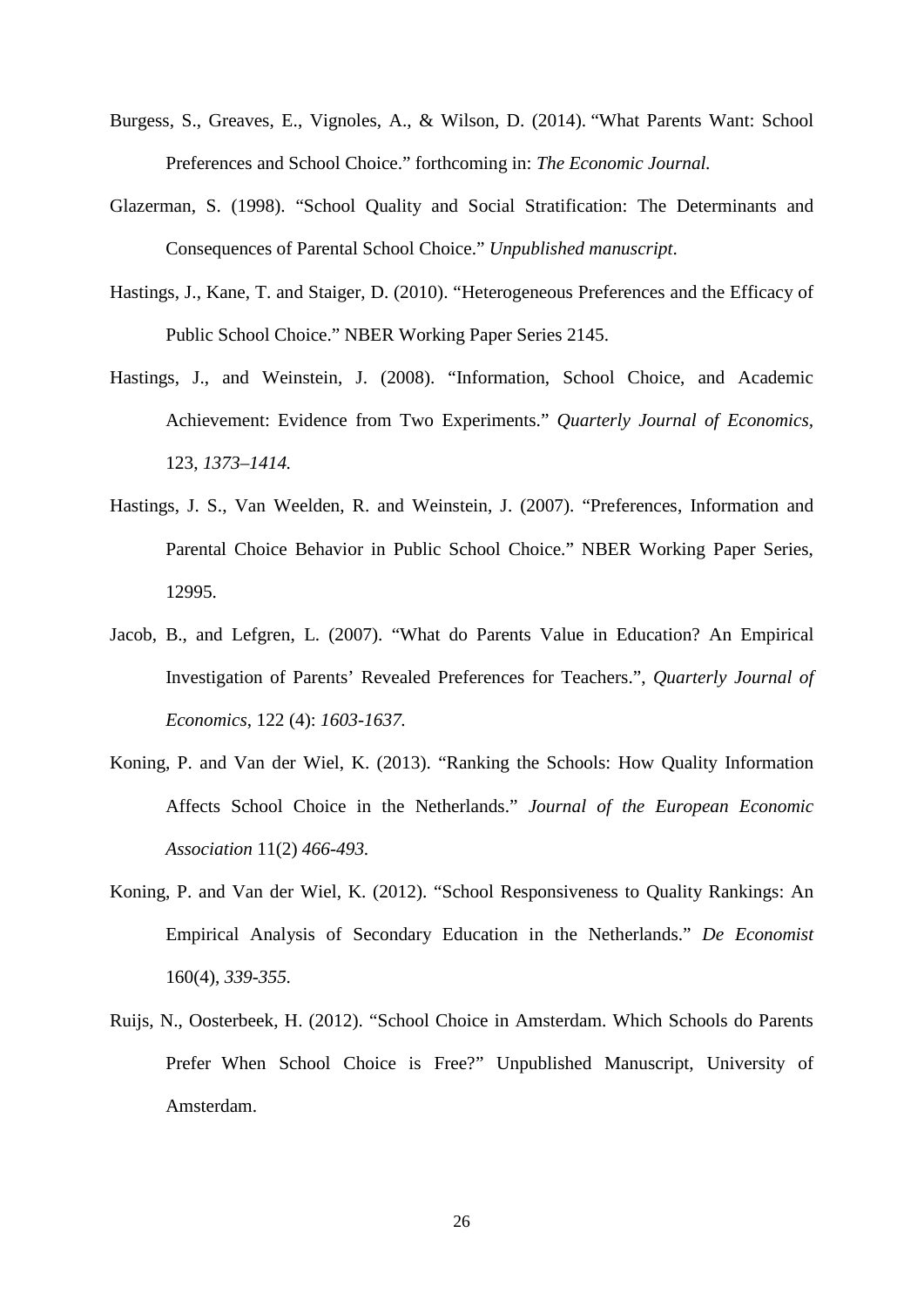Train, K. (2009). "*Discrete Choice Methods with Simulation"* (Second Edition). New York: Cambridge University Press.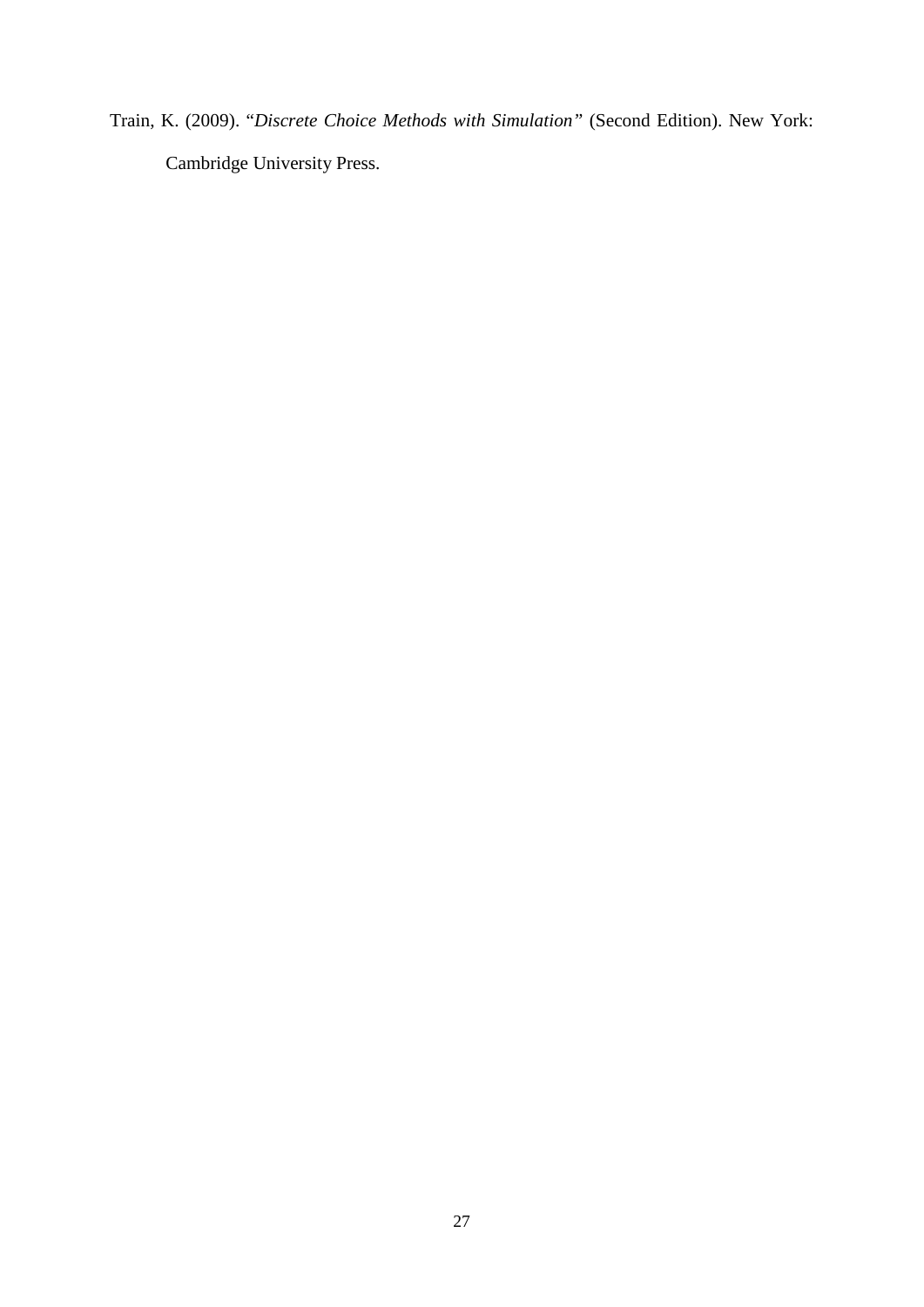#### **FIGURES**



**Figure 1: Distribution of school aggregated achievement test score averages**

**Notes:** These are school level averages of national-wide end of primary education achievement tests (CITO scores). The student specific achievement test score ranges between 500 and 550. The vertical lines mark the recommended thresholds for secondary school admission. N(schools) = 183.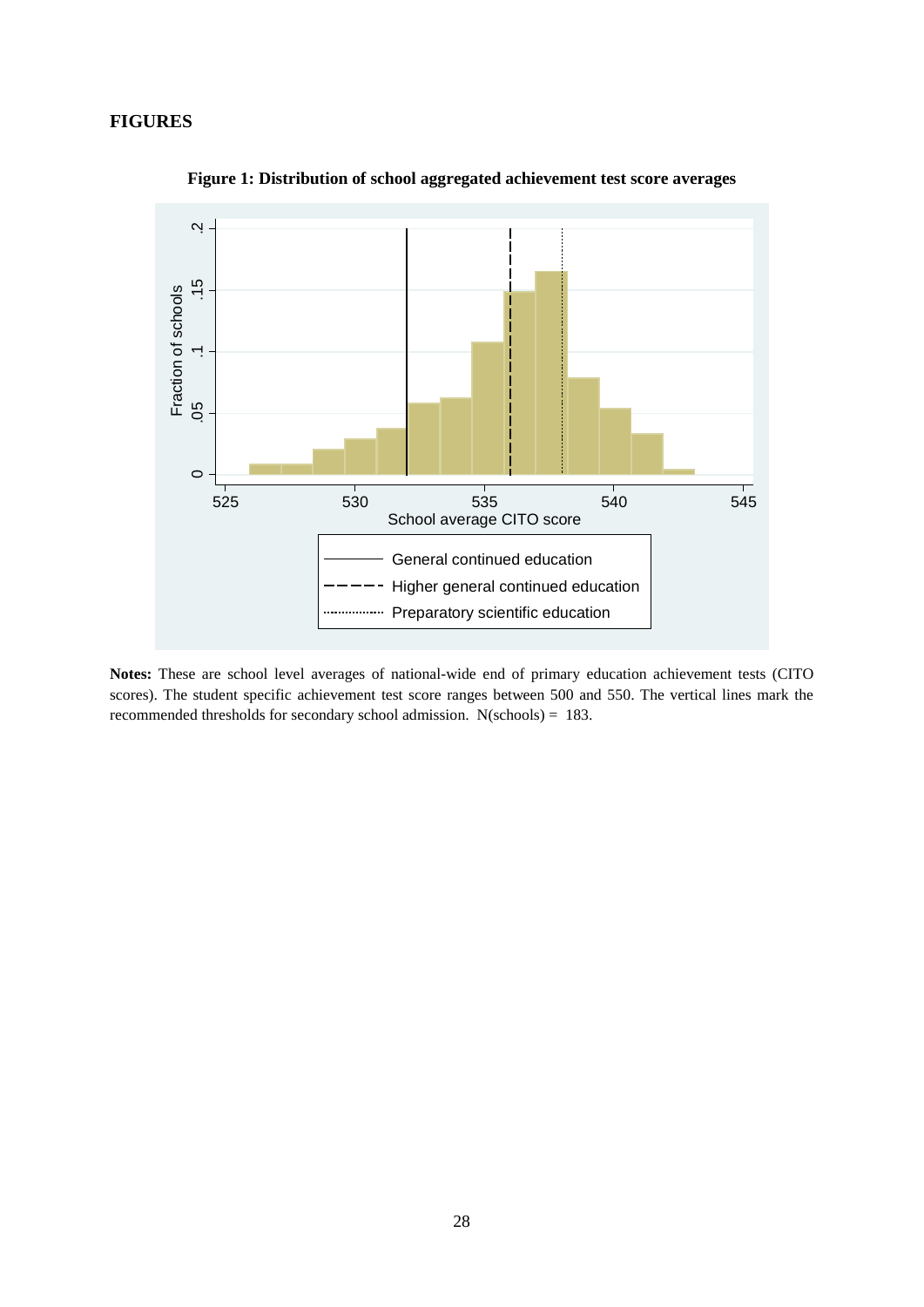

**Figure 2: Distance to the chosen school in kilometers**

**Notes:** The figure shows the distribution of the variable "Distance to school". 131 students attend schools farther than 5 kilometers away.  $N = 15,435$ .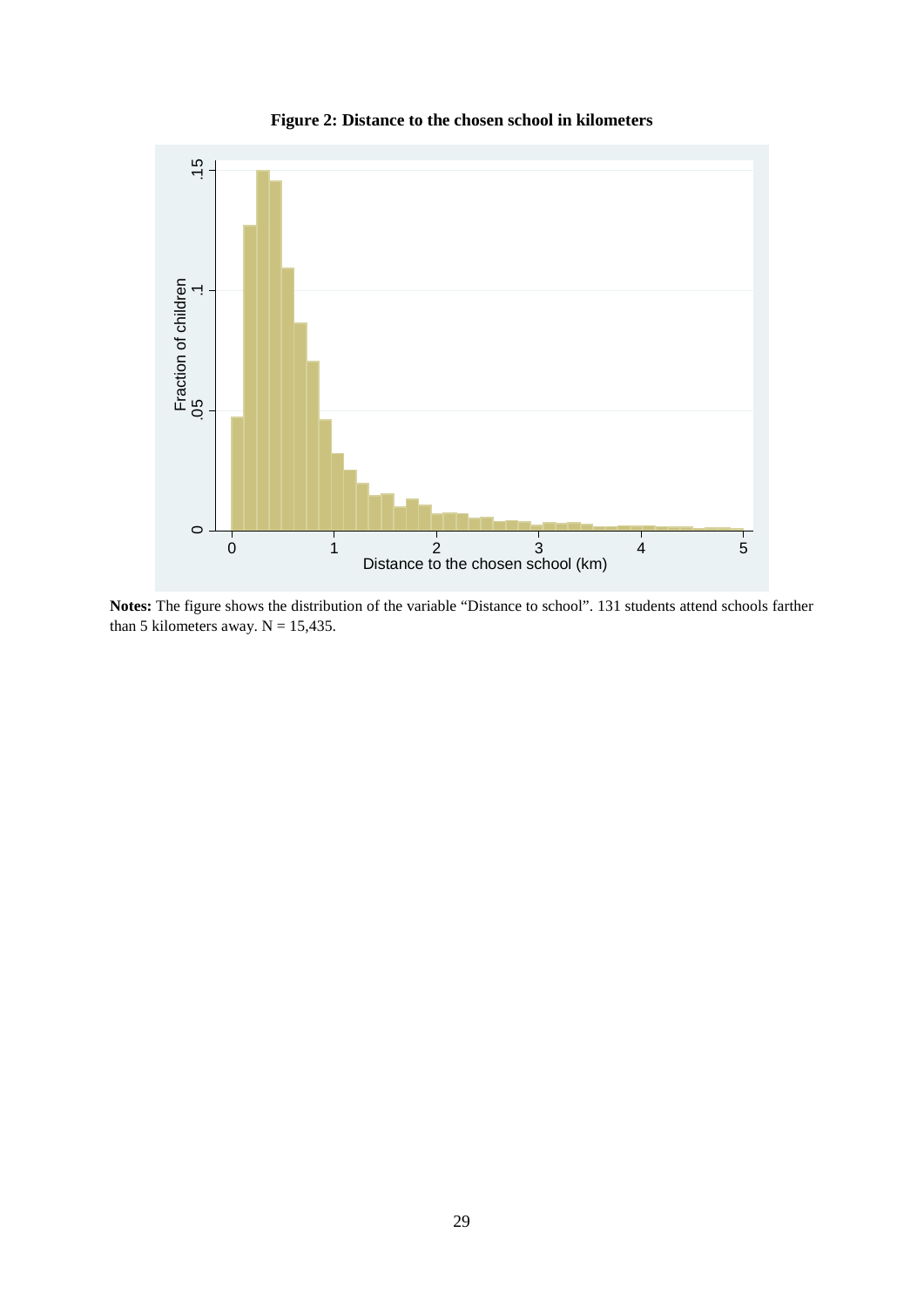

**Figure 3: Probability of choice and distance**

**Notes:** Development of distance dummies (in 100m steps) from conditional logit estimation and their 95% confidence intervals. Estimations based on 15,304 students from 192 schools. The reference category are school

0 1 2 3 4 5 Distance to school in km

> Coefficient of the 100m dummy 95 percent confidence interval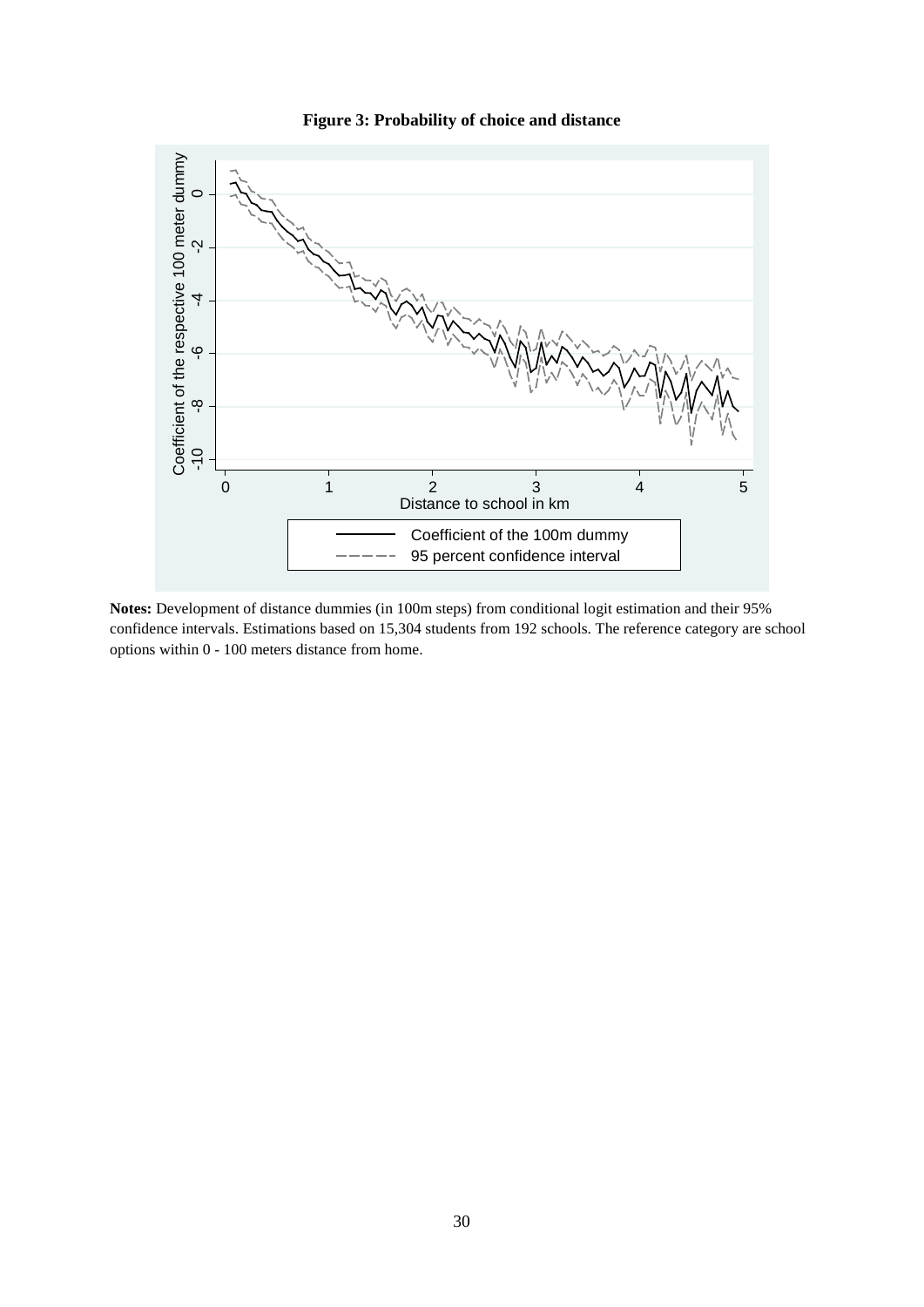

**Figure 4: Choice probability and student attainments (CITO)**

**Notes:** The radius of the circle represents the size of school dummy standard error. The slope of the line is significantly positive (P>|t| = 0.023). The figure is based on 183 schools. Nine schools were dropped from the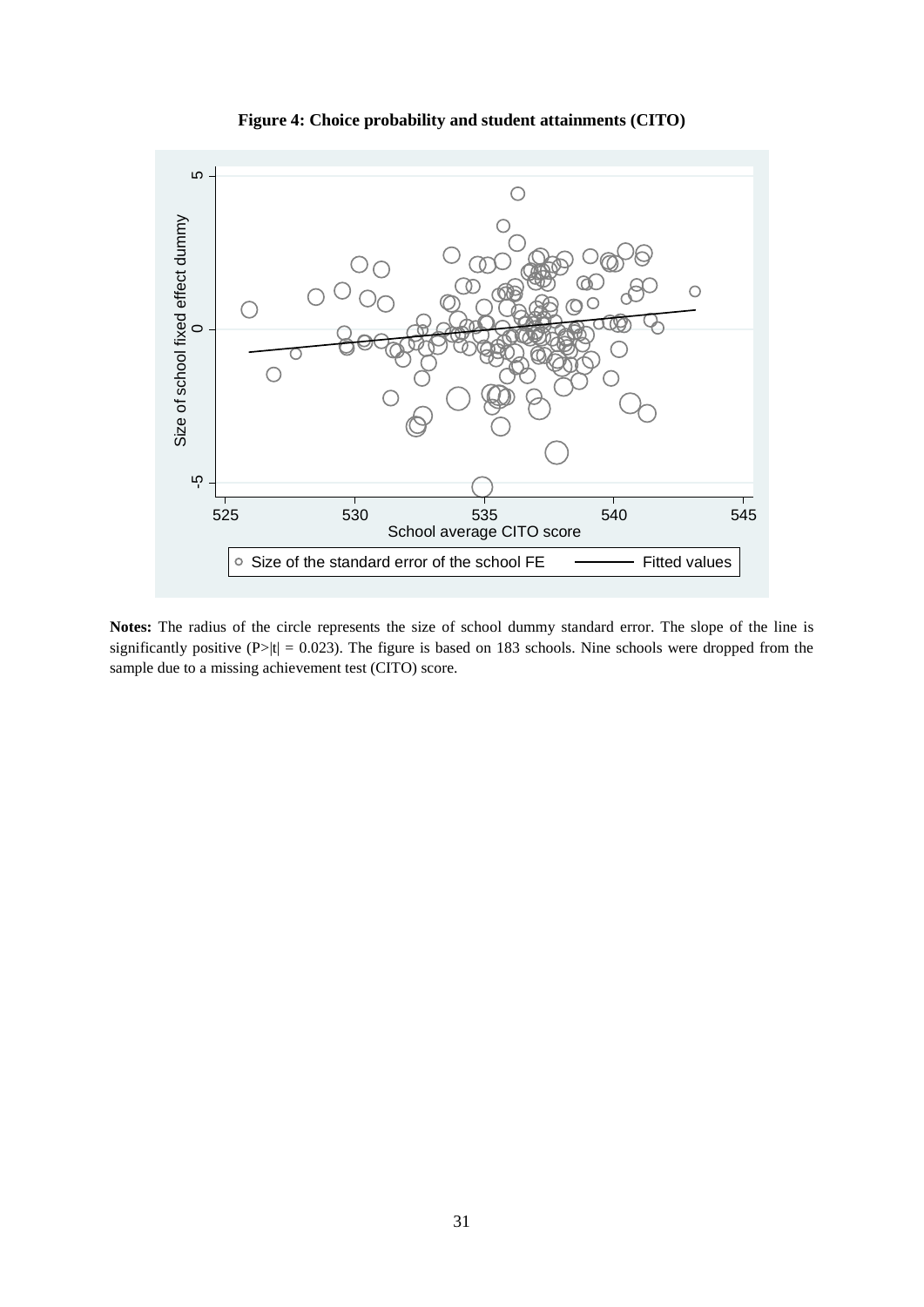**Figure 5: Do different SES subgroups find the same schools attractive?** 



**Figure 5a: Correlation of school preferences between higher and middle educated parents** 

**Note:** The figure shows how school fixed effects obtained from conditional logit estimation correlate between different educational subgroups. The Y-axis represents the size of school fixed effects for higher educated parents and X-axis displays the fixed effects for middle educated. The slope of the fitted values line is .932 and statistically different from zero at the  $p<0.01$  level. The slope of the line is not statistically different from one which means that we cannot reject that middle and higher educated have the same revealed preferences for schools.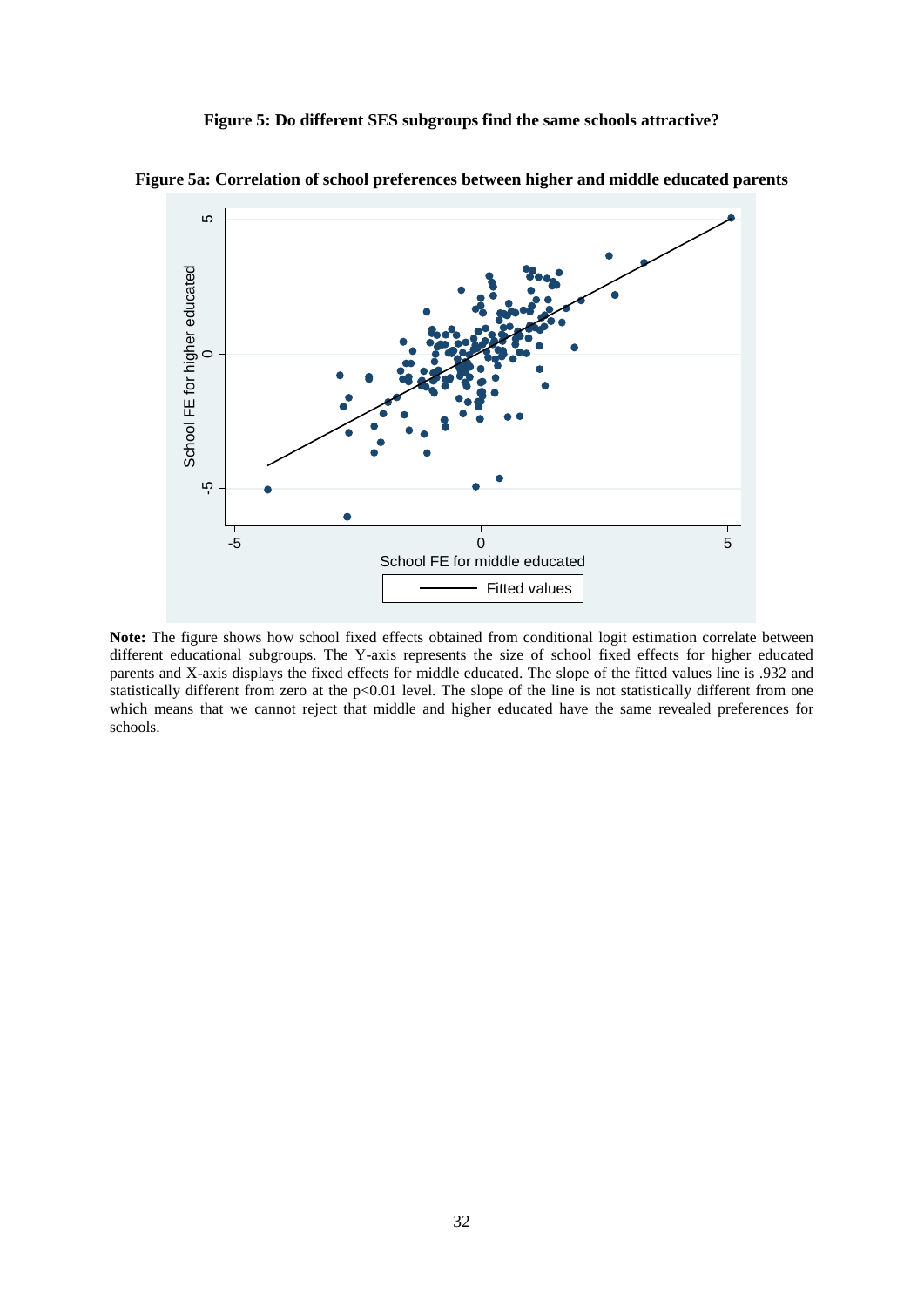

**Figure 5b: Correlation of school preferences between higher and lower educated parents** 

**Note:** The figure shows how school fixed effects obtained from conditional logit estimation correlate between different educational subgroups. The Y-axis represents the size of school fixed effects for higher educated parents and X-axis displays the fixed effects for middle educated. The slope of the fitted values line is .420 and statistically different from zero at the p<0.01 level. The slope of the line is statistically different from one at the p<0.01 level..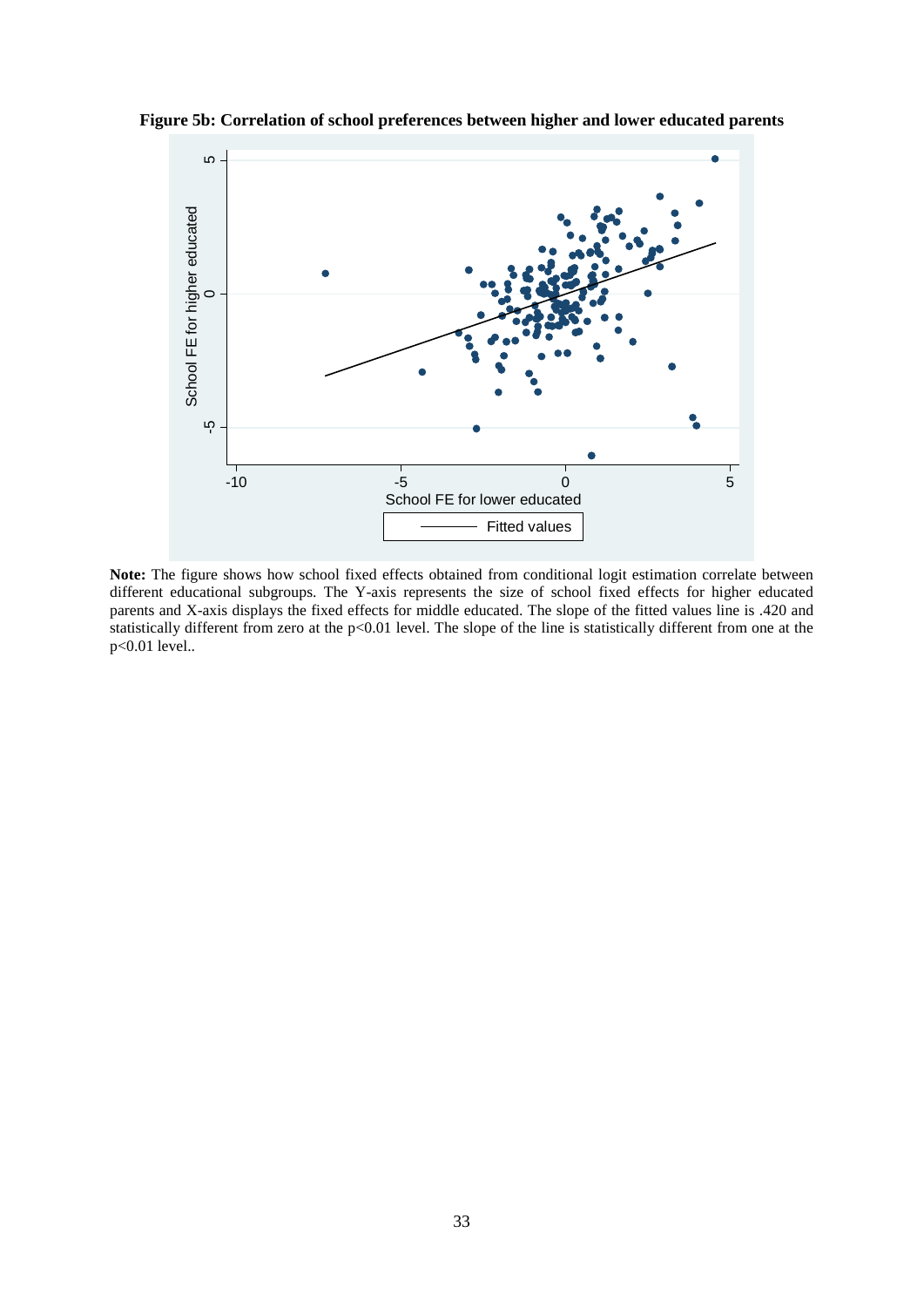

**Figure 5c: Correlation of school preferences between middle and lower educated parents** 

**Note:** The figure shows how school fixed effects obtained from conditional logit estimation correlate between different educational subgroups. The Y-axis represents the size of school fixed effects for higher educated parents and X-axis displays the fixed effects for middle educated. The slope of the fitted values line is .361 and statistically different from zero at the p<0.01 level. The slope of the line is statistically different from one at the p<0.01 level.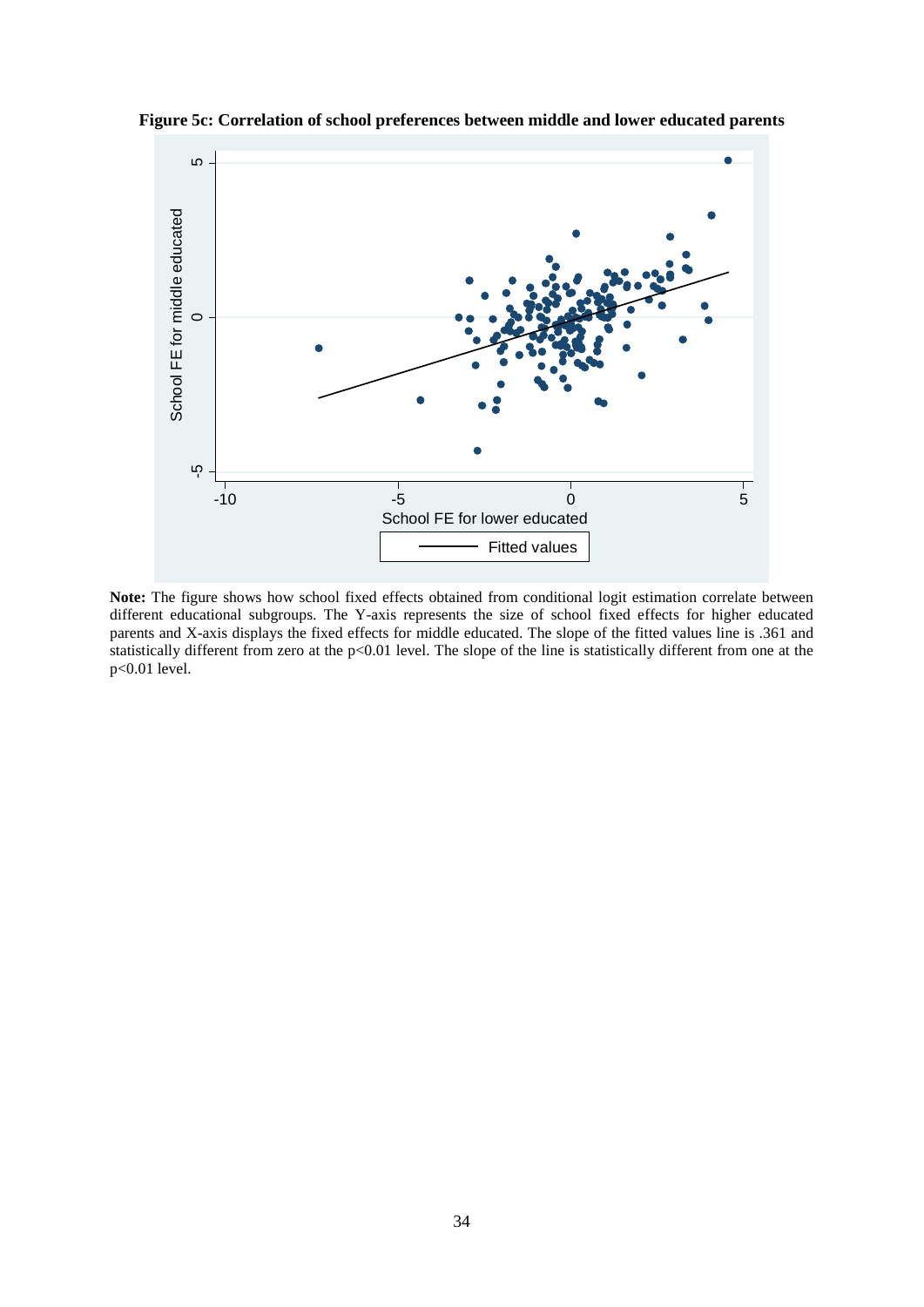### **TABLES**

|                                                   | (1)    |           | (2)      |           | (3)        |           | (4)   |                | (5)         |      | (6)         |           |
|---------------------------------------------------|--------|-----------|----------|-----------|------------|-----------|-------|----------------|-------------|------|-------------|-----------|
| Type of school                                    | Public |           | Catholic |           | Protestant |           |       | Islamic        | Alternative |      | All schools |           |
|                                                   |        |           |          |           |            |           |       |                |             |      |             |           |
|                                                   | Mean   | <b>SD</b> | Mean     | <b>SD</b> | Mean       | <b>SD</b> | Mean  | <b>SD</b>      | Mean        | SD.  | Mean        | <b>SD</b> |
| Percentage of parents lower educated              | 0.30   | 0.15      | 0.27     | 0.16      | 0.33       | 0.22      | 0.59  | $\blacksquare$ | 0.23        | 0.14 | 0.16        | 0.00      |
| Percentage of parents middle                      |        |           |          |           |            |           |       |                |             |      |             |           |
| educated                                          | 0.30   | 0.09      | 0.37     | 0.11      | 0.32       | 0.16      | 0.20  | $\blacksquare$ | 0.35        | 0.13 | 0.35        | 0.11      |
| Percentage of parents higher educated             | 0.40   | 0.16      | 0.37     | 0.16      | 0.34       | 0.17      | 0.22  | $\blacksquare$ | 0.41        | 0.21 | 0.37        | 0.16      |
| Percentage with "weak" Inspectorate<br>evaluation | 0.10   | 0.30      | 0.08     | 0.28      | 0.11       | 0.33      | 0.00  | $\blacksquare$ | 0.14        | 0.36 | 0.09        | 0.29      |
| Std. school average CITO                          | 0.02   | 0.76      | 0.08     | 0.97      | $-0.12$    | 1.05      | 2.93  | $\blacksquare$ | $-0.68$     | 0.95 | 0.03        | 0.98      |
|                                                   |        |           |          |           |            |           |       |                |             |      |             |           |
| Student distance in kilometers                    | 0.993  | 1.13      | 0.713    | 0.77      | 0.854      | 0.98      | 2.628 | 3.10           | 1.457       | 1.87 | 0.83        | 1.01      |
| Distance rank of the school                       | 3.438  | 4.56      | 2.094    | 3.21      | 3.475      | 4.64      | 11.16 | 11.02          | 5.781       | 7.07 | 2.66        | 4.15      |
| Number of schools                                 | 31     |           | 145      |           | 9          |           |       |                | 14          |      | 200         |           |
| Average number of students                        | 264.2  |           | 193.7    |           | 56.6       |           |       | 102.0          | 71.9        |      | 189.5       |           |

#### **Table 1: Descriptive statistics**

**Notes:** The school type "Alternative" refers to schools with a particular teaching concept. Schools in this category are Montessori, Jenaplan and "vrije" schools.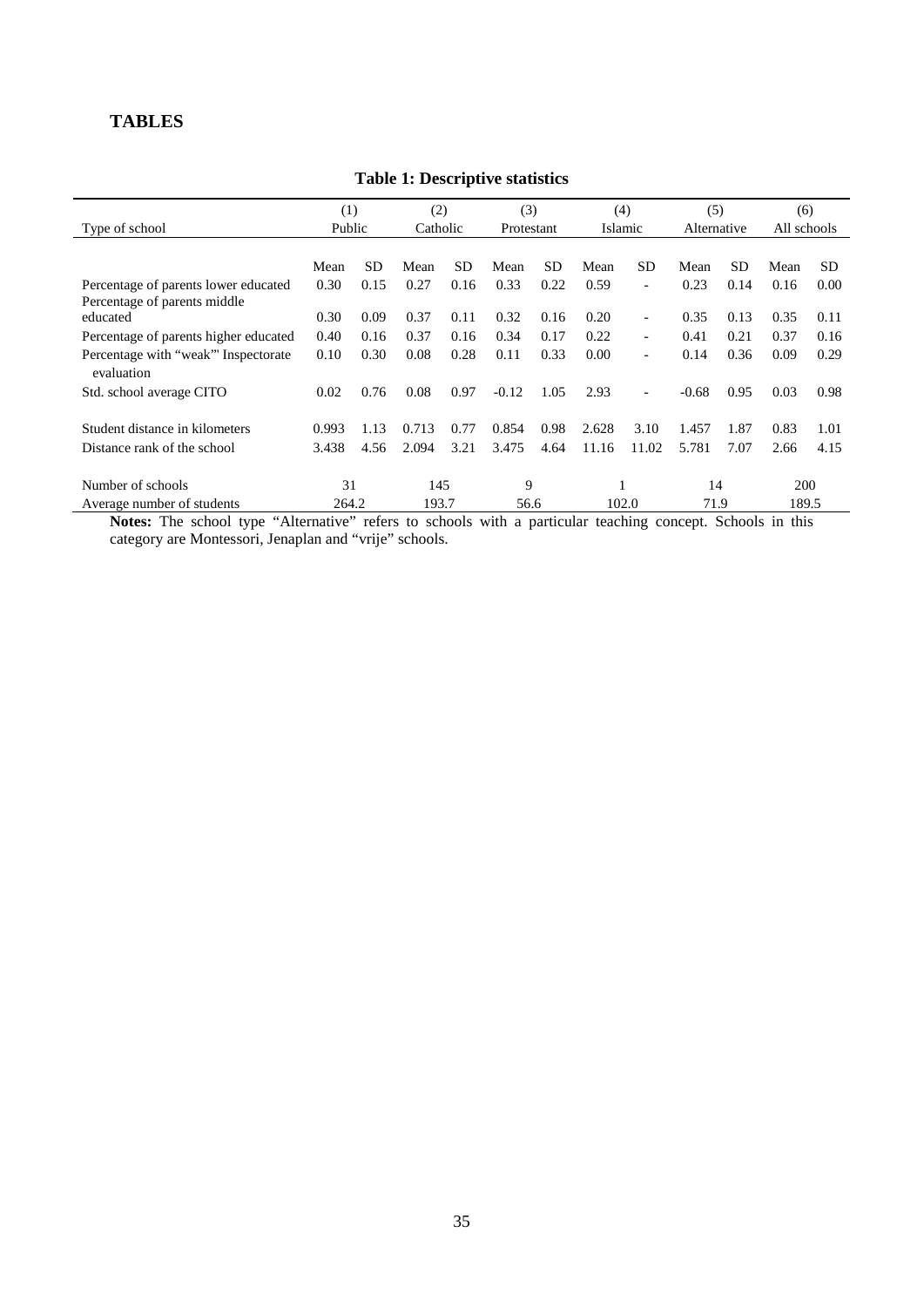| Distance radius from home | Number of schools |           |                |     |  |  |
|---------------------------|-------------------|-----------|----------------|-----|--|--|
|                           | Mean              | <b>SD</b> | Min            | Max |  |  |
| 500 meters                | 0.84              | 0.76      | $\overline{0}$ | 4   |  |  |
| $1 \text{ km}$            | 2.24              | 1.39      | $\overline{0}$ | 9   |  |  |
| $2 \text{ km}$            | 6.23              | 3.69      | $\Omega$       | 17  |  |  |
| $3 \text{ km}$            | 11.66             | 5.90      | $\Omega$       | 27  |  |  |
| 4 km                      | 17.74             | 7.86      | $\Omega$       | 34  |  |  |
| $5 \text{ km}$            | 24.62             | 9.52      | $\overline{0}$ | 40  |  |  |
|                           |                   |           |                |     |  |  |
| Number of observations    | 15435             |           |                |     |  |  |

**Table 2: Number of schools in the neighborhood**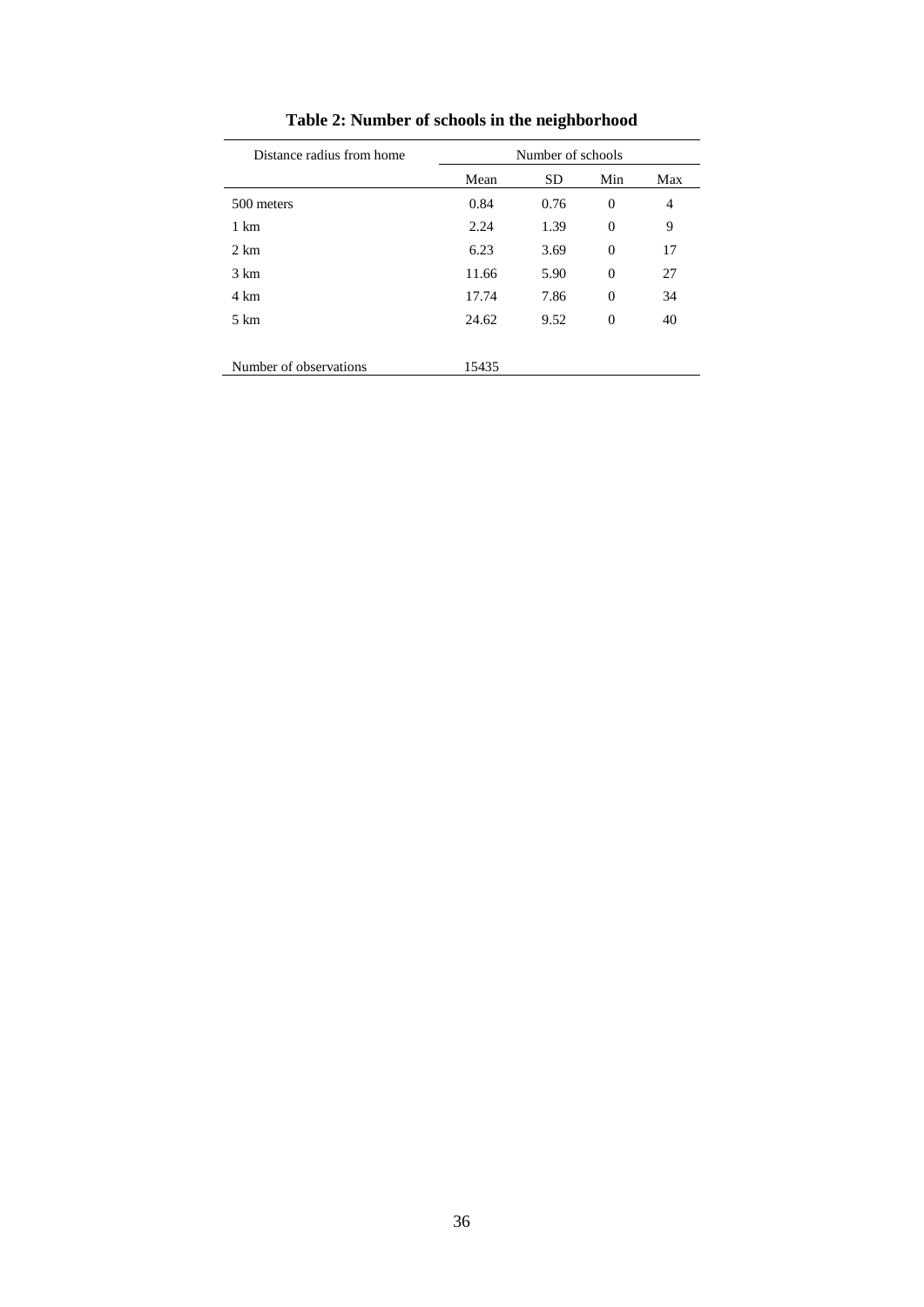|                                | (1)                  | (2)                  | (3)                  | (4)                  |
|--------------------------------|----------------------|----------------------|----------------------|----------------------|
|                                | Conditional<br>logit | Conditional<br>logit | Conditional<br>logit | Conditional<br>logit |
|                                |                      |                      |                      |                      |
| Distance to school (100m)      | $-0.211$ ***         | $-0.211***$          | $-0.211***$          | $-0.211***$          |
|                                | (0.015)              | (0.015)              | (0.015)              | (0.015)              |
| 'Weak' Inspectorate evaluation |                      | $-0.401**$           |                      | $-0.283*$            |
|                                |                      | (0.157)              |                      | (0.165)              |
| Std. CITO score                |                      |                      | $0.144***$           | $0.127***$           |
|                                |                      |                      | (0.047)              | (0.049)              |
| <b>Observations</b>            | 554,855              | 554,855              | 554,855              | 554,855              |
| Number of schools              | 183                  | 183                  | 183                  | 183                  |
| Number of students             | 15000                | 15000                | 15000                | 15000                |

#### **Table 3: Preferences for school distance and quality - Estimates from conditional logit models**

**Notes:** The variable "std. CITO score" represents the standardized three year CITO score average from 2008, 2009 and 2010 at the school level. The variable "weak" Inspectorate assessment includes the one school that was rated as "unsatisfactory". The displayed coefficients represent the raw coefficients. Standard errors clustered at the school level are reported in parentheses; \*\*\* p<0.01, \*\* p<0.05, \* p<0.1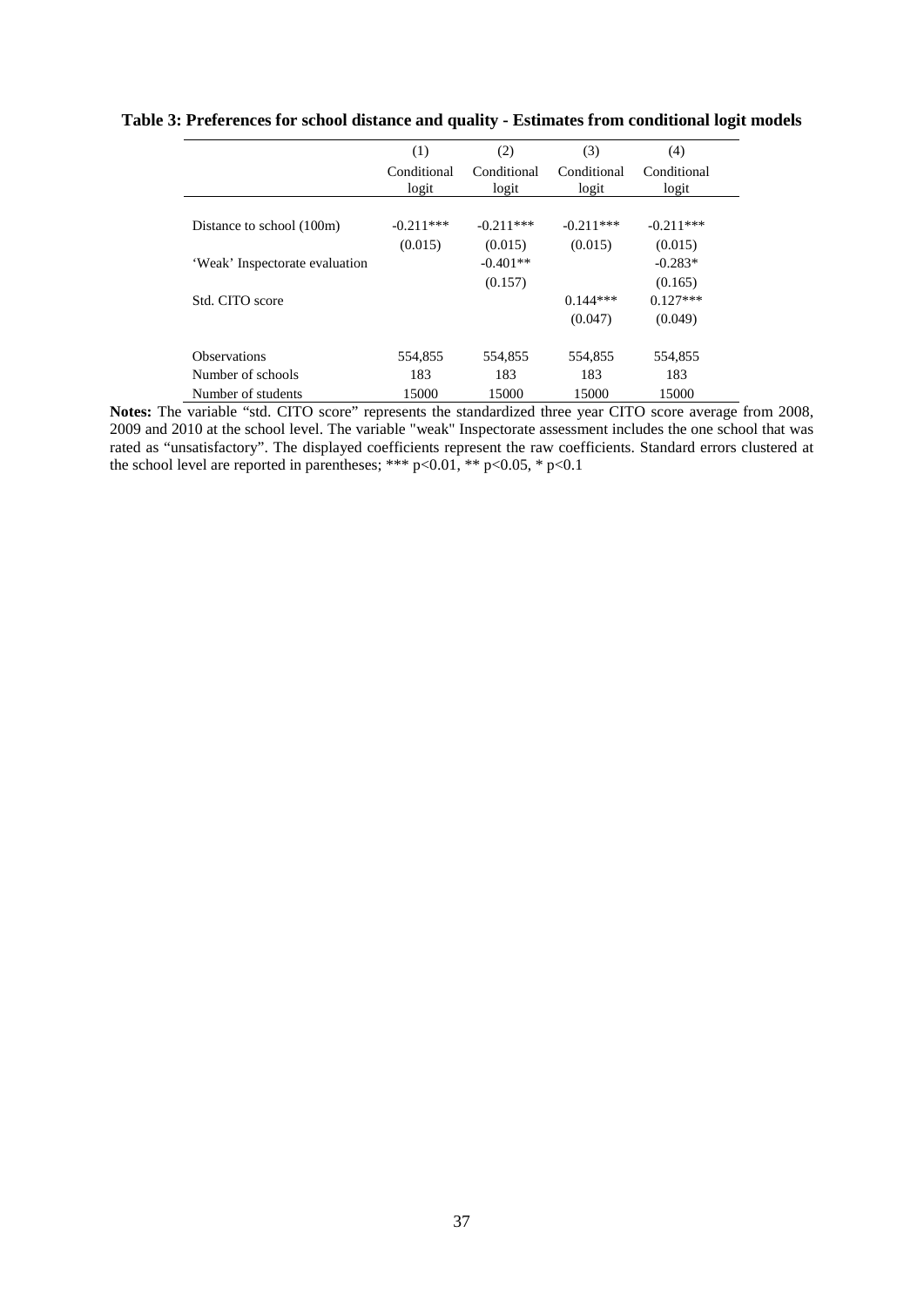|                              | (1)         | (2)         | (3)         | (4)         |
|------------------------------|-------------|-------------|-------------|-------------|
|                              | Mixed       | Mixed       | Mixed       | Mixed       |
|                              | logit       | logit       | logit       | logit       |
| <b>Means</b>                 |             |             |             |             |
| Distance to school (100m)    | $-0.308***$ | $-0.309***$ | $-0.312***$ | $-0.313***$ |
|                              | (0.005)     | (0.005)     | (0.005)     | (0.005)     |
| 'Weak' evaluation            |             | $-0.497***$ |             | $-0.336***$ |
|                              |             | (0.049)     |             | (0.050)     |
| Std. CITO score              |             |             | $0.190***$  | $0.169***$  |
|                              |             |             | (0.012)     | (0.012)     |
| <b>Standard deviations</b>   |             |             |             |             |
| SD distance to school (100m) | $0.131***$  | $0.132***$  | $0.134***$  | $0.134***$  |
|                              | (0.003)     | (0.003)     | (0.003)     | (0.003)     |
| SD 'weak' evaluation         |             | 0.038       |             | 0.033       |
|                              |             | (0.043)     |             | (0.044)     |
| SD std. CITO score           |             |             | $-0.013$    | 0.030       |
|                              |             |             | (0.030)     | (0.032)     |
| <b>Observations</b>          | 554,855     | 554,855     | 554,855     | 554,855     |
| Number of schools            | 183         | 183         | 183         | 183         |
| Number of students           | 15000       | 15000       | 15000       | 15000       |

#### **Table 4: Preferences for school distance and quality - Estimates from mixed logit models**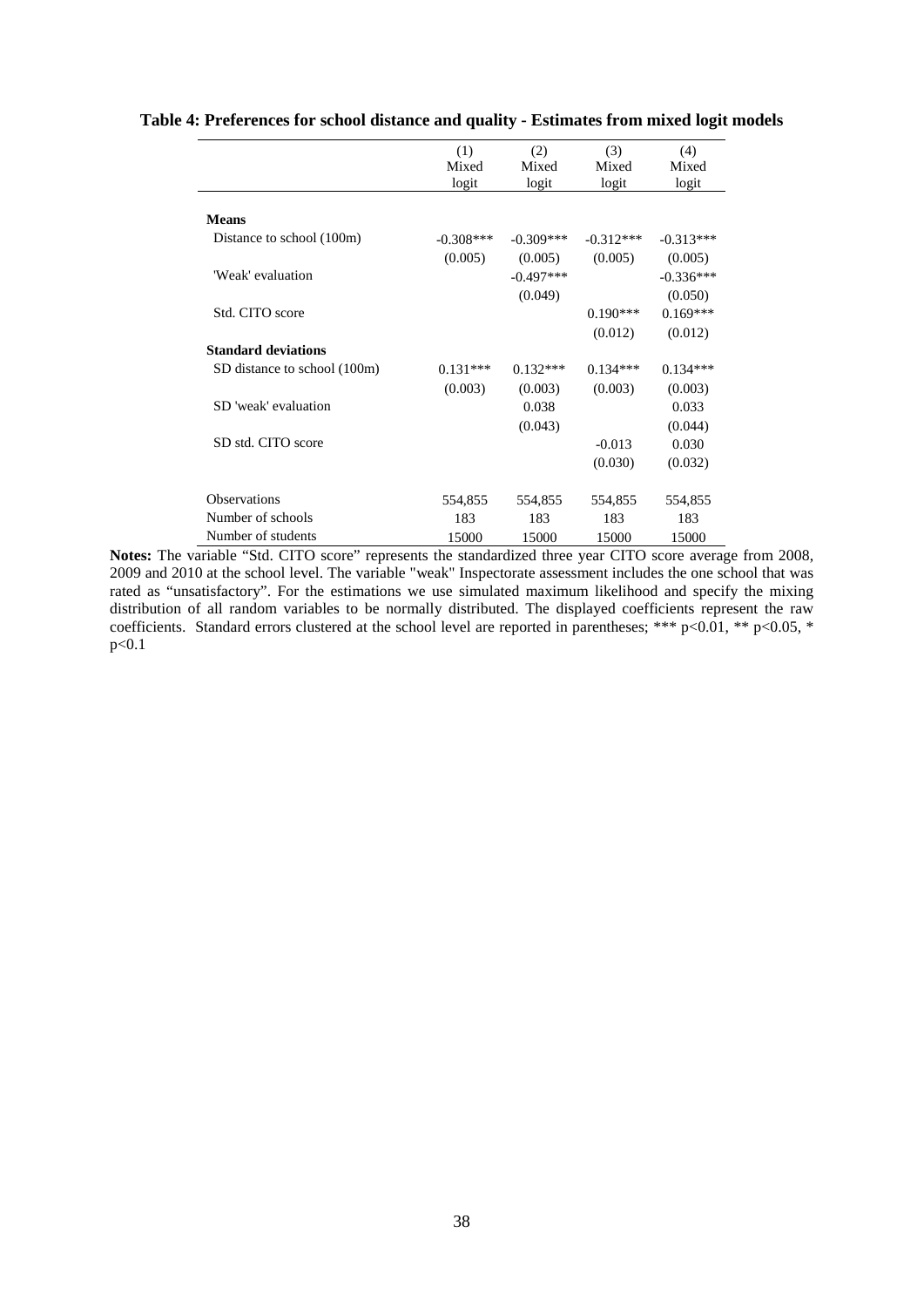|                                | (1)         | (2)         | (3)         |
|--------------------------------|-------------|-------------|-------------|
|                                | Higher      | Middle      | Lower       |
|                                | educated    | educated    | educated    |
|                                |             |             |             |
| Distance to school (100m)      | $-0.216***$ | $-0.226***$ | $-0.212***$ |
|                                | (0.021)     | (0.018)     | (0.019)     |
| Std. CITO score                | $0.256***$  | 0.086       | 0.084       |
|                                | (0.085)     | (0.061)     | (0.061)     |
| 'Weak' Inspectorate evaluation | $-0.811***$ | $-0.448**$  | $-0.269$    |
|                                | (0.294)     | (0.227)     | (0.205)     |
|                                |             |             |             |
| <b>Observations</b>            | 136,460     | 124,750     | 88,735      |
| Number of schools              | 183         | 183         | 183         |
| Number of students             | 3687        | 3365        | 2399        |

#### **Table 5: Heterogeneous preferences for school quality - Estimates from conditional logit models**

**Notes:** The variable "std. CITO score" represents the standardized three year CITO score average from 2008, 2009 and 2010 at the school level. The variable "weak" Inspectorate assessment includes the one school that was rated as "unsatisfactory". The displayed coefficients represent the raw coefficients. Standard errors clustered at the school level are reported in parentheses; \*\*\* p<0.01, \*\* p<0.05, \* p<0.1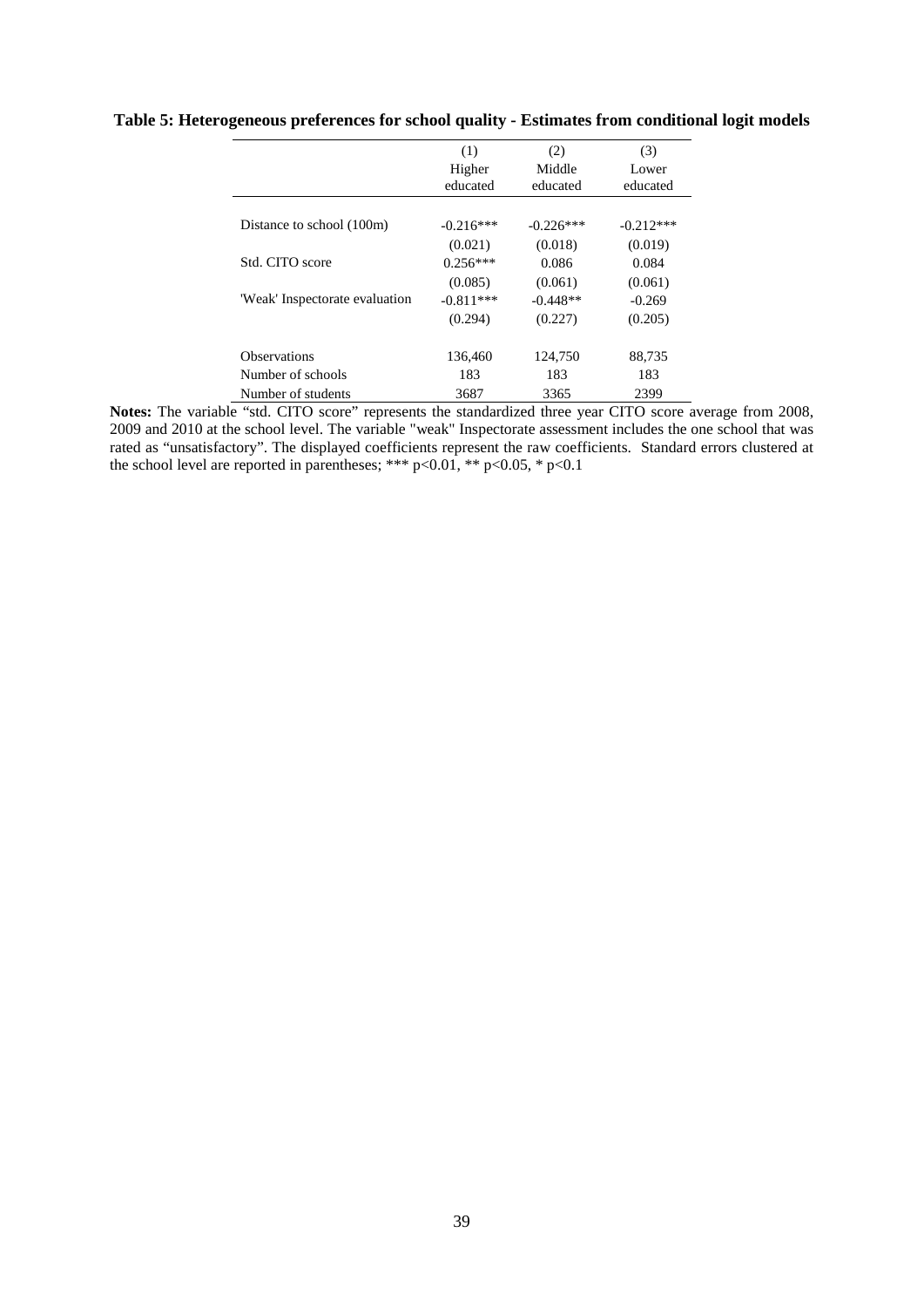|                                | (1)         | (2)         | (3)         |
|--------------------------------|-------------|-------------|-------------|
|                                | Higher      | Middle      | Lower       |
|                                | educated    | educated    | educated    |
| <b>Means</b>                   |             |             |             |
| Distance to school (100m)      | $-0.294***$ | $-0.347***$ | $-0.324***$ |
|                                | (0.007)     | (0.010)     | (0.011)     |
| Std. CITO score                | $0.287***$  | $0.121***$  | $0.144***$  |
|                                | (0.026)     | (0.030)     | (0.033)     |
| 'Weak' Inspectorate evaluation | $-1.037***$ | $-0.517***$ | $-0.316**$  |
|                                | (0.228)     | (0.115)     | (0.125)     |
| <b>Standard deviations</b>     |             |             |             |
| SD Distance to school (100m)   | $0.112***$  | $0.149***$  | $0.145***$  |
|                                | (0.006)     | (0.007)     | (0.008)     |
| SD 'weak' evaluation           | $-0.015$    | 0.018       | $-0.300***$ |
|                                | (0.073)     | (0.066)     | (0.090)     |
| SD std. CITO score             | $-0.723$    | 0.091       | 0.130       |
|                                | (0.462)     | (0.445)     | (0.365)     |
| <b>Observations</b>            | 136,460     | 124,750     | 88,735      |
| Number of schools              | 183         | 183         | 183         |
| Number of students             | 3687        | 3365        | 2399        |

#### **Table 6: Heterogeneous preferences for school quality - Estimates from mixed logit models**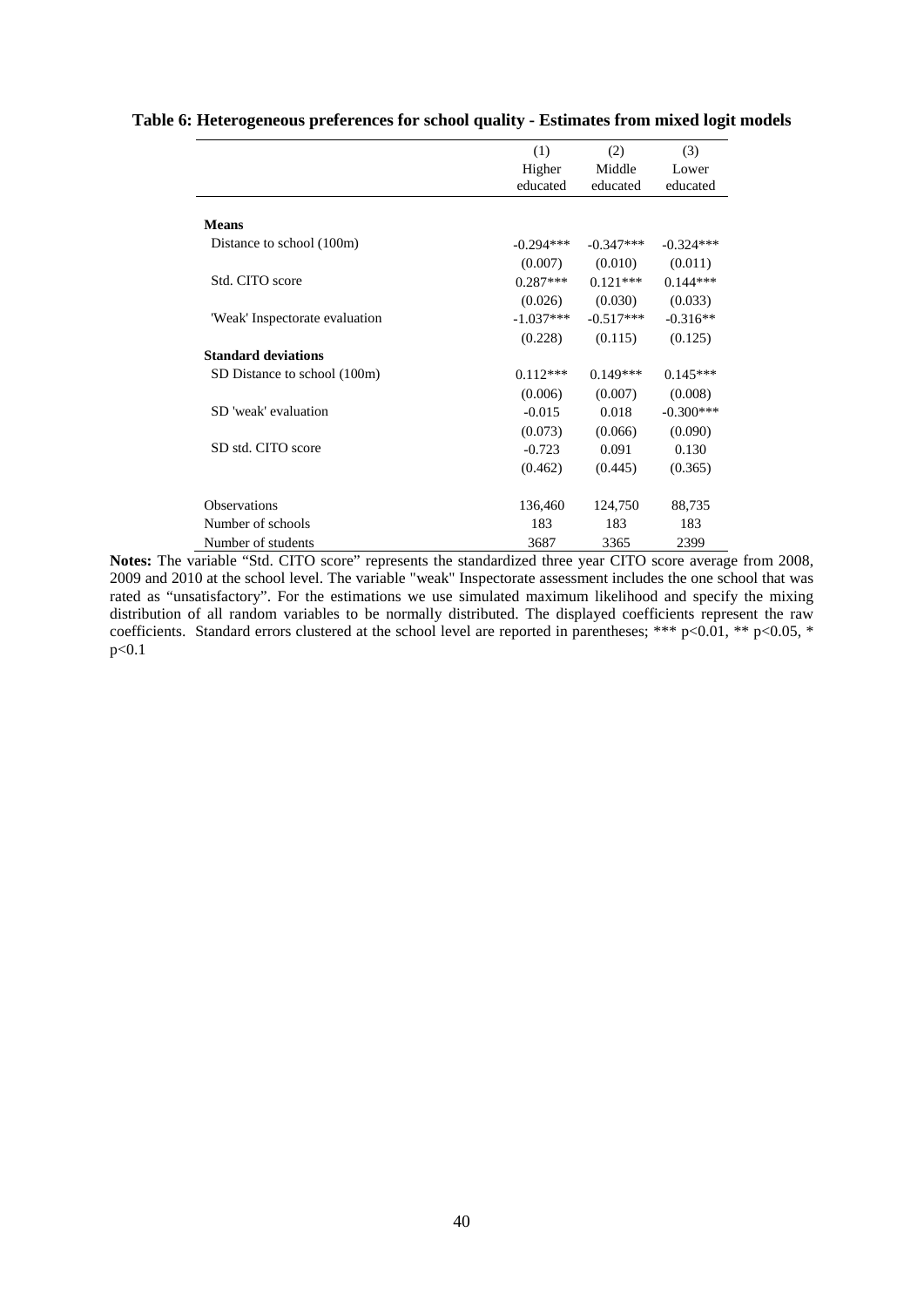|                                    | (1)          | (2)                | (3)                | (4)               |
|------------------------------------|--------------|--------------------|--------------------|-------------------|
|                                    | All          | Higher<br>educated | Middle<br>educated | Lower<br>educated |
|                                    |              |                    |                    |                   |
| Mean                               |              |                    |                    |                   |
| Distance to school (100m)          | $-0.337***$  | $-0.325***$        | $-0.375***$        | $-0.336***$       |
|                                    | (0.007)      | (0.010)            | (0.013)            | (0.013)           |
| Std. CITO score                    | $0.253***$   | $0.411***$         | $0.154***$         | $0.146***$        |
|                                    | (0.021)      | (0.038)            | (0.036)            | (0.030)           |
| 'Weak' Inspectorate evaluation     | $-0.458***$  | $-1.057***$        | $-0.389***$        | $-0.311**$        |
|                                    | (0.085)      | (0.306)            | (0.143)            | (0.124)           |
| Public school                      | $-0.135**$   | $-0.013$           | $-0.460***$        | 0.107             |
|                                    | (0.062)      | (0.095)            | (0.116)            | (0.106)           |
| Protestant school                  | $-0.731***$  | $-1.053**$         | $-0.973*$          | $-0.628***$       |
|                                    | (0.201)      | (0.508)            | (0.527)            | (0.141)           |
| Islamic school                     | $-16.955***$ | $-7.950**$         | $-26.946*$         | $-39.870***$      |
|                                    | (5.002)      | (3.323)            | (15.459)           | (8.118)           |
| Alternative teaching philosophy    | $-0.262**$   | $-1.056***$        | $-0.260$           | $-0.473$          |
|                                    | (0.126)      | (0.351)            | (0.174)            | (0.395)           |
| <b>Standard deviations</b>         |              |                    |                    |                   |
| SD Distance to school (100m)       | $0.141***$   | $0.130***$         | $0.162***$         | $0.149***$        |
|                                    | (0.005)      | (0.007)            | (0.009)            | (0.016)           |
| SD std. CITO score                 | $-0.076$     | $-0.010$           | 0.029              | $-0.311$          |
|                                    | (0.050)      | (0.211)            | (0.042)            | (0.205)           |
| SD 'Weak' Inspectorate evaluation  | $-0.238$     | $-0.920*$          | 0.130              | 0.072             |
|                                    | (0.145)      | (0.520)            | (1.557)            | (0.163)           |
| SD Public school                   | $-1.632***$  | 1.872***           | 1.906***           | $-1.079$          |
|                                    | (0.198)      | (0.281)            | (0.309)            | (0.770)           |
| SD Protestant school               | 0.520        | $-1.023$           | 1.194              | $-0.097$          |
|                                    | (0.501)      | (0.643)            | (0.905)            | (0.346)           |
| SD Islamic school                  | $-13.236***$ | $-5.438**$         | 19.227*            | $-30.904***$      |
|                                    | (3.869)      | (2.555)            | (10.288)           | (5.523)           |
| SD Alternative teaching philosophy | 0.237        | 2.095***           | 0.073              | 0.426             |
|                                    | (0.452)      | (0.432)            | (0.342)            | (0.439)           |
| Observations                       | 349,945      | 136,460            | 124,750            | 88,735            |
| Number of schools                  | 183          | 183                | 183                | 183               |
| Number of students                 | 9451         | 3687               | 3365               | 2399              |

#### **Table 7: Heterogeneous preferences for school quality - Estimates from mixed logit models**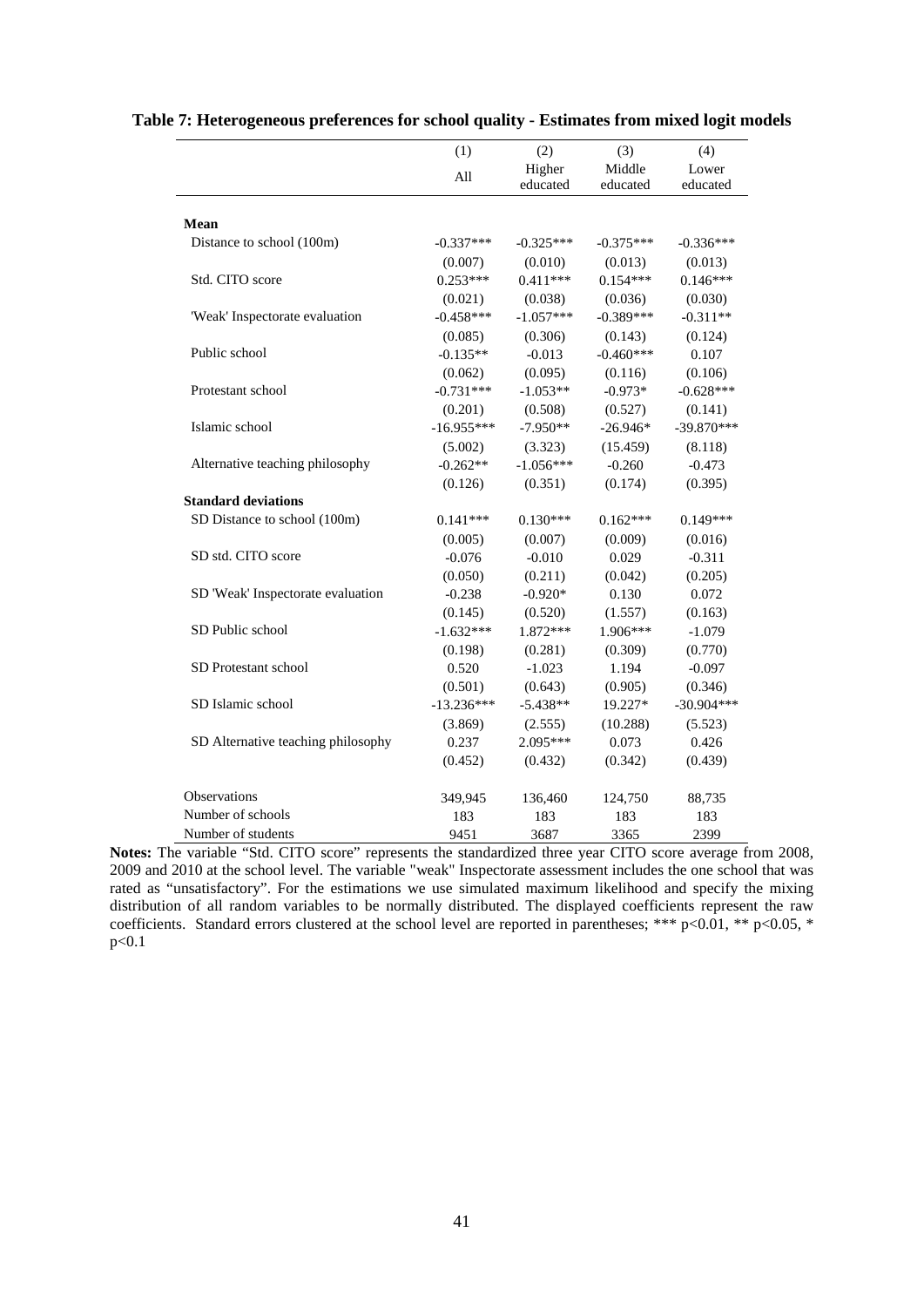|                                    | (1)           | (2)          | (3)         | (4)         |
|------------------------------------|---------------|--------------|-------------|-------------|
|                                    | Non-religious | Catholic     | Islamic     | Others      |
|                                    |               |              |             |             |
| Mean                               |               |              |             |             |
| Distance to school (100m)          | $-0.352***$   | $-0.358***$  | $-0.363***$ | $-0.305***$ |
|                                    | (0.020)       | (0.010)      | (0.044)     | (0.016)     |
| Std. CITO score                    | $0.363***$    | $0.202***$   | 0.190       | $0.301***$  |
|                                    | (0.056)       | (0.026)      | (0.131)     | (0.051)     |
| 'Weak' Inspectorate evaluation     | $-0.782**$    | $-0.584***$  | $-0.174$    | $-0.081$    |
|                                    | (0.333)       | (0.101)      | (0.345)     | (0.195)     |
| Public school                      | $1.063***$    | $-0.599***$  | 0.395       | $0.301**$   |
|                                    | (0.147)       | (0.101)      | (0.285)     | (0.121)     |
| Protestant school                  | $-1.095$      | $-1.241***$  | $-0.648$    | 0.334       |
|                                    | (0.693)       | (0.184)      | (0.652)     | (0.266)     |
| Islamic school                     | $-21.887***$  | $-23.072***$ | 5.239**     | $-11.459**$ |
|                                    | (0.686)       | (0.271)      | (2.304)     | (5.478)     |
| Alternative teaching philosophy    | $-0.467*$     | $-0.409***$  | $-0.514$    | $-0.264$    |
|                                    | (0.280)       | (0.158)      | (0.927)     | (0.336)     |
| <b>Standard deviations</b>         |               |              |             |             |
| SD Distance to school (100m)       | $0.158***$    | $0.149***$   | $0.147***$  | $0.133***$  |
|                                    | (0.014)       | (0.006)      | (0.026)     | (0.011)     |
| SD std. CITO score                 | 0.219         | 0.040        | $-0.267$    | $-0.339**$  |
|                                    | (0.179)       | (0.050)      | (0.468)     | (0.164)     |
| SD 'Weak' Inspectorate evaluation  | 0.965         | 0.191        | $-0.033$    | $-0.322$    |
|                                    | (0.595)       | (0.126)      | (0.150)     | (0.646)     |
| SD Public school                   | $-1.964***$   | 1.308***     | $-0.965$    | 1.806***    |
|                                    | (0.344)       | (0.338)      | (0.923)     | (0.365)     |
| SD Protestant school               | $-1.217$      | $-0.019$     | 0.262       | 0.158       |
|                                    | (0.854)       | (0.426)      | (0.920)     | (3.634)     |
| SD Islamic school                  | 0.097         | $0.048*$     | 16.184***   | $-7.747***$ |
|                                    | (0.076)       | (0.026)      | (3.560)     | (2.720)     |
| SD Alternative teaching philosophy | $-1.122***$   | 0.582        | 0.766       | 0.854       |
|                                    | (0.411)       | (0.367)      | (2.287)     | (0.740)     |
| Observations                       | 55,661        | 223,757      | 10,869      | 59,658      |
| Number of schools                  | 183           | 183          | 183         | 183         |
| Number of students                 | 1510          | 6028         | 295         | 1618        |

#### **Table 8: Preferences for school types by religion of parents' - Estimates from mixed logit models**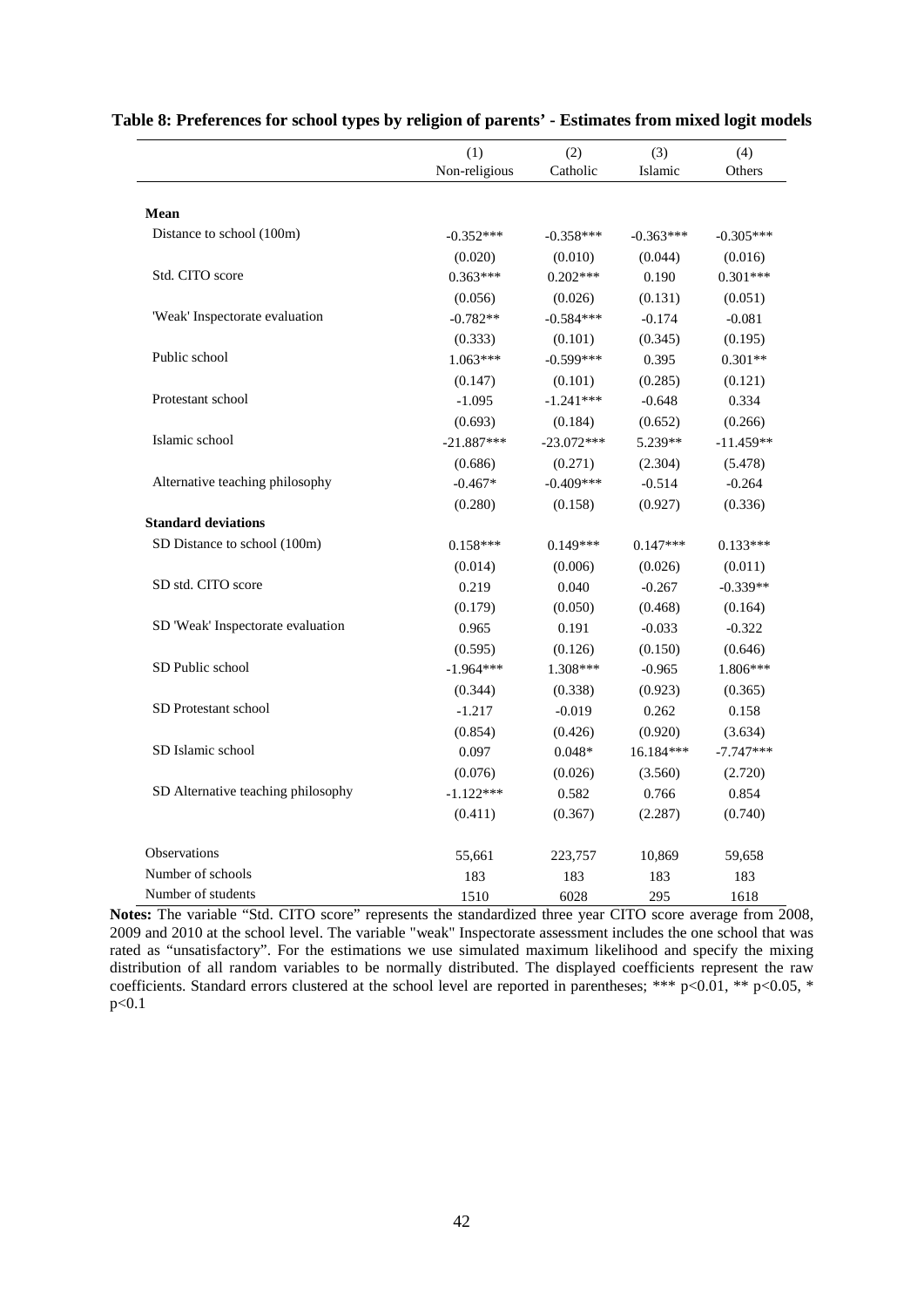#### **APPENDIX**

| (1)         |
|-------------|
| Response    |
|             |
| $-0.003**$  |
| (0.001)     |
| $0.056***$  |
| (0.012)     |
| $-0.133***$ |
| (0.046)     |
| reference   |
|             |
| $-0.133***$ |
| (0.029)     |
| $-0.381***$ |
| (0.073)     |
| $-0.668***$ |
| (0.131)     |
| 0.070       |
| (0.050)     |
| $0.454***$  |
| (0.015)     |
| 15,000      |
| 183         |
|             |

#### **Table A1: School level predictors of survey response – Probit regression**

**Notes:** The variable "Std. CITO score" represents the standardized three year CITO score average from 2008, 2009 and 2010 at the school level. The variable "'weak' Inspectorate assessment" includes the one school that was rated as "unsatisfactory". Standard errors are reported in parentheses; \*\*\* p<0.01, \*\* p<0.05, \* p<0.1